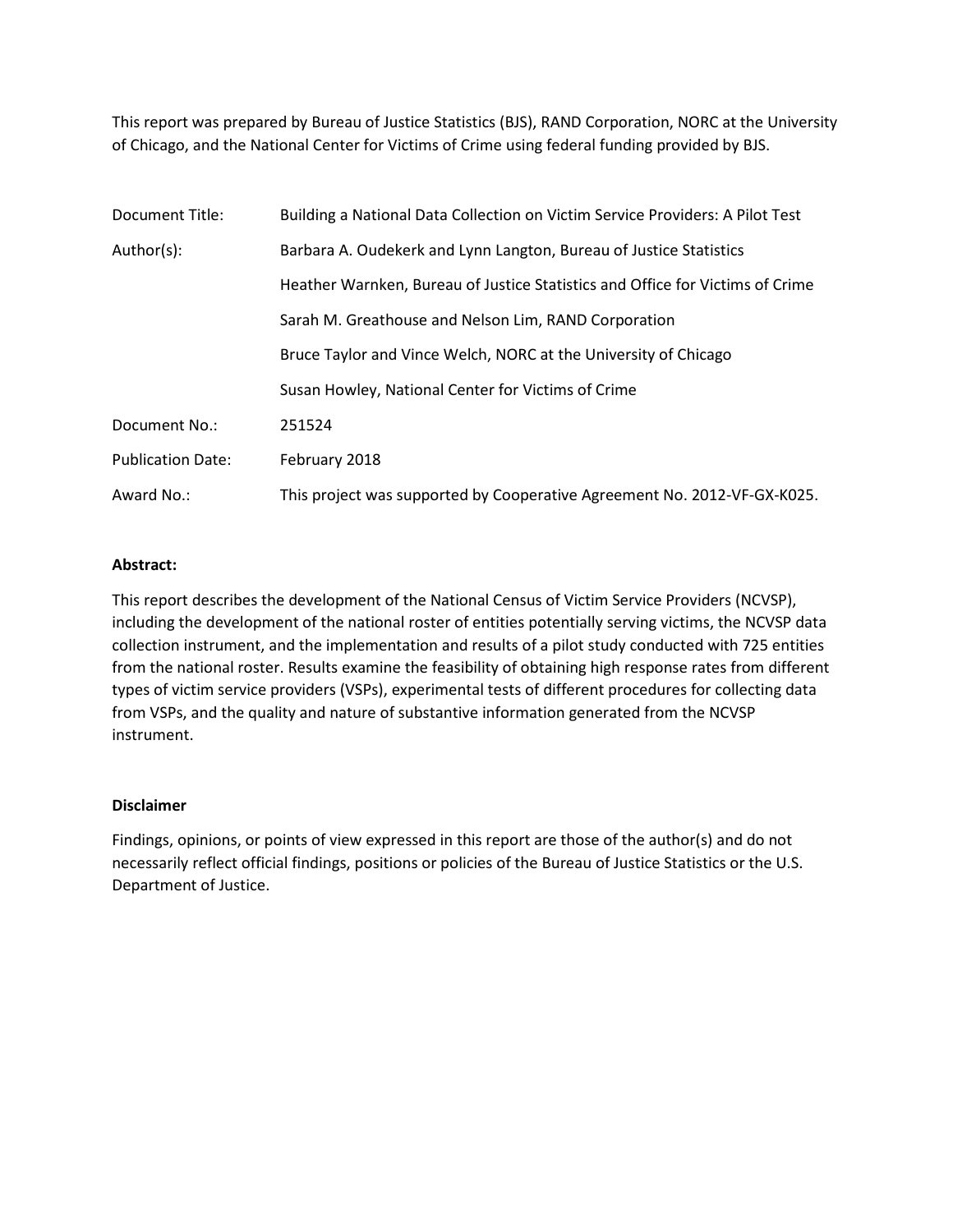# **Building a National Data Collection on Victim Service Providers: A Pilot Test**

Barbara A. Oudekerk and Lynn Langton Bureau of Justice Statistics 810 Seventh Street, N.W. Washington, DC 20531

> Heather Warnken Bureau of Justice Statistics and Office for Victims of Crime 810 Seventh Street, N.W. Washington, DC 20531

Sarah M. Greathouse and Nelson Lim RAND Corporation 1776 Main Street Santa Monica, CA 90401

Bruce Taylor and Vince Welch NORC at the University of Chicago 55 East Monroe Street, 30th Floor Chicago, IL 60603

Susan Howley National Center for Victims of Crime 2000 M Street, N.W. Washington, DC 20036

Research papers have been reviewed by the Bureau of Justice Statistics (BJS) to ensure only the general accuracy of information presented and adherence to confidentiality and disclosure standards. This paper is released to inform interested parties about research and methodologies sponsored by BJS. Any opinions and conclusions expressed herein are those of the author(s) and do not necessarily represent the views of BJS and the U.S. Department of Justice.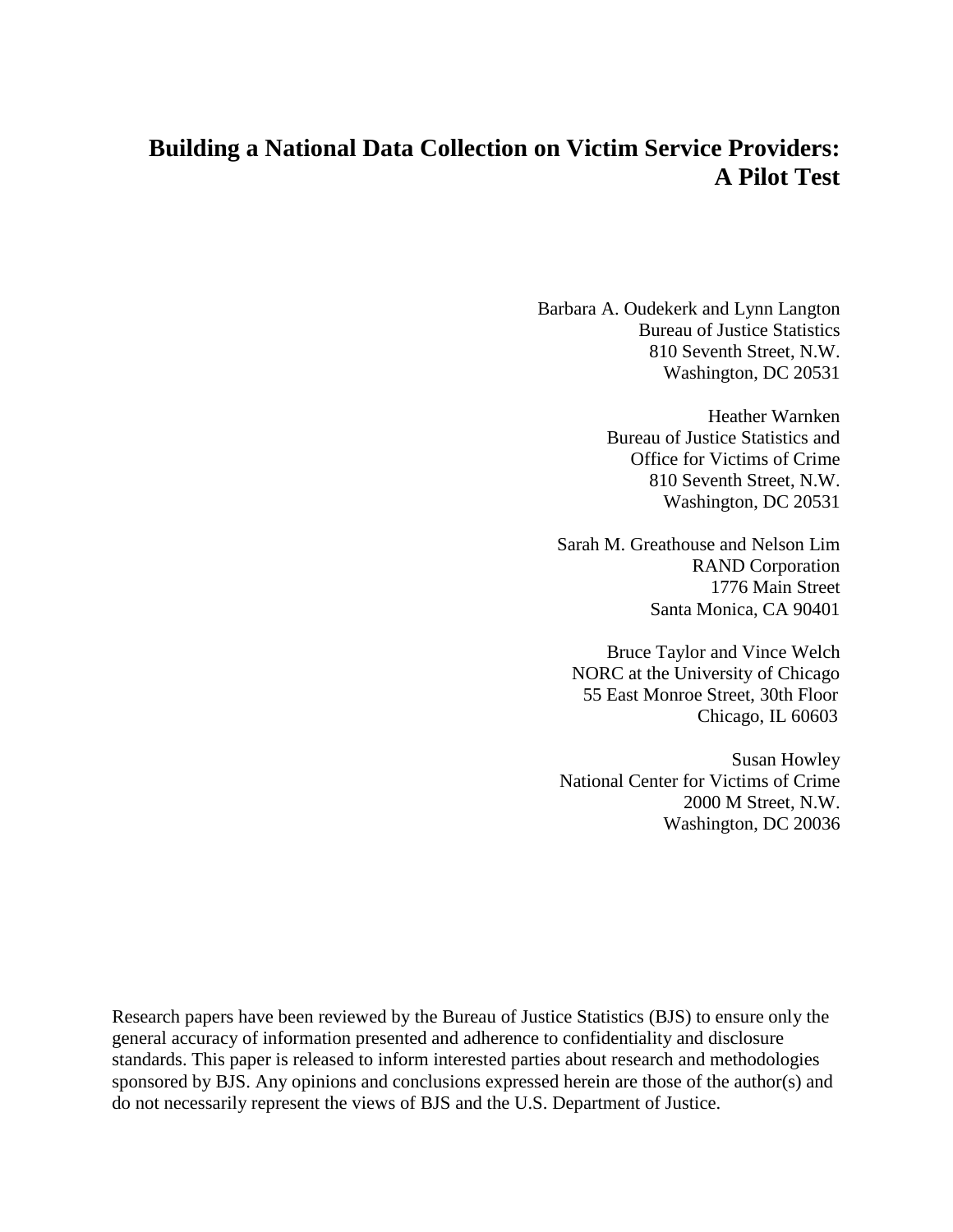### **Abstract**

This report the National Census of Victim Service Providers (NCVSP), including the development of the national roster of entities potentially serving victims, the NCVSP data collection instrument, and the implementation and results of a pilot study conducted with 725 entities from the national roster. Results examine the feasibility of obtaining high response rates from different types of victim service providers (VSPs), experimental tests of different procedures for collecting data from VSPs, and the quality and nature of substantive information generated from the NCVSP instrument.

This document was prepared using federal funds provided by the Bureau of Justice Statistics (BJS), U.S. Department of Justice, under award number 2012-VF-GX-K025. The BJS Project Managers were Barbara Oudekerk, Statistician, and Lynn Langton, Victimization Unit Chief.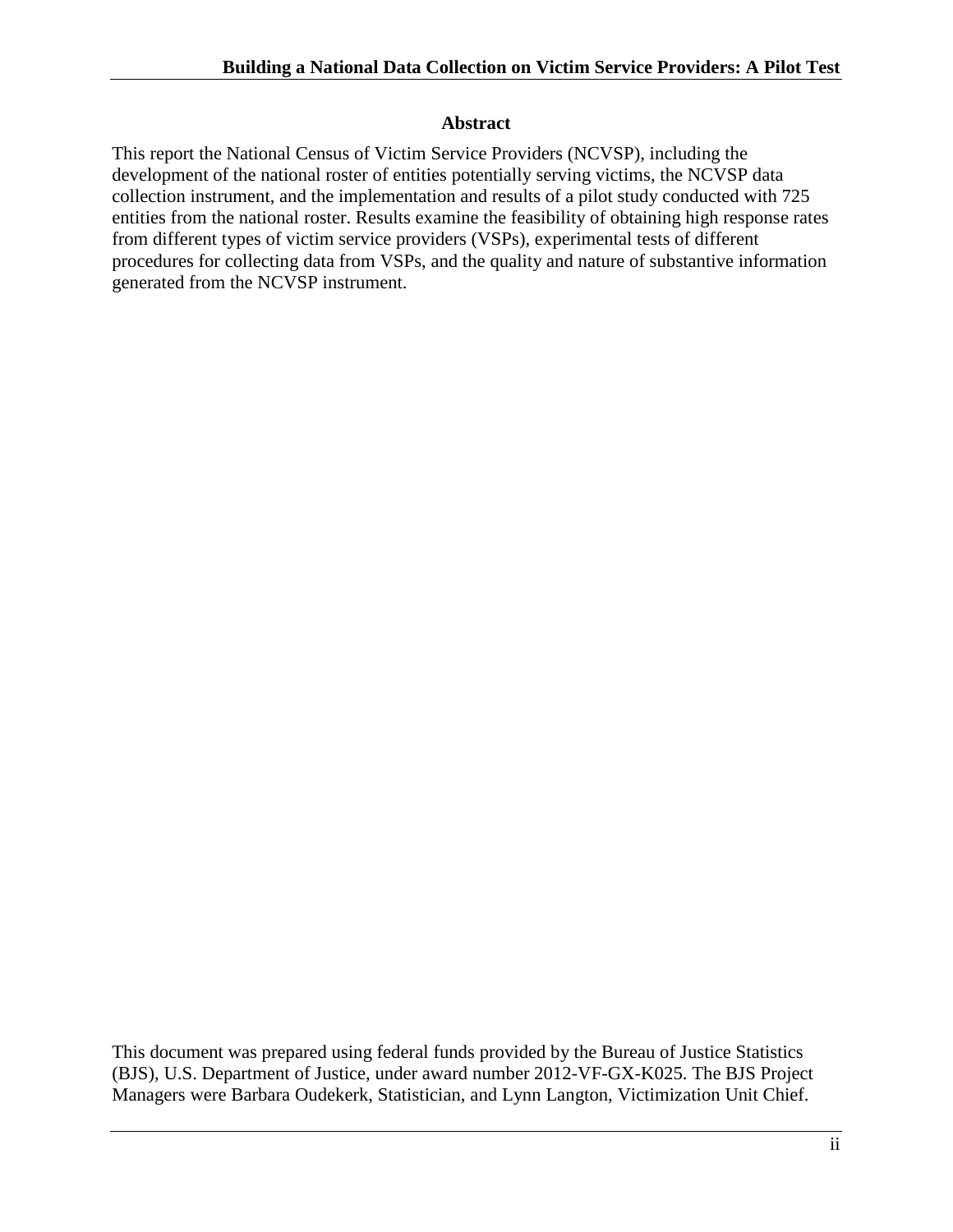# **Contents**

| <b>Section</b> | Page |
|----------------|------|
|                |      |
|                |      |
|                |      |
|                |      |
|                |      |
|                |      |
|                |      |
|                |      |
|                |      |
|                |      |
|                |      |
|                |      |
|                |      |
|                |      |
|                |      |
|                |      |
|                |      |
|                |      |
|                |      |
|                |      |
|                |      |
|                |      |
|                |      |
|                |      |
|                |      |
|                |      |
|                |      |
|                |      |
|                |      |
|                |      |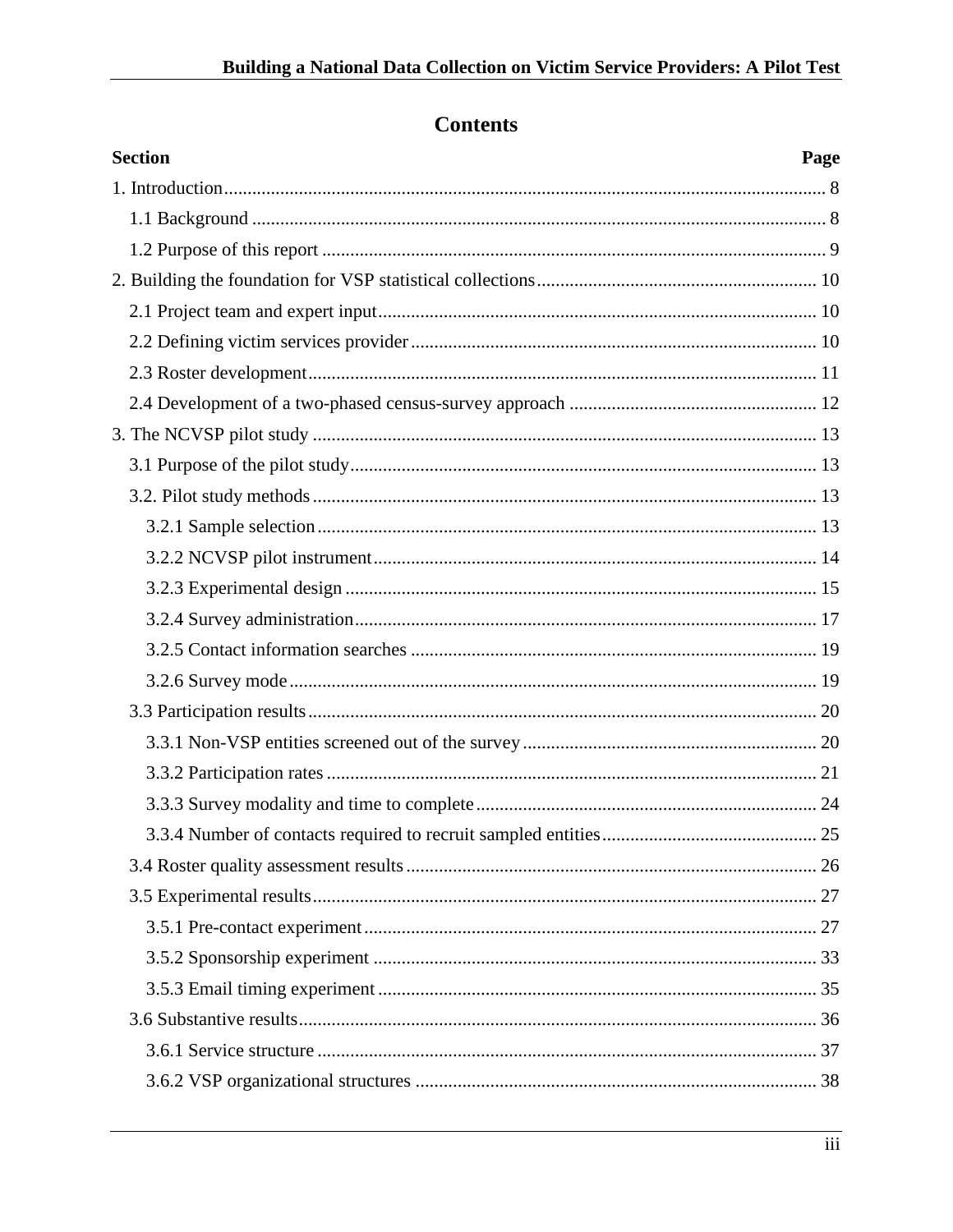# Building a National Data Collection on Victim Service Providers: A Pilot Test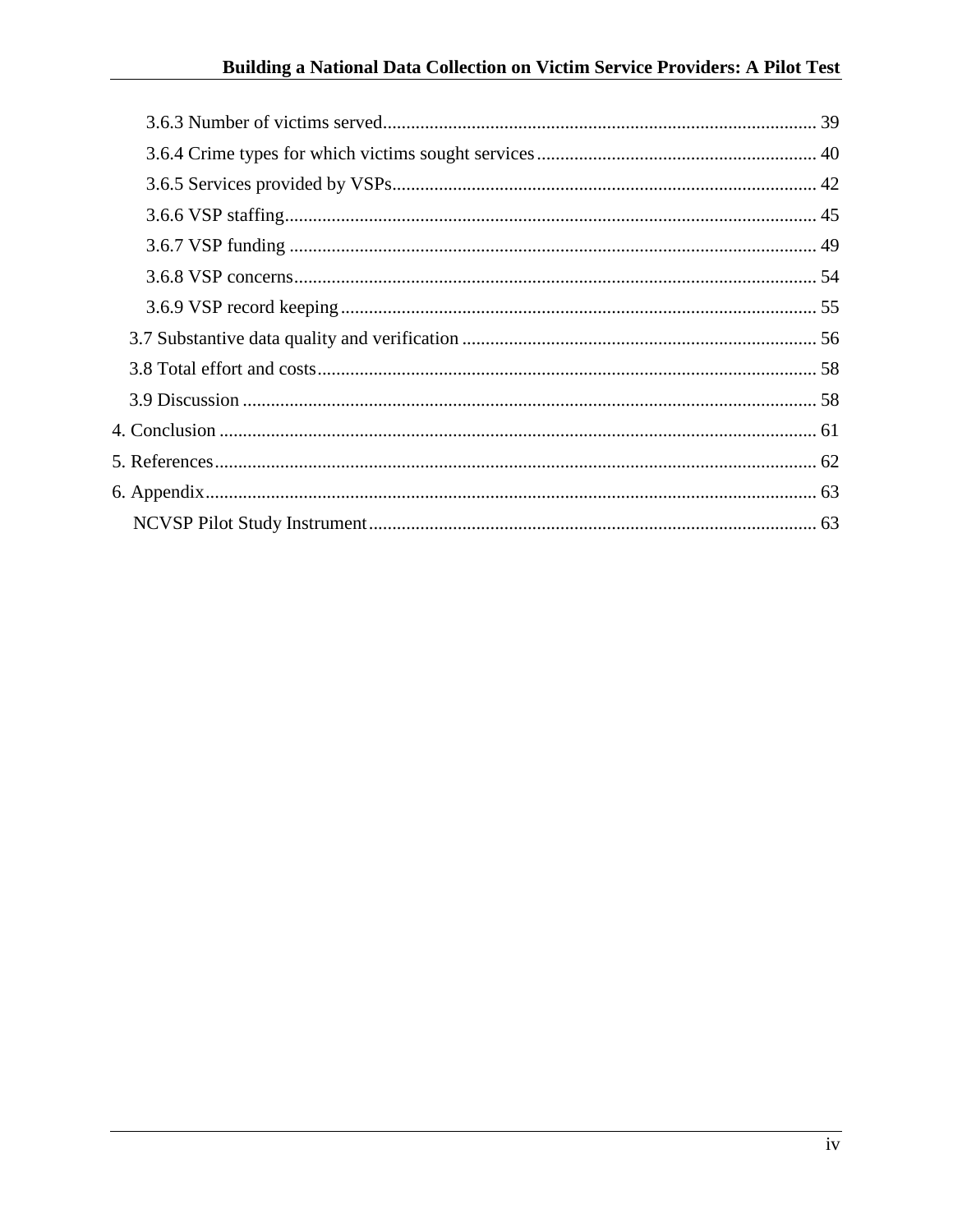# **List of Figures**

| <b>Figure</b>                                                                               | Page |
|---------------------------------------------------------------------------------------------|------|
|                                                                                             |      |
|                                                                                             |      |
|                                                                                             |      |
|                                                                                             |      |
| Figure 5. Mean number of contacts for VSPs, by contact type and pre-contact status  30      |      |
|                                                                                             |      |
| Figure 7. Number of contacts, by number of entities resolved in the control condition  33   |      |
|                                                                                             |      |
|                                                                                             |      |
|                                                                                             |      |
|                                                                                             |      |
| Figure 12. VSP concerns about staffing, funding, grant reporting, and technology access  55 |      |
|                                                                                             |      |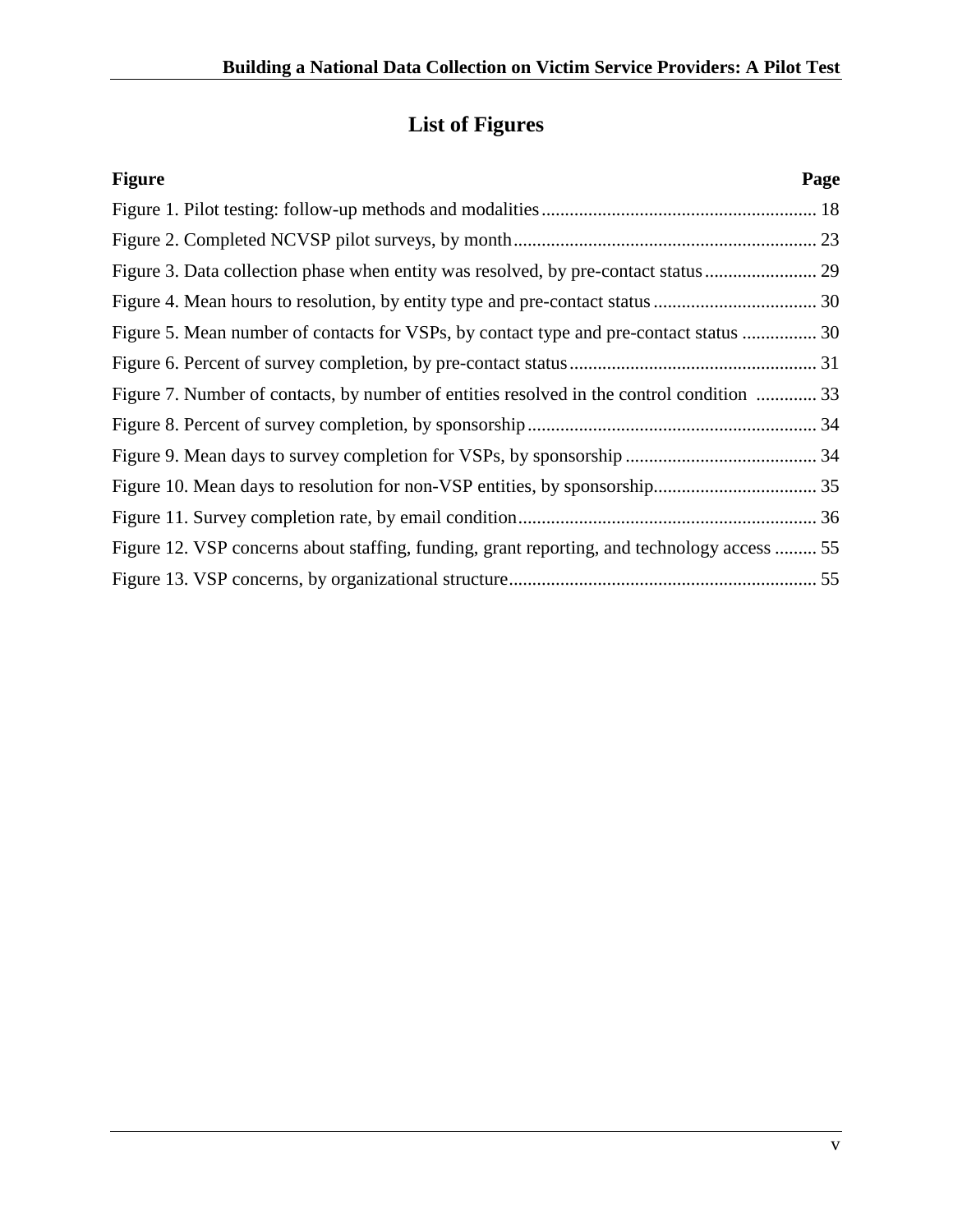# **List of Tables**

| <b>Table</b>                                                                                    | Page |
|-------------------------------------------------------------------------------------------------|------|
|                                                                                                 |      |
|                                                                                                 |      |
|                                                                                                 |      |
|                                                                                                 |      |
|                                                                                                 |      |
|                                                                                                 |      |
|                                                                                                 |      |
|                                                                                                 |      |
| Table 9. Disposition of entities in pre-contact condition during the pre-contact period  28     |      |
| Table 10. Indicators of cost and effort to resolve entities in the control condition, by final  |      |
|                                                                                                 |      |
|                                                                                                 |      |
| Table 13. Percent of VSPs, by service structure and VSP organizational structure 38             |      |
|                                                                                                 |      |
|                                                                                                 |      |
|                                                                                                 |      |
| Table 17. Number of crime types for which VSP services were sought, by VSP                      |      |
|                                                                                                 |      |
| Table 19. Number of services provided, by VSP organizational structure 45                       |      |
|                                                                                                 |      |
|                                                                                                 |      |
| Table 22. Hiring rates, number of staff lost, and turnover rates, by VSP organizational         |      |
| Table 23. Victims served per full-time staff member, by VSP organizational structure 49         |      |
|                                                                                                 |      |
|                                                                                                 |      |
| Table 26. Total funding received for victim-related programming or services in the past year 52 |      |
| Table 27. Total funding received for victim-related programming or services, by VSP             |      |
| Table 28. Sources of funding received for victim-related programming or services  54            |      |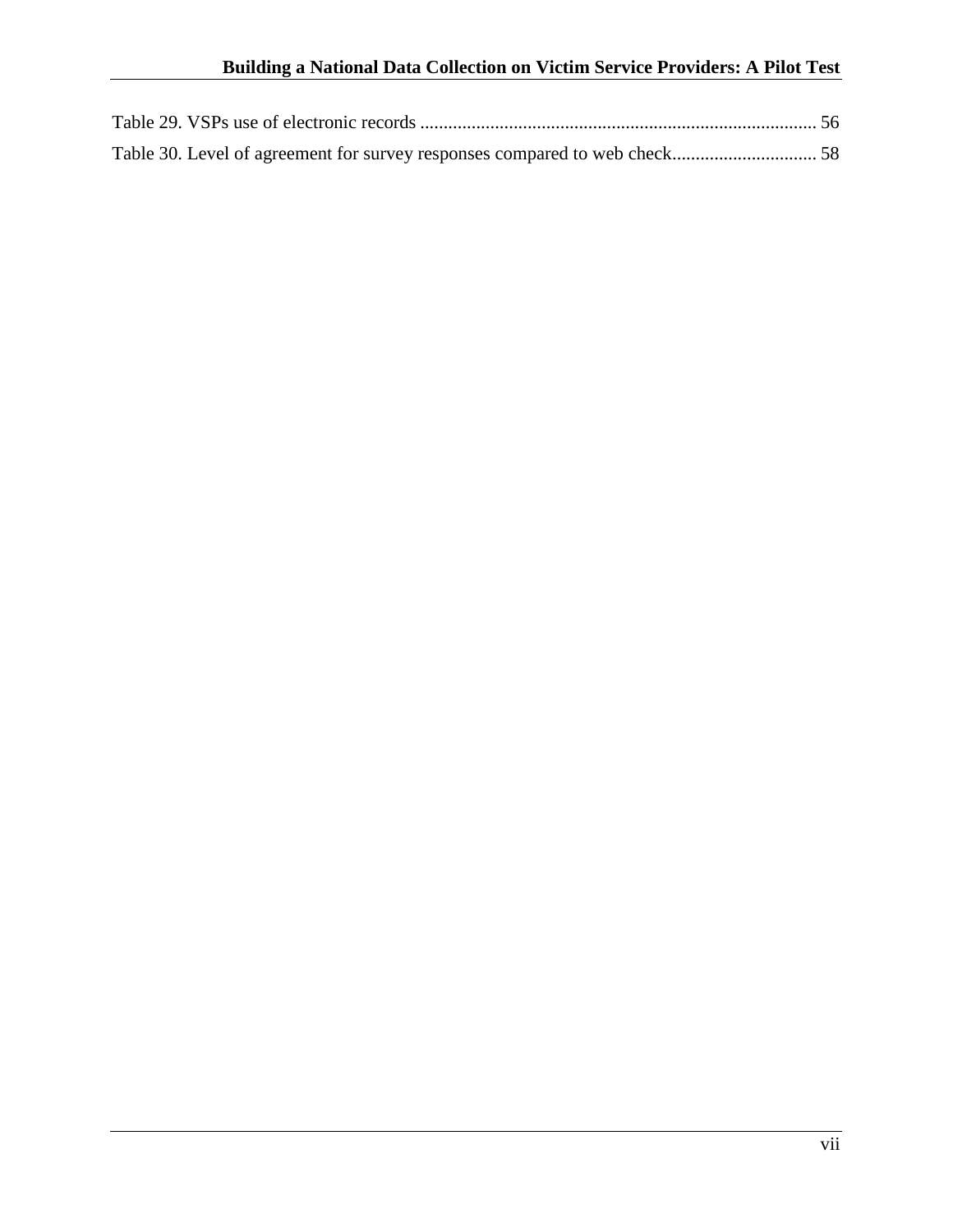# **1. Introduction**

### <span id="page-8-1"></span><span id="page-8-0"></span>**1.1 Background**

In September 2012, the Bureau of Justice Statistics (BJS), with funding from the Office for Victims of Crime (OVC), entered into a cooperative agreement (under award number 2012- VF-GX-K025) with the RAND Corporation and its subgrantees—NORC at the University of Chicago (NORC) and the National Center for Victims of Crime (NCVC)—to develop a statistical data collection on victim service providers (VSPs) in the United States. The impetus for this project grew, in part, from the victim service field's need for more information about the activities and resources of VSPs. In 2013, OVC released *Vision 21: Transforming Victim Services*, a report summarizing stakeholders' perspectives on the status of the victim services field and providing recommendations to advance the field and better support victims of crime. For more than two decades, the VSP field has worked to build an infrastructure of services to support victims of crime. To date, little research has documented or assessed the coverage and effectiveness of this service infrastructure. There are gaps in the basic knowledge about victim services, including number of existing providers, their locations, services offered, crime types served, staffing, and funding.

Conceptualized as the "road…to victim-centered practice and policy," *Vision 21* urged for more research and statistical data to guide the field:

"Victims of crime will be served through a national commitment to support robust, ongoing research and program evaluation that informs the quality and practice of victim services throughout the Nation. Evidence-based, research-informed victim service programs will become the standard of excellence in providing assistance and support to victims of all types of crime….Vision 21's highest priority is promoting evidence-based strategies and programs that will expand the profession's fundamental understanding of who is affected by crime, how they are affected, what works to help victims recover from their trauma, and what other issues affect the delivery of services to victims and the protection of their legal rights." (p. 1)

The increase in funding for crime victim services in 2015 further underscored the need for reliable, national-level data on the delivery of victim services to guide policy, practice, and funding decisions. In the 2015 appropriations bill, Congress raised the cap on the amount of funding that could be released from the Victims of Crime Act (VOCA) Crime Victims Fund. In 2015 and 2016, more than \$2 billion were allocated for crime victim services through the Crime Victims Fund, an increase from \$745 million in 2014. More information about the scope and focus of the victim services field is needed to make empirically driven decisions on how to effectively allocate funding to support victims.

Through collaboration with stakeholders in the victim services field, BJS can build an empirical knowledge base about the characteristics and functions of VSPs. BJS is the principal statistical agency within the Office of Justice Programs, Department of Justice, and is authorized under the Justice System Improvement Act (34 U.S.C. § 10132) to collect and analyze statistical information on the operation of the criminal justice system at the federal, state, tribal, and local levels. This includes information on the capacity of the criminal justice system and partner victim service agencies to meet the needs of crime victims. In response to the growing need for research and statistics on victim services, and with support from OVC, BJS initiated the Victim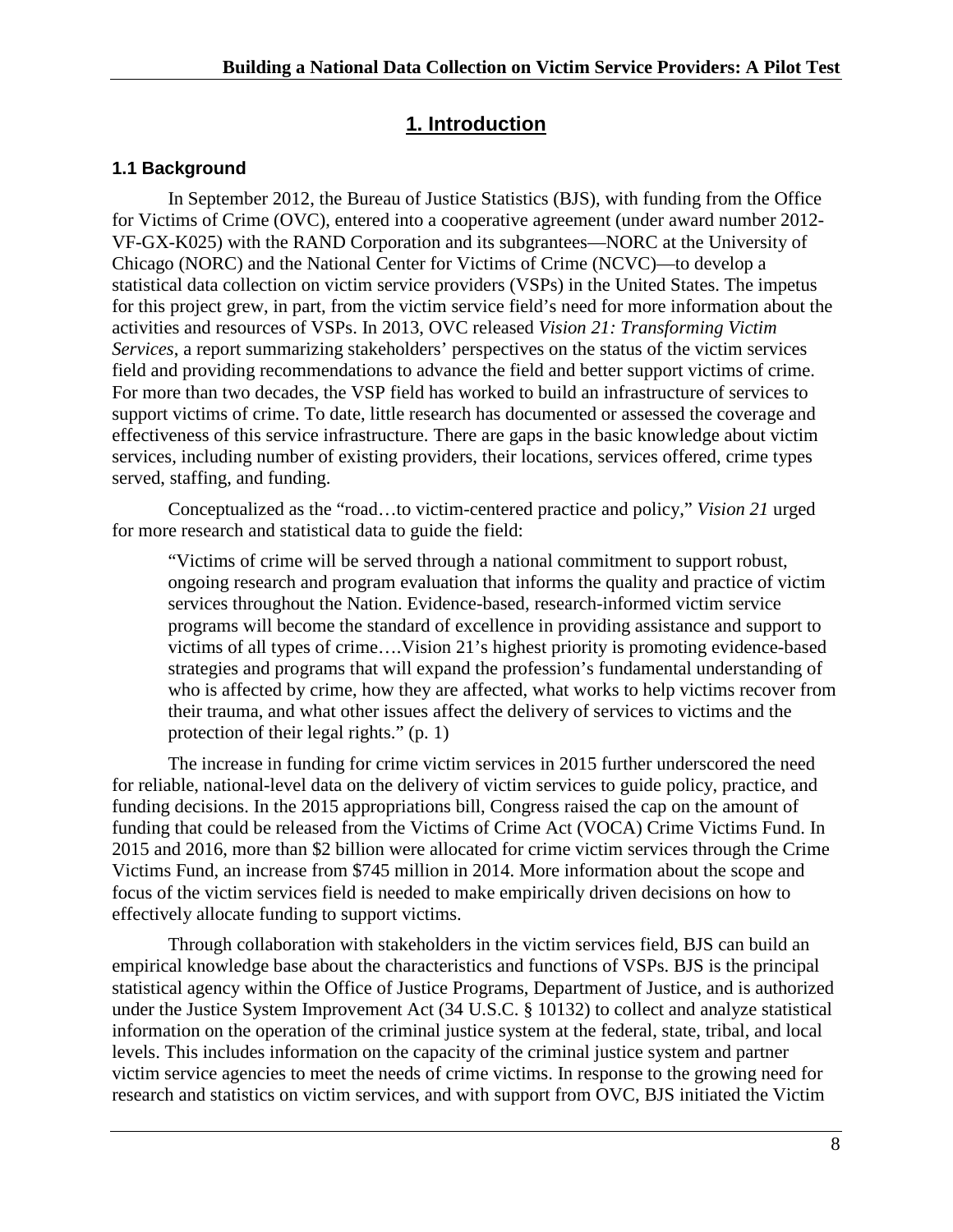Services Statistical Research Program (VSSRP). The VSSRP is an effort to collect data on victim services from the perspectives of victims and providers.<sup>[1](#page-9-2)</sup> It will enable BJS to analyze data from residents, law enforcement, and VSPs to generate more comprehensive statistics about the nation's criminal justice resource needs and capacity to respond to crime victims' needs.

Much of what is known about victims of crime and their help-seeking behavior comes from BJS's National Crime Victimization Survey (NCVS). The NCVS collects information on the number of victims who seek help from service providers each year and provides a vehicle for collecting additional information on help-seeking and the receipt of services from victims' perspectives. However, other key research topics —such as demand for VSP services, how VSPs are structured and organized to provide services to victims, the types of services available to victims of crime, VSP staffing and training, and funding for victim services—cannot be addressed adequately without data collected directly from VSPs. To date, there has been no national data collection on the full range of entities that serve victims of crime.

From 2012 to 2015, BJS, under a cooperative agreement with RAND, NORC, and NCVC, worked to develop a two-phase data collection effort with VSPs nationwide. The first phase, the National Census of Victim Service Providers (NCVSP), is a short survey administered to all VSPs to develop a sampling frame and yield basic characteristics about providers that can be used to select representative VSP samples. Phase two, the National Survey of Victim Service Providers (NSVSP), is a longer follow-up survey designed for a smaller, representative sample of VSPs.

## <span id="page-9-0"></span>**1.2 Purpose of this report**

<span id="page-9-1"></span>This report provides an overview of the developmental research and reasoning that informed BJS's decision to implement the two-phase national VSP data collections: the NCVSP and NSVSP. This report is organized into two main sections. First, it presents the work conducted to build a foundation for statistical collections, including creating advisory groups and making key decisions about definitions, research questions, and the sampling frame. Second, it summarizes methodological and substantive results from the pilot study, providing evidence of the feasibility and need for the first NCVSP.

<span id="page-9-2"></span> $\frac{1}{1}$ <sup>1</sup>For more information, visit the BJS webpage: [https://www.bjs.gov/index.cfm?ty=tp&tid=98.](https://www.bjs.gov/index.cfm?ty=tp&tid=98)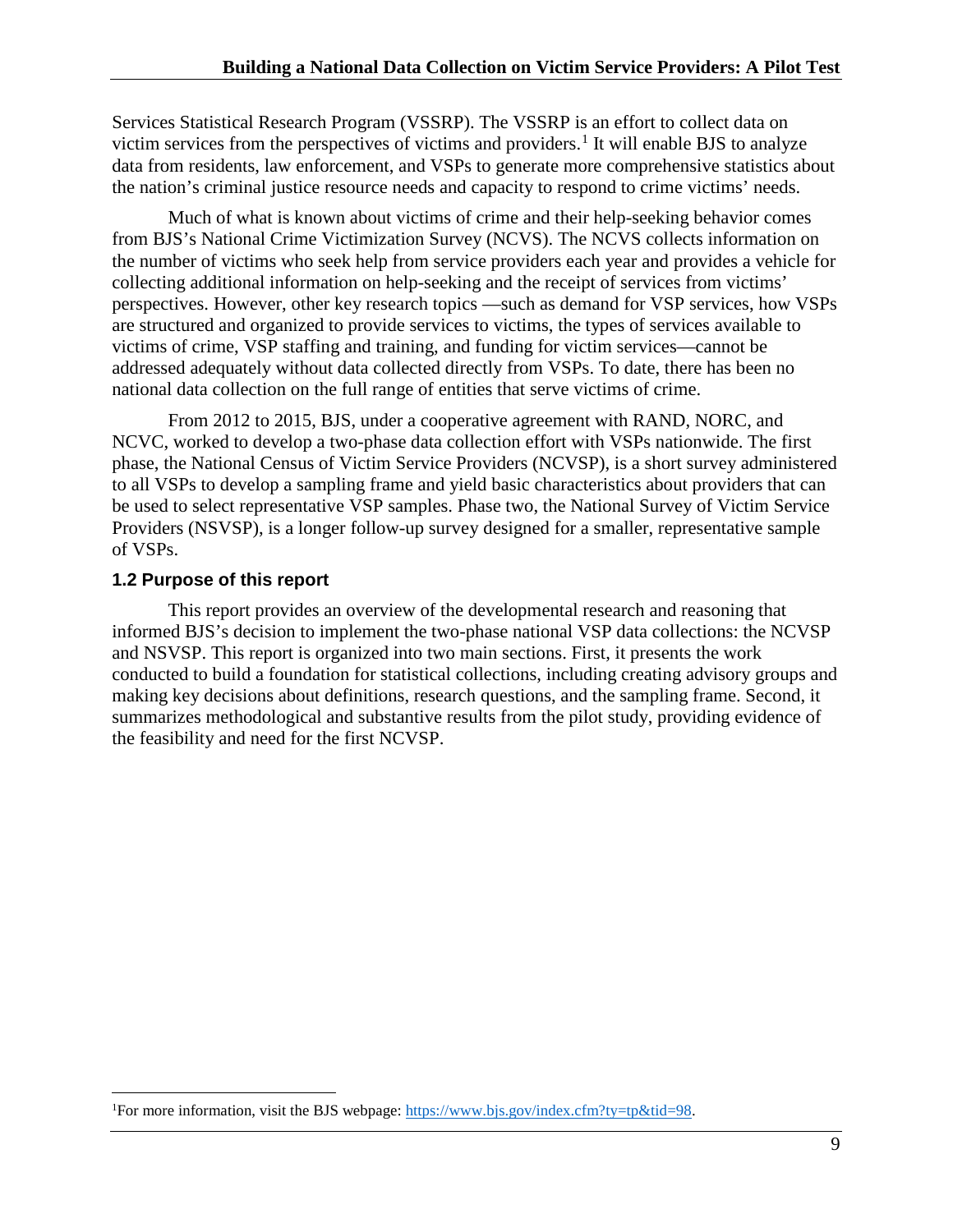# **2. Building the foundation for VSP statistical collections**

## <span id="page-10-0"></span>**2.1 Project team and expert input**

Given the scope and complexity of this effort, BJS worked closely with a core project team from three organizations with various areas of expertise and responsibilities: RAND Corporation, NCVC, and NORC. RAND Corporation managed the project and led initial efforts to develop a working definition of VSPs, develop the project roster of all entities focused on serving victims or with dedicated staff or personnel to serve victims, create drafts of the survey items, and test the instrument drafts prior to fielding. With its extensive knowledge of VSPs and contacts in the victim service field, NCVC was primarily responsible for communications with the VSP community, including soliciting input from leaders in the field on survey issues and developing outreach efforts. NCVC also provided important VSP insight and assistance across all other major project tasks, from instrument development to survey protocols. With its expertise in survey design and implementation, NORC developed and implemented a pilot survey. BJS staff oversaw the work of all project team members and provided a broader perspective on BJS's long-term data collection vision and how the NCVSP and NSVSP fit with its overall efforts to collect information on victimization and service provision.

From the outset, victim service expert input was considered crucial to the success of the project. During initial efforts to define the field and develop survey content, the project team enlisted the assistance of individuals working in the VSP field to attend project meetings and provide detailed feedback on draft materials. Two advisory groups were created—an expert panel and a project input committee (PIC)—to provide guidance and feedback throughout the course of the project. The expert panel was the first to convene and was most intensively involved in the project. It consisted of experts on victim services and technical survey issues. During the early stages of the project, the expert panel convened twice in Washington, DC, to review and provide feedback on project plans and materials. The expert panel participated in key decisions, including determining the need for the census of all entities on the initial project roster. The panel later reviewed the proposed NCVSP survey instrument and methodology through online and phone communication.

The second advisory body, the PIC, consisted of more than 50 victim services umbrella organizations, professional associations, and individuals. The PIC helped define the initial roster for the first NCVSP and resolve key issues related to the content of the questionnaire. For example, the PIC provided input on what kind of data certain types of VSPs could report on and how terms such as "services" should be defined. Communication with the PIC was typically conducted via email.

## <span id="page-10-1"></span>**2.2 Defining victim services provider**

Because VSPs in the United States span multiple disciplines and fields, one key project task was to develop a definition of VSPs that accurately included all types of entities. The NCVSP was intended to provide descriptive information on the active VSP universe. Therefore, initial efforts to define entities as VSPs were as inclusive as possible. The project team defined entities as VSPs if they provided services to victims of crime or abuse in the prior six months. Services included any efforts to assist victims with safety and security, criminal or other legal processes, recovery and stability after victimization, and other needs.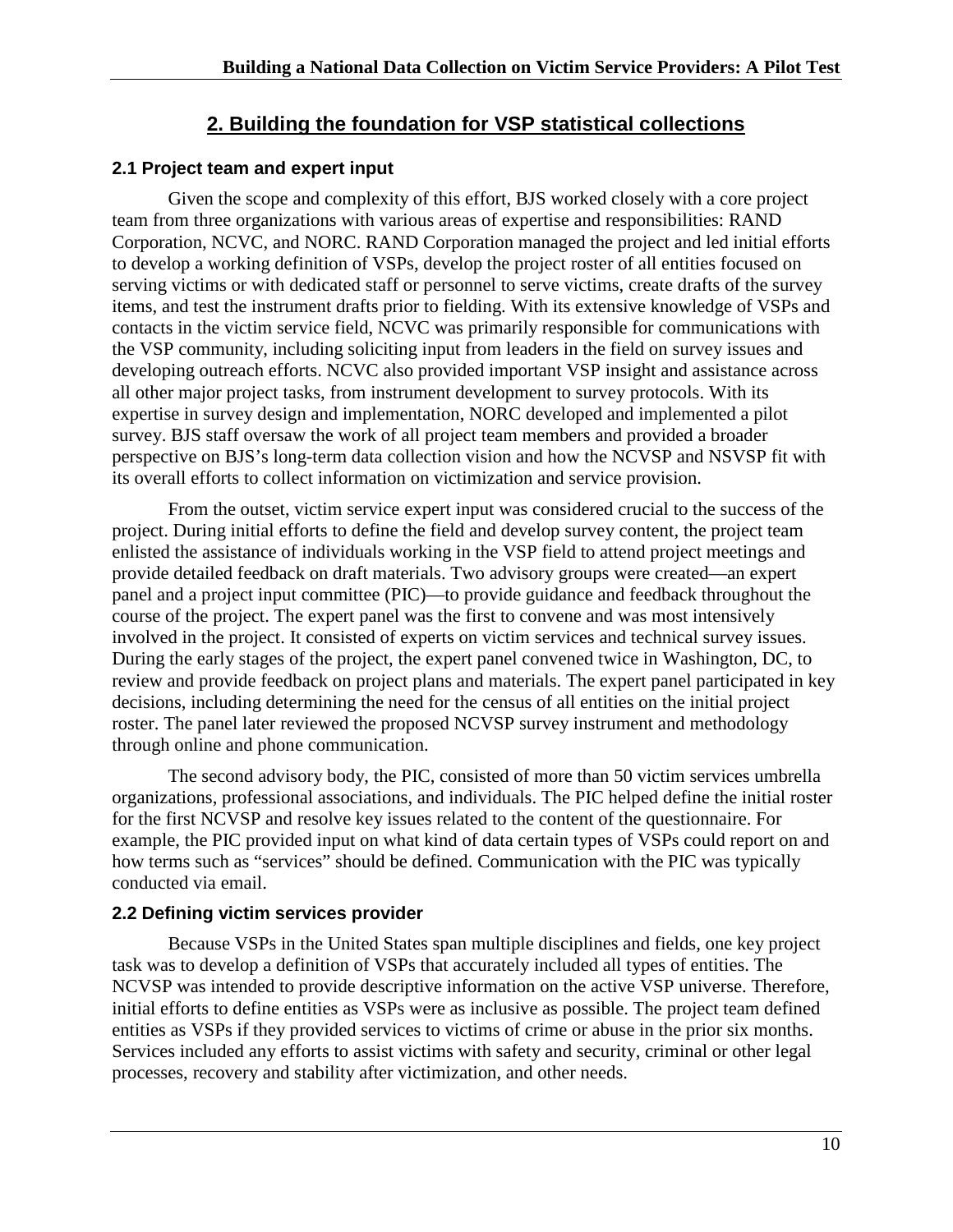To design appropriate survey content and target the NCVSP efficiently and effectively, VSPs were grouped into three categories:

- 1. *Primary function*—The primary function of the entity is to provide victim services.
- 2. *Dedicated programs or staff*—The entity serves both victims and nonvictims and has specific programs or staff dedicated to working with crime victims.
- 3. *No dedicated programs or staff*—The entity serves crime victims in addition to nonvictims through the normal course of business, but does not have dedicated programs or staff specific for victims.

All three groups of providers play a critical role in ensuring availability and diversity of victim services. However, distinguishing between groups was important to collect only VSPs' information on victims. For example, primary function VSPs were asked to provide information on the total staff in the organization because the primary mission of the full organization was to serve victims. For VSPs serving victims through dedicated programs, the NCVSP collected only information about staffing for those victim service programs. While the roster included VSPs from all three groups (see *Section 2.3*), enumerating the complete universe of VSPs without dedicated programs or staff would be difficult. Thus, once identified, these VSPs were considered out of scope.

### <span id="page-11-0"></span>**2.3 Roster development**

As a critical first step to surveying VSPs, the research team compiled a roster of all entities in the United States potentially eligible to receive the survey. The development of an accurate and sufficiently detailed roster presented major challenges. The roster had to be compiled from multiple sources because there was no national list of all active VSPs. The research team collected lists of VSPs from national organizations such as NCVC, OVC, and Office on Violence Against Women (OVW). The project team also conducted a web canvassing effort to identify lists of VSPs within each of the 50 states.

Once these lists were assembled, the project team conducted a de-duplication of the roster, erring on the side of not removing any potentially unique entities. De-duplication was a complex task because entities were sometimes listed more than once on the roster under different names, as a specific program rather than the larger entity, or with different contact information. This initial de-duplication work led to a roster of about 26,500 entities and included a broad range of providers that serve the needs of different types of victims, such as—

- prosecutors' offices
- other criminal justice "system-based" VSPs (e.g., police agency-based and special advocates)
- community-based shelters
- domestic violence or sexual assault programs
- mental and physical health-related programs (e.g., hospital-based violence intervention programs)
- tribal organizations or tribal-focused services
- informal or grassroots providers.

The project team identified a number of problems with the initial roster that raised questions about whether it could be used to survey VSPs or describe the universe of VSPs. Most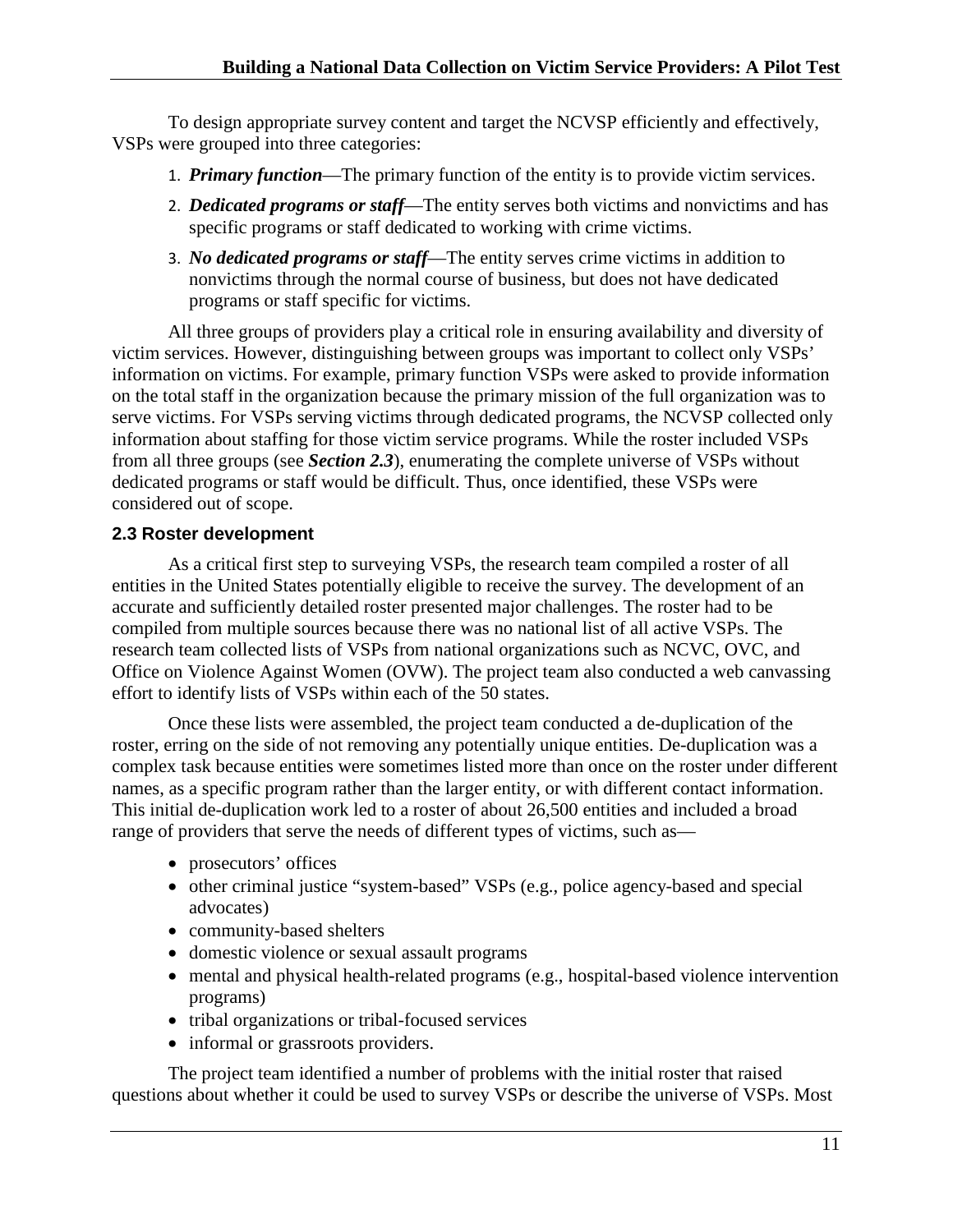records in this initial roster did not contain sufficient detail about each entity to identify the type of organization, services offered, or victims served. In some cases, only an entity's name was available, while other records included addresses, telephone numbers, and other contact information. In most cases, it was unclear whether any of the information was up to date, including whether the organization still existed and provided services to victims within the scope of the project. As such, the roster was likely to include a number of entities not serving victims. Although the development of the roster was an important first step, more information about the accuracy of the roster was needed before it could be used to survey VSPs.

#### <span id="page-12-0"></span>**2.4 Development of a two-phased census-survey approach**

Because of the limitations of the roster, the project team decided to conduct a short census of all entities on the roster, before attempting a detailed survey with a sample of VSPs. The NCVSP was designed to verify that entities on the roster were active VSPs. For entities that screened in as VSPs, the NCVSP would gather information about the basic organizational attributes of the providers, including the number and types of victims served, types of services provided, staffing, turnover, and funding sources. This information would be used in the second phase of data collection: the administration of the longer, more detailed NSVSP to a stratified, representative sample of VSPs. The information gained from the NCVSP would also generate data that could provide a more comprehensive understanding of the victim services field and could be combined with other data to examine the relationship between VSPs, local area characteristics, and crime rates.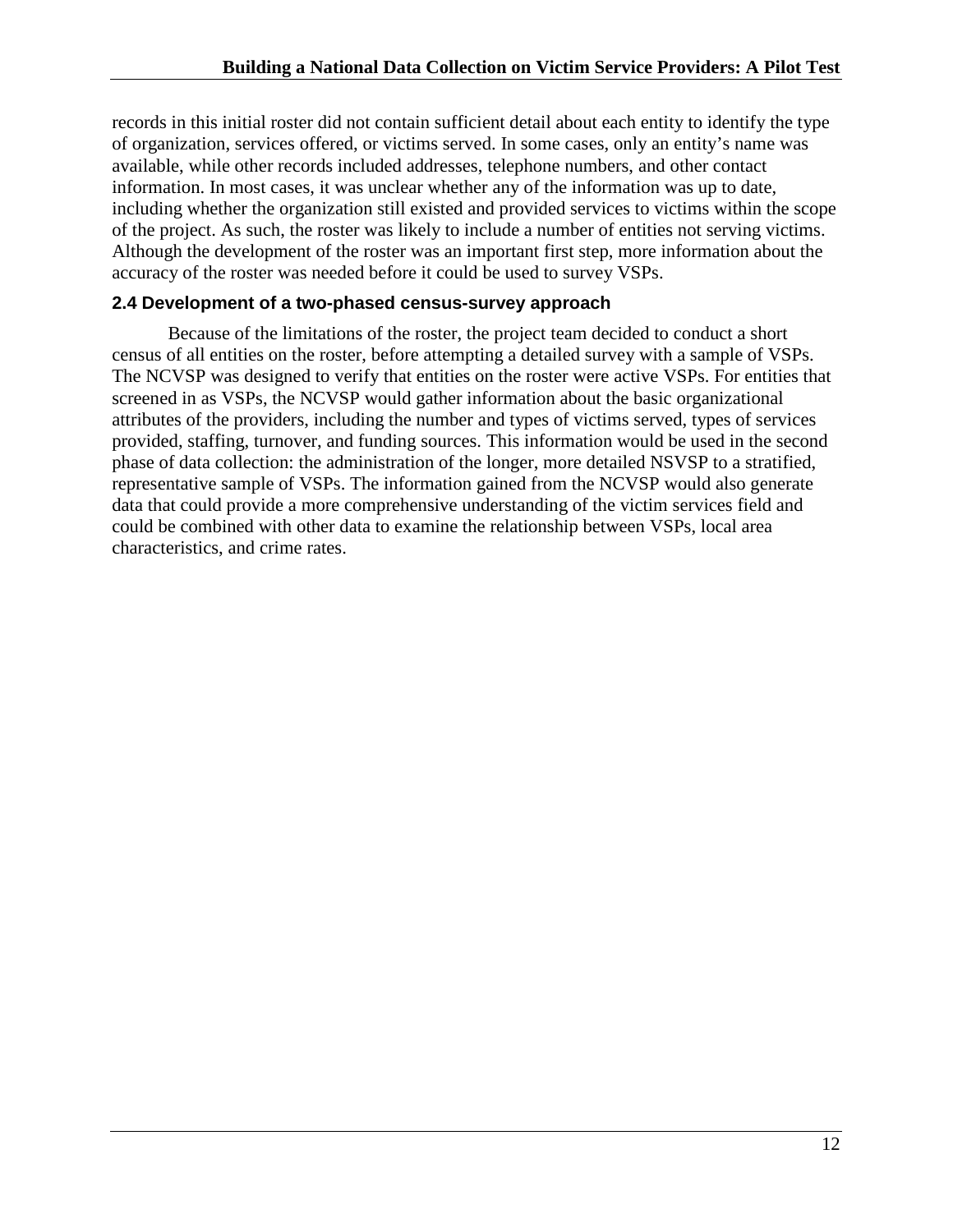# **3. The NCVSP pilot study**

## <span id="page-13-1"></span><span id="page-13-0"></span>**3.1 Purpose of the pilot study**

A pilot test was an essential step to develop the final protocol and instrument for the NCVSP. Given the limited availability of prior research on VSPs, little was known about the willingness and capacity of VSPs to complete an establishment survey; the relevance of the instrument for a diverse set of providers spanning different structures, services, and victimization focus areas; or the best procedures to facilitate their completion of surveys. A pilot test provided the opportunity to examine the most effective recruitment strategies, test the quality of the project roster, and estimate the cost of collecting data from the entire field of VSPs.

The three main objectives of the pilot study were to test—

- 1. the feasibility of using the project roster to collect data from VSPs and obtain high participation rates
- 2. research-based strategies to identify the most effective and efficient methods for conducting a full census
- 3. whether the NCVSP instrument needed any adjustments to improve data quality and the response consistency.

## <span id="page-13-2"></span>**3.2. Pilot study methods**

### <span id="page-13-3"></span>*3.2.1 Sample selection*

At the time of the pilot study, the project roster consisted of 26,487 entities potentially serving victims.<sup>[2](#page-13-5)</sup> Based largely on the entities' names, the project team classified each entity into one of seven categories. First, the project team designated if an entity was a prosecutor's office. If the entity was not a prosecutor's office, it moved to the next stage. Second, the project team identified whether the entity was another type of criminal justice or system-based entity. If not, it moved to the next stage and followed the same process in the following order: shelters, domestic violence, or sexual assault programs; medical or mental health; tribal programs; other community-based programs; and unknown entity types.

<span id="page-13-4"></span>A total of 725 entities were selected for the pilot test, or 2.7% of the project roster. The sample was selected to be approximately proportional to the distribution of known entity types on the roster (*Table 1*). In addition, the sample was designed to be large enough to test different methodological questions about response and completion rates and data collection costs.

<span id="page-13-5"></span> $\frac{1}{2}$ <sup>2</sup>This was the number of available cases immediately prior to the pilot test. This number varied over the course of the pilot study as the team continued to update the roster. The final number of VSPs will not be available until the NCVSP data are collected.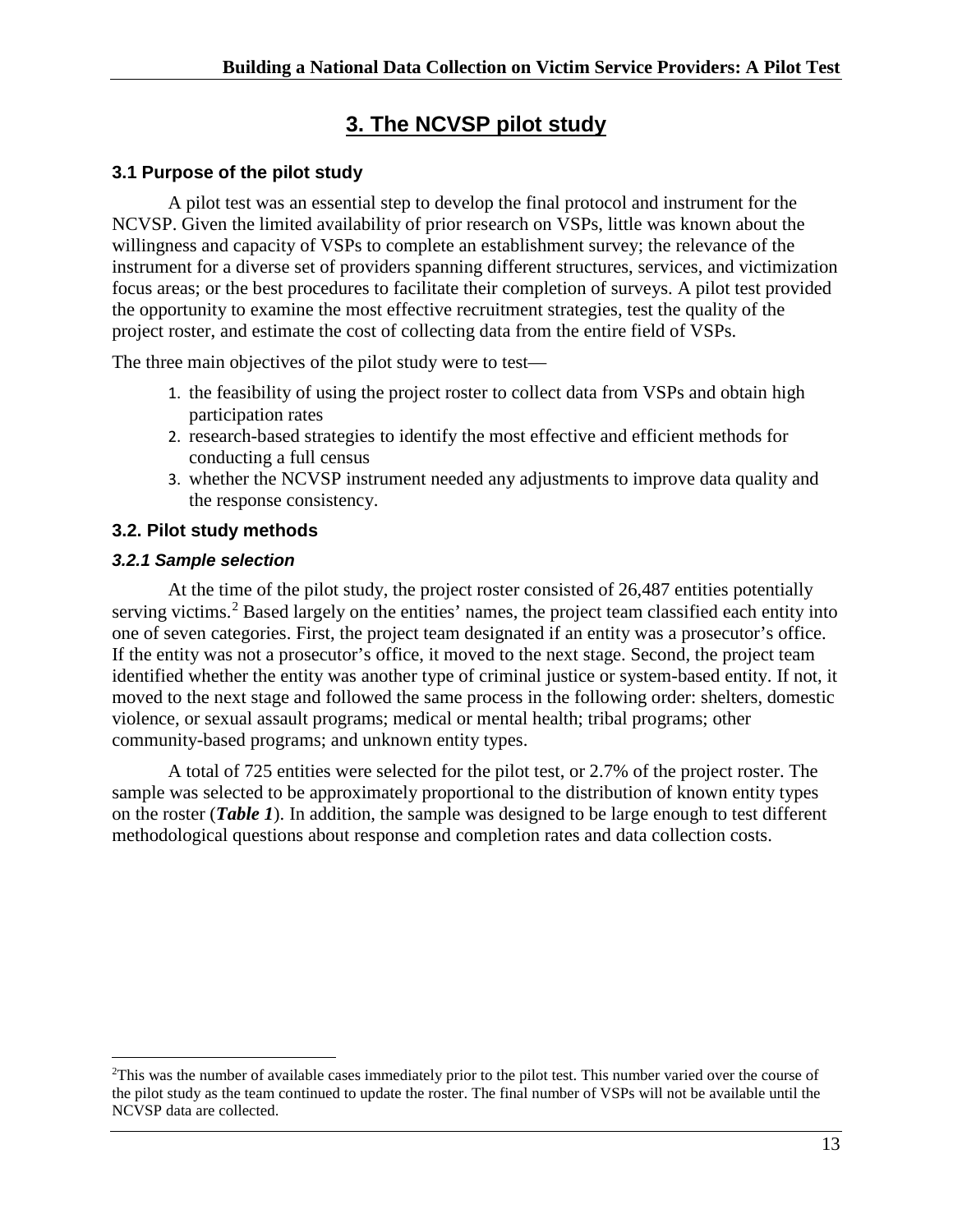|                                                | Frame  |         | Sample                |                       |
|------------------------------------------------|--------|---------|-----------------------|-----------------------|
| Entity type                                    | Number | Percent | Number                | Percent               |
| Total                                          | 26,487 | 100     | 725                   | 100.00 %              |
| Prosecutor office                              | 3,850  | 14.5    | 108                   | 14.9                  |
| Other criminal justice system                  | 2,955  | 11.2    | 85                    | 11.7                  |
| Shelters, domestic violence, or sexual assault | 4,583  | 17.3    | 133                   | 18.3                  |
| Medical or mental health                       | 1,673  | 6.3     | 46                    | 6.3                   |
| Tribal                                         | 453    | 1.7     | 14                    | 1.9                   |
| Other community-based                          | 12,489 | 47.2    | 339                   | 46.8                  |
| Unknown                                        | 484    | 1.8     | $\tilde{\phantom{a}}$ | $\tilde{\phantom{a}}$ |

### **Table 1. Distribution of roster and sample, by entity type**

Note: Detail might not sum to total due to rounding.

~Not applicable.

### <span id="page-14-0"></span>*3.2.2 NCVSP pilot instrument*

The NCVSP instrument was drafted with guidance from the expert panel and the PIC, and went through two rounds of cognitive testing with VSPs. Cognitive testing is a method used to improve survey items prior to fielding that entails interviewing respondents about their thought process when answering each of the survey items. Because the VSP field is diverse in terms of type, structure, and terminology used, conducting cognitive testing was crucial to determine how questions performed when administered to a range of VSPs, assess respondent burden, and evaluate the ability of VSPs to provide accurate answers.

For cognitive testing, 16 VSPs were recruited: 7 providers serving victims as their primary function; 8 providers serving victims through dedicated staff or programs; and 1 provider with no dedicated staff or programs. Most feedback from the cognitive interviews resulted in minor edits to wording of questions or particular response items, with a few exceptions. During the first round of cognitive testing, many participants reported taking 1 hour or more to complete the survey. To reduce burden and increase response rates, the team shortened the instrument by modifying sections that took a lot of time or were confusing to respondents. For example, the team reduced the response options for the question about services and dropped items in the staffing section that asked about the number of volunteers and staffing by position types. In the section that asked about types of crimes served, respondents reported uncertainty about whether to report all crime types experienced by victims or only the crime types for which victims initially sought services. To reduce confusion, this question was modified to instruct participants to report the "crime types for which victims sought services." During the subsequent round of cognitive testing, participants were able to complete the edited instrument in 30 minutes or less.

The NCVSP instrument used in pilot testing is located in the appendix and briefly described here. After providing definitions of crime, victim, and services, the first item on the survey asked, "Did you provide services to victims of crime or abuse in the past 6 months?"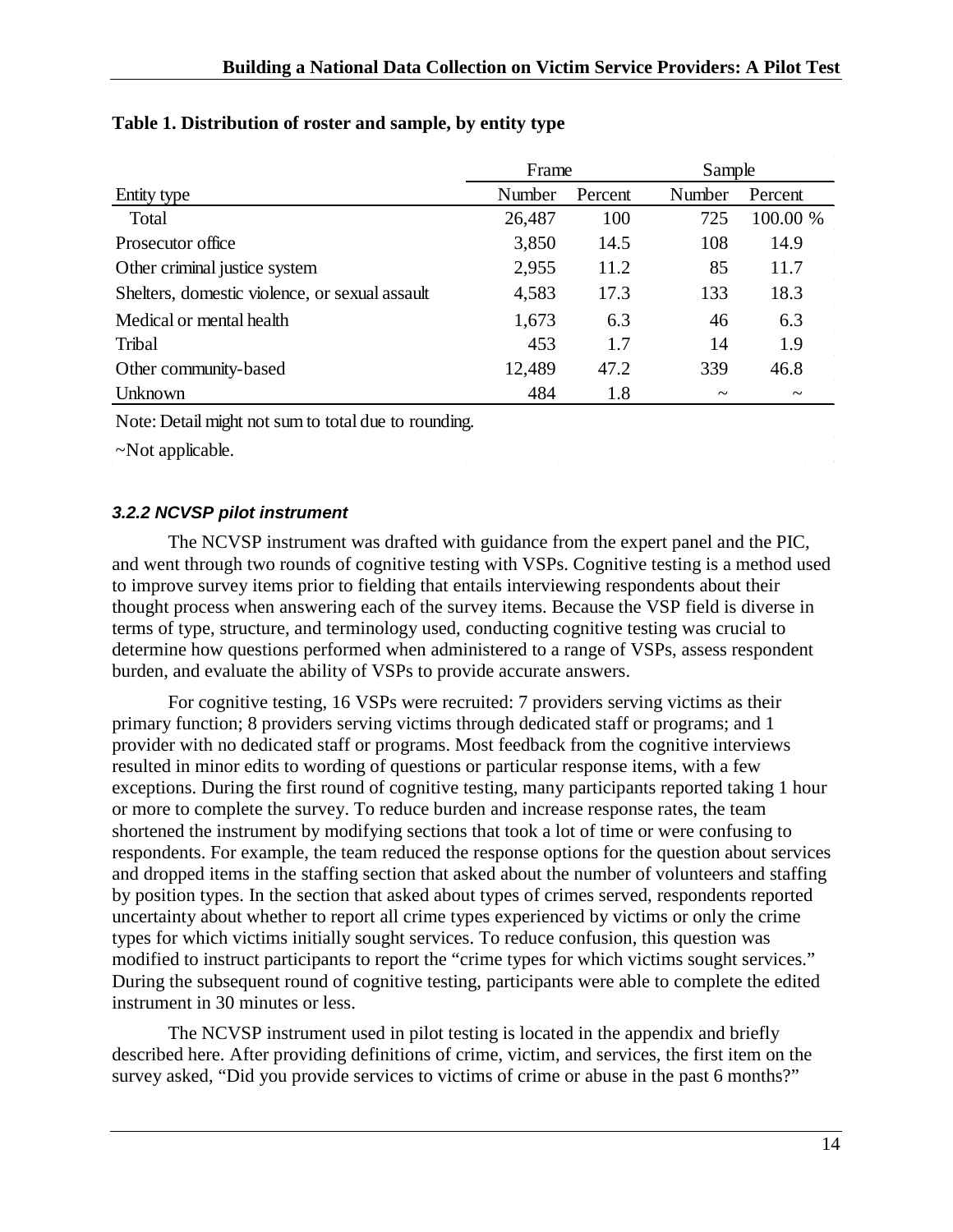Those answering "yes" were moved forward to complete the survey, whereas those who said "no" were screened out of the survey.

The instrument included 11 sections asking VSPs about their service structure (Section A); organizational structure and the jurisdiction where they operate, when relevant (Sections B through F); services they provided to victims and the crime types for which victims sought services in the prior calendar or fiscal year (Section G); current staffing and staffing at the beginning of the year (Section H); funding totals and sources of funding (Section I); forms of record keeping (Section J); and their level of concern about retaining staff, the predictability and amount of funding they received, the burden of grant reporting, and access to technology (Section K). For all survey questions, participants were asked about the prior calendar or fiscal year, depending on the timeframe in which their entity operated or reported data.

VSPs received one of three versions of the instrument, depending on whether the primary function of their organization was to provide victim services, they provided services through dedicated programs or staffing, or they provided services on an as-needed basis but without dedicated staff or formal programs. The instructions and item text differed slightly in the three versions of the survey. Entities serving victims as their primary mission were instructed to provide responses for the entire organization, while programs with dedicated staff or programs were asked to think only about those programs or staff. Additional reminders cued the respondent to think only about functions related to victim services (e.g., consider only staff dedicated to working with victims, or think only of funding for victim services) for entities that did not serve victims as their primary function. Electronic versions of the instrument (including self- and phone-administered) routed entities into the correct survey. The few entities requesting a hard copy were sent the appropriate version.

## <span id="page-15-0"></span>*3.2.3 Experimental design*

The pilot test was designed to have two experimental conditions investigating—

- 1. federal funding status: whether entities with federal funding would be more likely to participate than entities without federal funding.
- 2. pre-survey contact: whether making a "pre-contact" to verify contact information and identify the appropriate point of contact within each entity would yield higher participation rates and be more cost efficient than if groups were not pre-contacted.

This created a 2x2 experimental design: federal or nonfederal funding by pre-contact or no pre-contact. The 725 sampled entities were each assigned to one of the four cells. However, findings from the pilot test revealed that the initial assignment of federal and nonfederal entities based on the information contained in the roster was inaccurate. Many (74.3%) of the VSPs selected into the sample as non-federally funded entities indicated on the NCVSP instrument that the organization had received federal funding in the past year. This disparity between the roster and respondent answers to the survey may have resulted from the roster containing outdated information, or BJS not obtaining the funding records for all federal agencies that may fund victim-related services. For example, some VSPs received Housing and Urban Development (HUD) federal funding, but it would not make sense to add all HUD grantees to the VSP roster because many of these grantees do not provide victim services. Regardless, the test of whether federally funded entities participated in the NCVS at similar rates as non-federally funded entities could not be carried out because funding status was unknown for nonparticipants.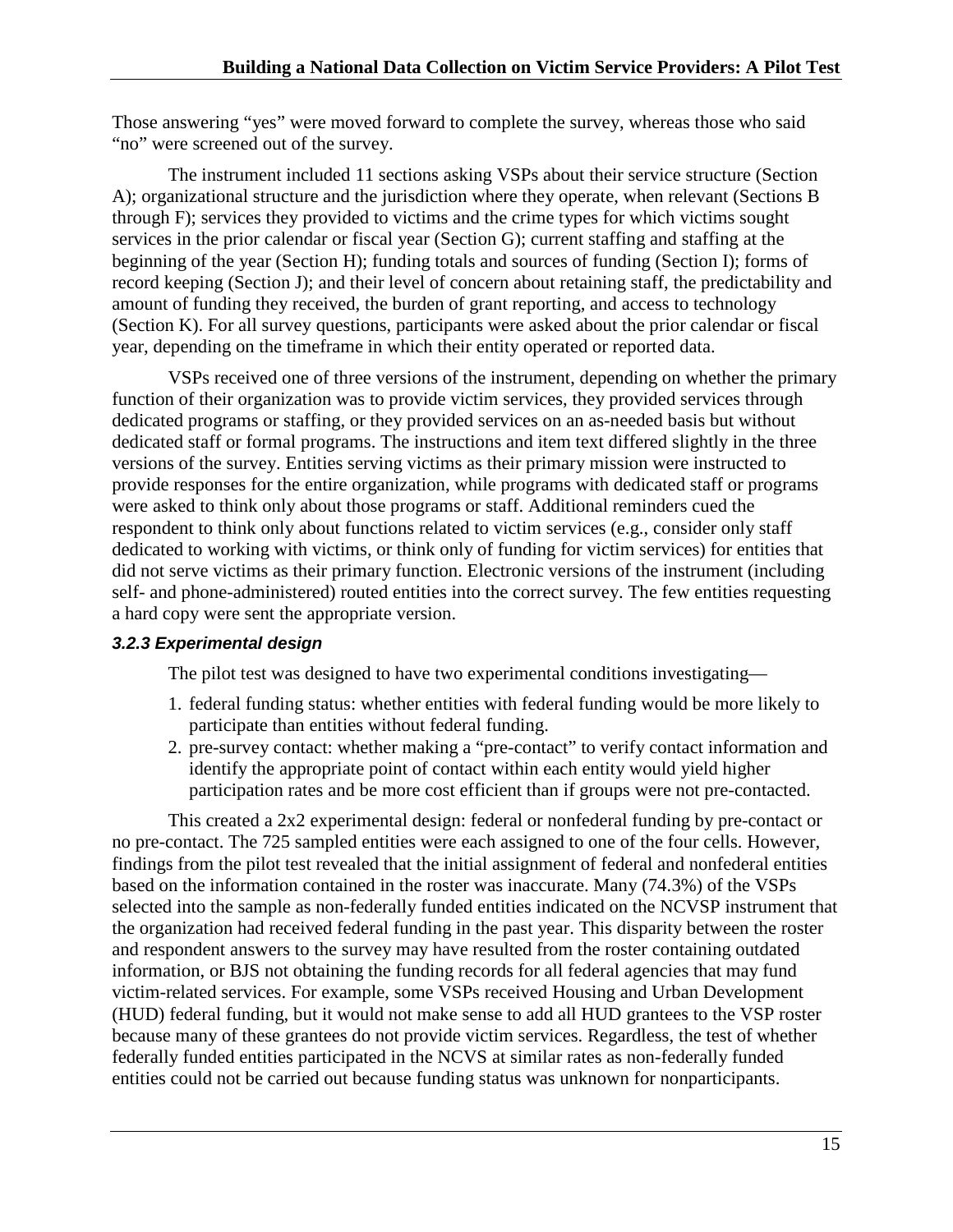The pilot test provided the opportunity to examine if verifying the correct point of contact for entities on the roster via telephone was effective and cost efficient for increasing participation rates. The benefits of addressing survey invitations to the particular member of an organization best suited to complete the survey are well documented (e.g., Dillman, Smyth, & Christian, 2014; Snijkers, Haraldsen, Jones, & Willimack, 2013). In addition to ensuring that survey materials reach the appropriate member of the organization, pre-contacting entities can also increase familiarity with—and the perceived legitimacy of—the survey enterprise. It can also build rapport with the potential respondent. Although not consistently documented, the upfront costs in sending the survey invitation to the proper individual might also reduce costs overall by requiring less nonresponse follow up.

The pilot entities were randomly assigned to the pre-contact or control condition. Entities assigned to the pre-contact condition received a phone call prior to being mailed information about the NCVSP pilot study. During this call, interviewers verified contact information for each entity and point of contact within each entity for the pilot test. When phone information was not available from the original roster, entities in the pre-contact condition were researched online to locate contact information and an appropriate point of contact. The pre-contact period lasted about 10 weeks, after which all entities moved forward in the recruitment stages described below. Entities in the control condition were not contacted prior to being mailed the first letter informing them about the NCVSP pilot study.

Two additional experiments were conducted after the start of the pilot study. First, the team investigated the impact of altering information about study sponsorship on mail materials. All entities that did not complete a survey after the initial invitation letter ( $n = 345$ ) were sent a reminder letter. Entities were randomly assigned to either a condition where follow-up mail materials were labeled with a BJS logo (the experimental condition,  $n = 173$ ) or a NORC logo (the control condition,  $n = 172$ ). The content of the follow-up materials was held constant. Sponsorship of surveys is related to differential response rates, with government sponsors getting higher response rates than private companies in household surveys (Fox, Crask, & Kim, 1988; Dillman, Smythe, & Christian, 2014). However, it was not known whether this effect is limited to initial survey invitations or extended to nonresponse follow-up materials, or if the effect of sponsorship translates to establishment surveys.

The second procedural experiment assessed whether the time of day that email reminders were sent to NCVSP nonrespondents with email addresses  $(n = 91)$  affected response rates. For marketing purposes and person- and household-level surveys, sending email solicitations in the morning can be more effective than during the workday (Faught, Whitten, & Green, 2004). Email follow up is a low-cost, low-effort means of nonresponse follow up, so identifying how to use emails most effectively could have a positive effect on the cost-to-completion ratio of the NCVSP. For the pilot test, emails were sent to respondents after reminder letters were mailed, but before prompting entities to complete the survey over the phone.<sup>[3](#page-16-0)</sup> The research team experimentally manipulated whether emails were sent in the morning before the workday commenced (6:00 a.m. CST;  $n = 42$ ) or during the workday (1:00 p.m. CST;  $n = 49$ ).

<span id="page-16-0"></span> $\frac{1}{3}$ <sup>3</sup>To control costs and avoid being perceived as bothersome to respondents, there was a short lag time between sending a reminder letter (stage 5 in the follow-up protocol) and phone prompting (stage 6 in the follow-up protocol). During this time, the email experiment was conducted.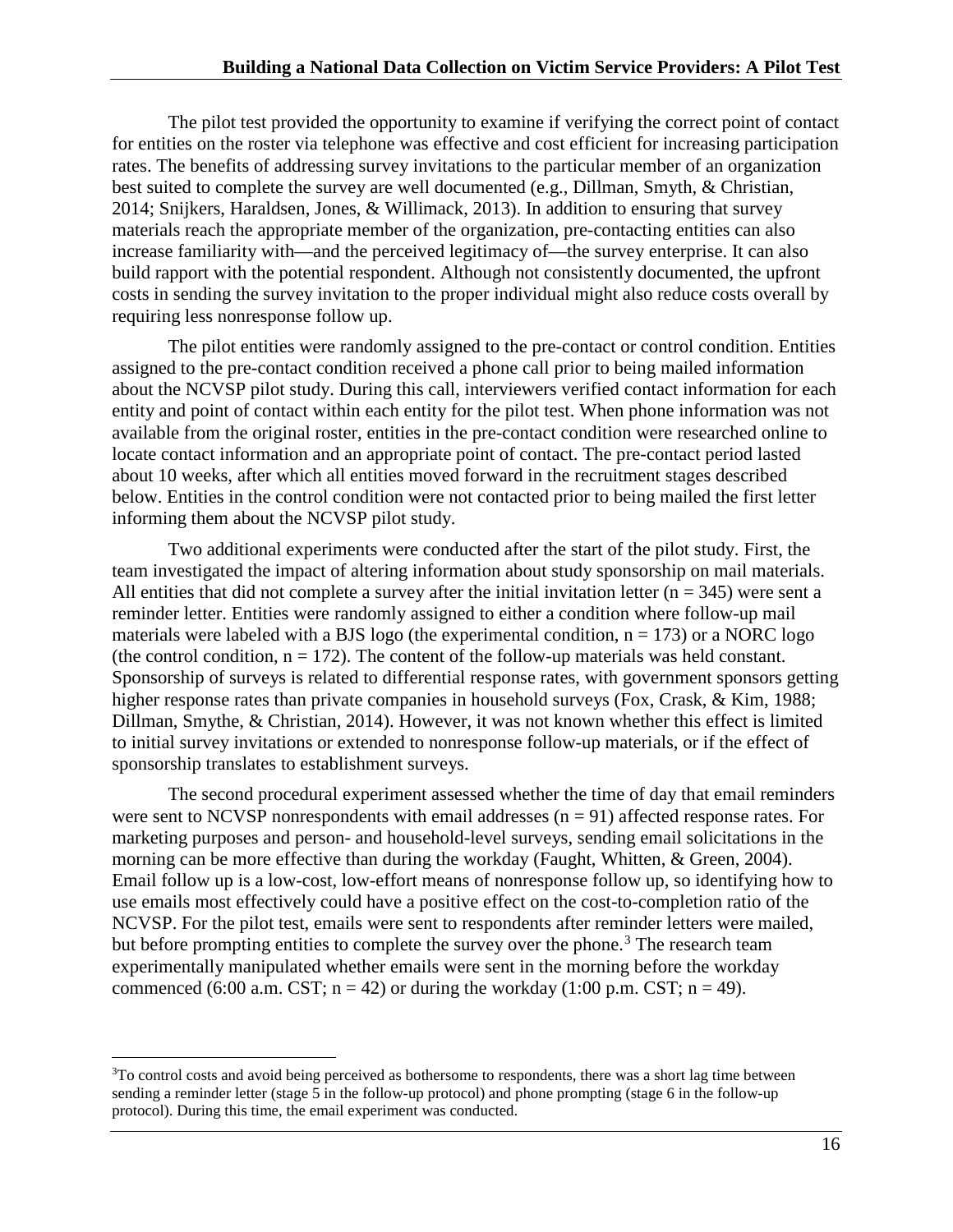#### <span id="page-17-0"></span>*3.2.4 Survey administration*

The research team dedicated significant resources to securing a high participation rate to estimate the maximum costs of conducting a successful full NCVSP, while still using best practices to reduce costs when possible. The survey was in the field for 23 weeks, beginning the second week of August 2015 and ending the second week of January 2016. An experienced team of data collectors used a multimodal approach modeled after the Dillman approach for nonresponse follow up (Dillman, Smyth, & Christian, 2009). The multimode approach capitalized on the strengths of individual modes and made it easier for respondents to report by offering alternatives ways to do so (which has been associated with higher response rates). The team began with the least expensive contacting strategy and mode necessary to complete the maximum number of interviews at minimal cost. They then transitioned to more expensive contacting strategies and modes to improve completion rates.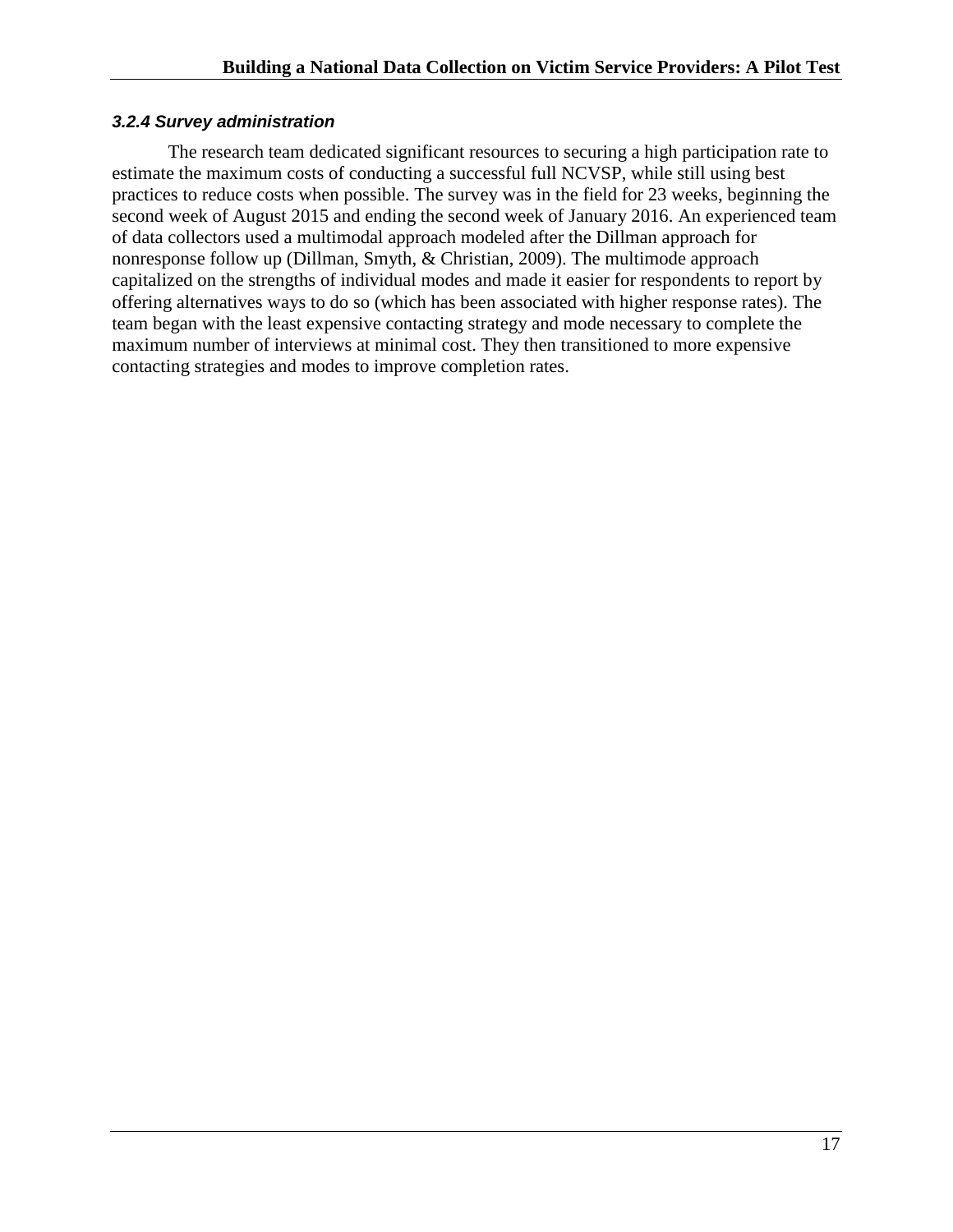|                         |                                |             |                  |                |                   | Random assignment                                                    |              |              |                             |
|-------------------------|--------------------------------|-------------|------------------|----------------|-------------------|----------------------------------------------------------------------|--------------|--------------|-----------------------------|
|                         | Hard copy mail contact attempt |             |                  |                |                   |                                                                      |              |              | Modality of survey complete |
| Letter, US<br>mail      | Post card                      | Fed Ex      | Email<br>contact | Fax<br>contact | Phone<br>contact  |                                                                      | Web          | Phone        | PAPI/<br>Mail               |
|                         |                                |             |                  |                | About 10<br>calls | No pre-contact<br>Pre-contact (1)                                    |              |              |                             |
| $\mathbf{1}$            |                                |             | $\mathbf 1$      |                |                   | Pre-notification/<br>heads up letter (1)<br>14 days                  |              |              |                             |
| $\mathbf{1}$            |                                |             | $\mathbf 1$      |                |                   | Formal invitation letter (2)                                         | ✓            | ✔            |                             |
|                         | $\mathbf{1}$                   |             | $\mathbf 1$      |                |                   | 14 days<br>Reminder card/email (3)                                   | ✔            | ✓            |                             |
| $\mathbf 1$             |                                |             | $\mathbf 1$      |                |                   | 21 days<br>Reminder letter/email (4)<br>7 days                       | ✓            | ✓            |                             |
|                         |                                |             |                  |                | 5-10 calls        | Phone prompt (5)<br>7 days                                           | ✔            |              |                             |
|                         |                                |             | $\mathbf 1$      | ${\bf 1}$      |                   | Mass email/fax prompt<br>(6)<br>14 days                              |              | ✓            |                             |
|                         |                                | $\mathbf 1$ |                  |                |                   | FedEx prompt (7)                                                     | $\checkmark$ | $\checkmark$ | $\checkmark$                |
| $\mathbf 1$             |                                |             | $\mathbf 1$      |                | 5 calls           | $14 - 21$<br>days<br>'Last Chance' contact (8)<br>$~\sim$ 63<br>days | $\checkmark$ | $\checkmark$ | ✓                           |
| $\overline{\mathbf{4}}$ | $\mathbf 1$                    | $\mathbf 1$ | 6                | $\mathbf 1$    | <b>Varies</b>     |                                                                      |              |              |                             |

# <span id="page-18-0"></span>**Figure 1. Pilot testing: follow-up methods and modalities**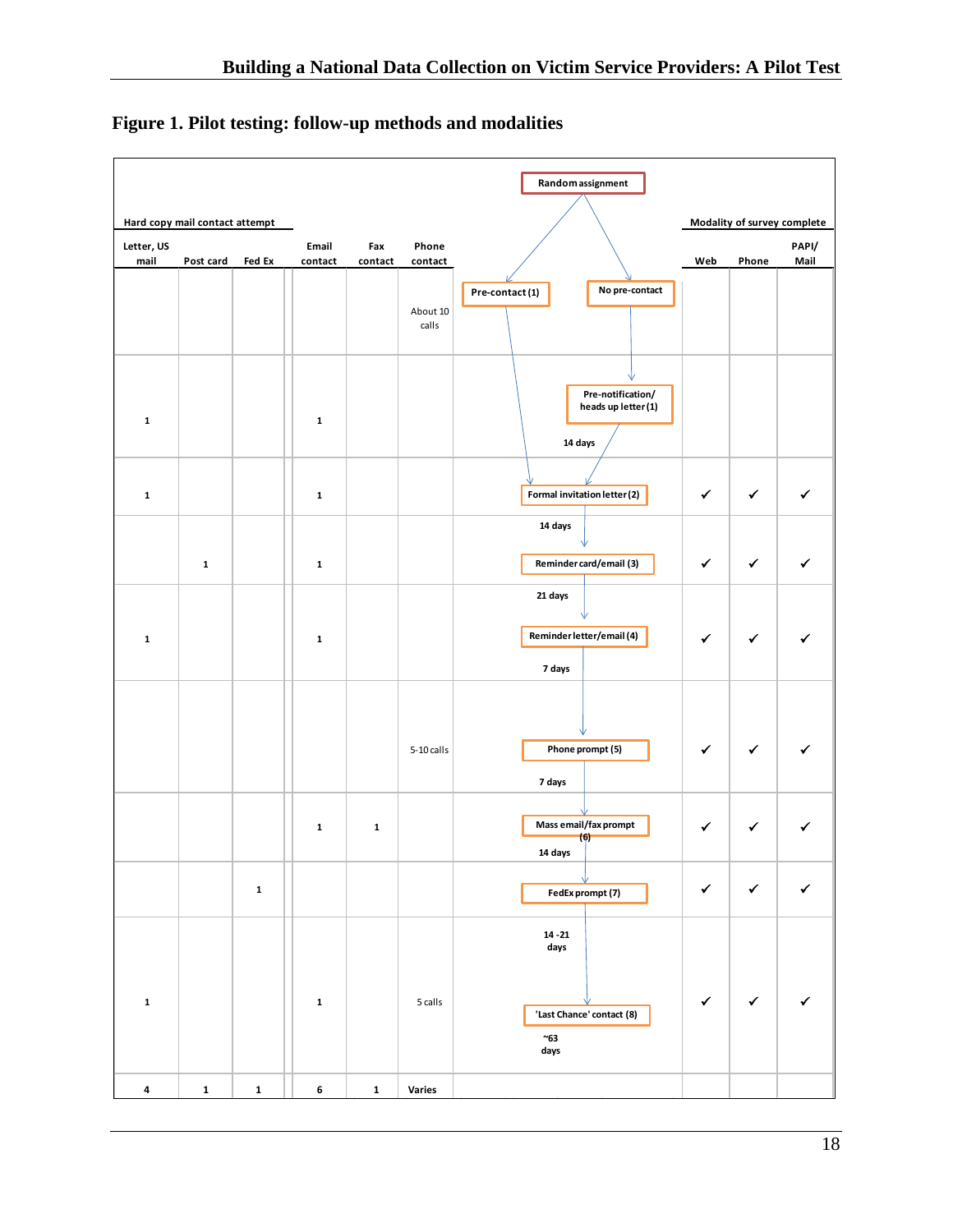*Figure 1* depicts the eight-step process used for multimode follow up to secure completed surveys. In step 1, entities assigned to the pre-contact condition received a phone call to confirm the appropriate POC, while entities assigned to the control condition received the pre-notification letter via mail in accordance to the standard Dillman approach. In step 2, all entities then received the invitation letter containing a personalized link to their survey. Reminders were conducted in the following order (steps 3 through 8): a postcard (and email if available), letter via U.S. postal mail (and email if available), phone prompts, email or fax prompts, a letter via FedEx, and last-chance phone and email prompts. The last-chance phase continued for a period of about nine weeks to maximize participation.

The team also made additional follow-up contacts via email and phone with participants who only partially completed surveys. For the purposes of this pilot test, a survey was counted as completed if 100% of the items from the beginning of the survey through Section G (Services for Victims) were filled in (see *Appendix*).

### <span id="page-19-0"></span>*3.2.5 Contact information searches*

The project team conducted an initial check for missing contact information on all sampled entities. By design, all sampled entities had a name. However, 20.7% of entities on the roster were missing a telephone number and 2.1% of entities were missing a postal address. This contact information was necessary to obtain before either the pre-contact phone call or the pre-notification letter. The research team used specialized software (SmartMailer 7.0 by Pitney Bowes) to check if available mailing addresses were legitimate. Entities assigned to the pre-contact condition with valid phone numbers were called to verify the accuracy of their number and mailing address.

Once a nonfunctional phone number or mailing address was identified, the research team first conducted an Internet search to locate the entity's contact information, looking for the entity's website or other mention of contact information on the web (e.g., included in a directory of providers or mentioned in a newspaper article). The research team then conducted an Accurint search for the organization.<sup>[4](#page-19-2)</sup> Contact information searches were repeated as needed, with a one month delay between searches to allow time for new contact information to become publicly available.

## <span id="page-19-1"></span>*3.2.6 Survey mode*

Entities were initially provided access to a web survey with individual login information, and the web-based survey was encouraged in all contacts. The web survey was strongly preferred over a hard copy due to its lower cost and ease of navigating skip patterns for the respondents. During the phone prompting stage of the follow-up protocol (stage 5), data collectors gave entities the option to complete the NCVSP over the phone. For phone surveys, experienced interviewers used a computer-assisted telephone interviewing (CATI) script to complete the survey online. The hard copy of the NCVSP instrument was offered last and provided to entities that requested it.

<span id="page-19-2"></span> $\frac{1}{4}$ Accurint is an advanced people- and business-finding technology that includes more than 45 billion public and proprietary records from more than 10,000 diverse sources. The Accurint identity repository includes 9.3 billion unique name/address combinations, 625 million phone numbers, 239 million unique cell phones, 607 million unique email addresses, and 1 billion vehicle titles. See more at [http://www.lexisnexis.com/en-us/products/accurint-for](http://www.lexisnexis.com/en-us/products/accurint-for-legal-professionals.page#sthash.dhpXHCDb.dpuf)[legal-professionals.page#sthash.dhpXHCDb.dpuf.](http://www.lexisnexis.com/en-us/products/accurint-for-legal-professionals.page#sthash.dhpXHCDb.dpuf)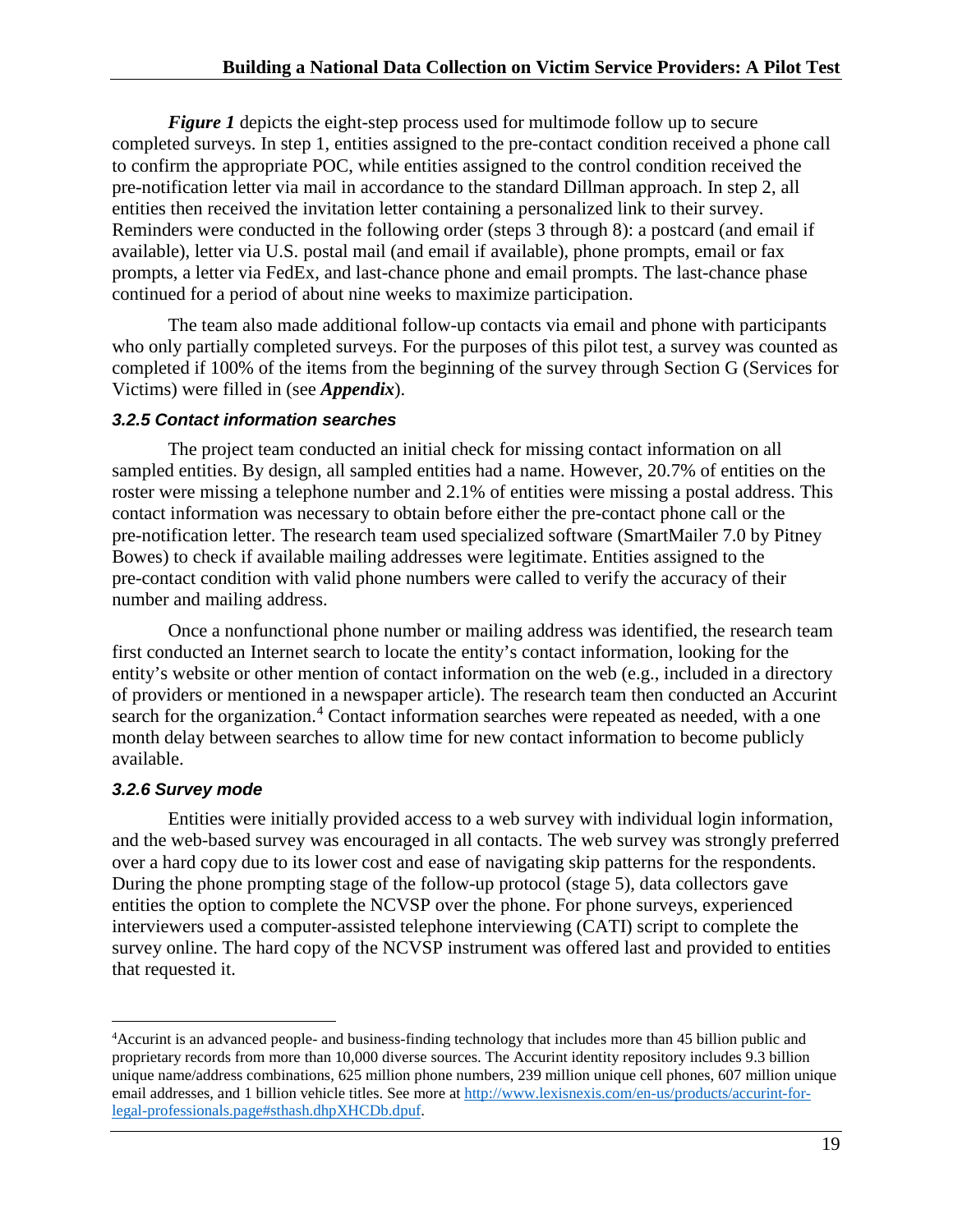#### <span id="page-20-0"></span>**3.3 Participation results**

#### <span id="page-20-1"></span>*3.3.1 Non-VSP entities screened out of the survey*

Of the 725 selected entities, 252 (34.5%) were determined to be non-VSPs and were therefore ineligible to complete the NCVSP. The majority of these entities ( $n = 183, 72.6\%$  of non-VSPs) directly indicated they did not provide services to victims of crime in the previous 6 months. For the remaining  $27.4\%$  (n = 69) of entities coded as non-VSPs, the team was not able to locate the entity, talk to someone from the entity to confirm its status, or find other information that corroborated the entity was a VSP. The project team made numerous attempts to locate and contact these 69 entities, including conducting online and Accurint searches (on average 40 contacts, ranging from 21 to 62 contacts). Because active VSPs have to be accessible to reach victims, and given that the project roster was known to be outdated, the team coded these entities as non-VSPs and screened them out of the survey.

Based on how entities were categorized on the project roster, two groups were screened out of the survey at lower rates than others: shelters, domestic violence, and sexual assault entities (18.0%); and prosecutors' offices (18.5%) (*Table 2*). In part these findings may be due to lists of prosecutors' offices, domestic violence, and sexual assault VSPs being updated more routinely than lists of other providers. Also, domestic violence and sexual assault agencies are familiar with VSP surveys because they are routinely surveyed as part of the National Census of Domestic Violence Services (National Network to End Domestic Violence, 2016). Entities designated in the roster as medical or mental health (60.9%) or other community-based (42.5%) were the most likely to be screened out of the study as non-VSPs.

|                                 | <b>VSPs</b>   |         | <b>Non-VSPs</b> |                       | <b>Total</b> |                       |
|---------------------------------|---------------|---------|-----------------|-----------------------|--------------|-----------------------|
| <b>VSP</b> type                 | <b>Number</b> | Percent |                 | <b>Number Percent</b> |              | <b>Number Percent</b> |
| Total                           | 473           | 65.2 %  | 252             | 34.8 %                | 725          | 100 %                 |
| Prosecutor's office             | 88            | 81.5    | 20              | 18.5                  | 108          | 100                   |
| Other criminal justice system   | 54            | 63.5    | 31              | 36.5                  | 85           | 100                   |
| Shelters, domestic violence, or | 109           | 82.0    | 24              | 18.0                  | 133          | 100                   |
| sexual assault                  |               |         |                 |                       |              |                       |
| Medical or mental health        | 18            | 39.1    | 28              | 60.9                  | 46           | 100                   |
| Tribal                          | 9             | 64.3    | 5               | 35.7                  | 14           | 100                   |
| Other community-based           | 195           | 57.5    | 144             | 42.5                  | 339          | 100                   |

#### <span id="page-20-2"></span>**Table 2. VSP and non-VSP entities, by entity type**

Note: Entities were coded as non-VSPs if they did not serve victims in the prior six months or if, after multiple attempts to contact or locate, the research team never found evidence the entity existed or served victims. Entity type was coded based on information from the initial project roster.

The project team reviewed the list of 183 entities that actively screened out of the survey by indicating they did not serve victims in the prior 6 months, and based on entity name, identified 61 entities that seemed likely to be VSPs (i.e., may have been incorrectly screened out). For example, the list included 16 prosecutors' offices, 9 child protective agencies or adult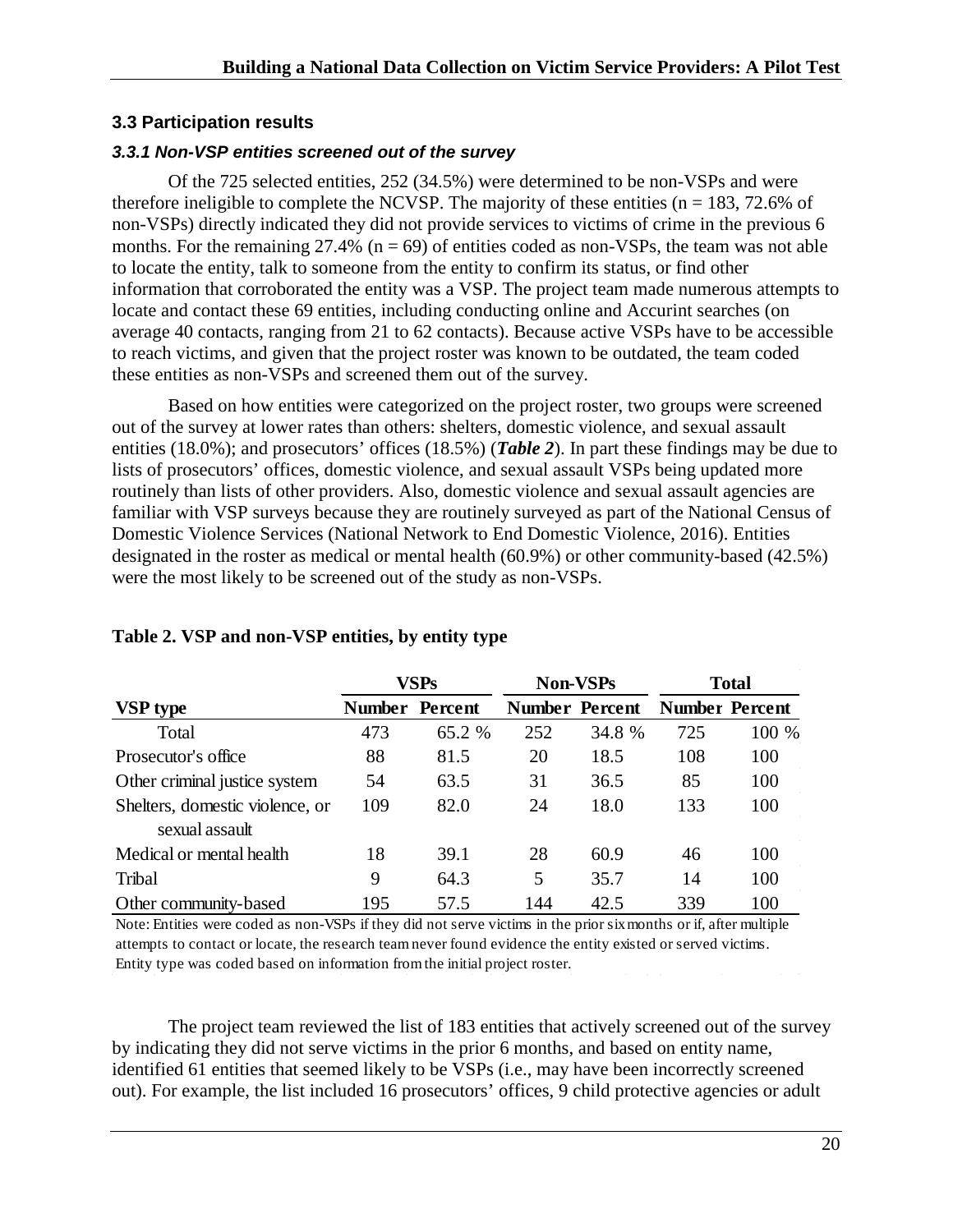protective services, and 5 law enforcement agencies. Further follow up was conducted with five of these agencies to identify whether they were providing services and, if so, what led them to answer "no" to the question about whether they had served victims in the prior six months.

Two of the agencies did not provide services and instead contracted or referred out their services, meaning they were appropriately screened out of the survey. Two agencies suggested revising the screener item by (1) adding the definition of victim services below the item, and (2) changing the wording from "did you" to "did your organization" provide services. Respondents also discussed the difficulty of reaching the correct person to complete the survey in large agencies. In one case, the survey was directed to a person who no longer worked at the organization, so when the instrument was forwarded to him, he likely answered "no" to the screen item because he did not provide victim services at his new job.

### <span id="page-21-0"></span>*3.3.2 Participation rates*

Of the 473 entities determined to be VSPs and thus eligible for the study, 409 VSPs completed the survey—a participation rate of 86.5%. An additional 20 VSPs partially completed the survey, which, if included, increased the participation rate to 90.7%. The remaining 44 VSPs  $(9.3\%)$  either actively refused to participate  $(n = 4)$  or did not participate before the end of data collection and were considered passive refusals  $(n = 40)$ .

<span id="page-21-1"></span>More conservative measures of participation rates were also examined (*Table 3*). If it was assumed that some of the entities screened out were actually VSPs, response rates remained high. For example, if the 69 entities that the project team screened out because the entity could not be located or verified as a VSP were counted in the denominator of eligible VSPs, the response rate was 75.5%. Alternatively, if the denominator of eligible VSPs included the 61 entities that actively screened themselves out, but based on the name were suspected to be providers, the response was 76.6%. Both of those estimates also count partially completed surveys as nonrespondents.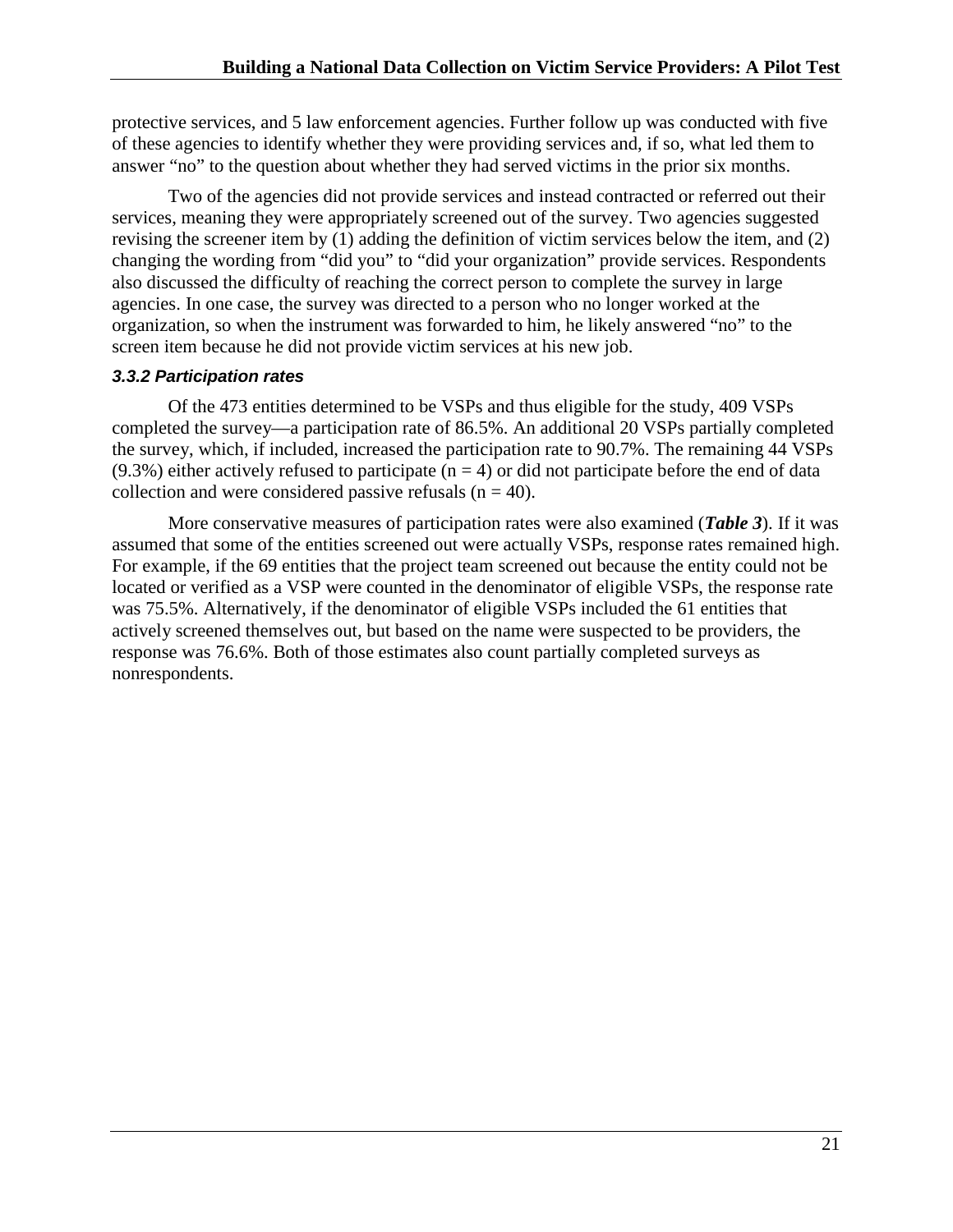| <b>Completed</b><br>surveys | <b>Partially</b><br>completed<br>surveys | Handling of 252<br>screened out entities                  | <b>Sample</b><br>size | <b>Response rate</b> |
|-----------------------------|------------------------------------------|-----------------------------------------------------------|-----------------------|----------------------|
| 429                         | Included                                 | All excluded                                              | 473                   | 90.7%                |
| 409                         | Excluded                                 | All excluded                                              | 473                   | 86.5                 |
| 429                         | Included                                 | 61 active screen outs set<br>to passive refusals          | 534                   | 80.3                 |
| 409                         | Excluded                                 | 61 active screen outs set<br>to passive refusals          | 534                   | 76.6                 |
| 429                         | Included                                 | 69 project team screen<br>outs set to passive<br>refusals | 542                   | 79.2                 |
| 409                         | Excluded                                 | 69 project team screen<br>outs set to passive<br>refusals | 542                   | 75.5                 |

## **Table 3. Response rates**

Note: There were 429 fully completed surveys, 409 partially completed surveys, 44 entities that refused to complete a survey, and 252 entities that screened out of the survey as non-VSPs or could not be located.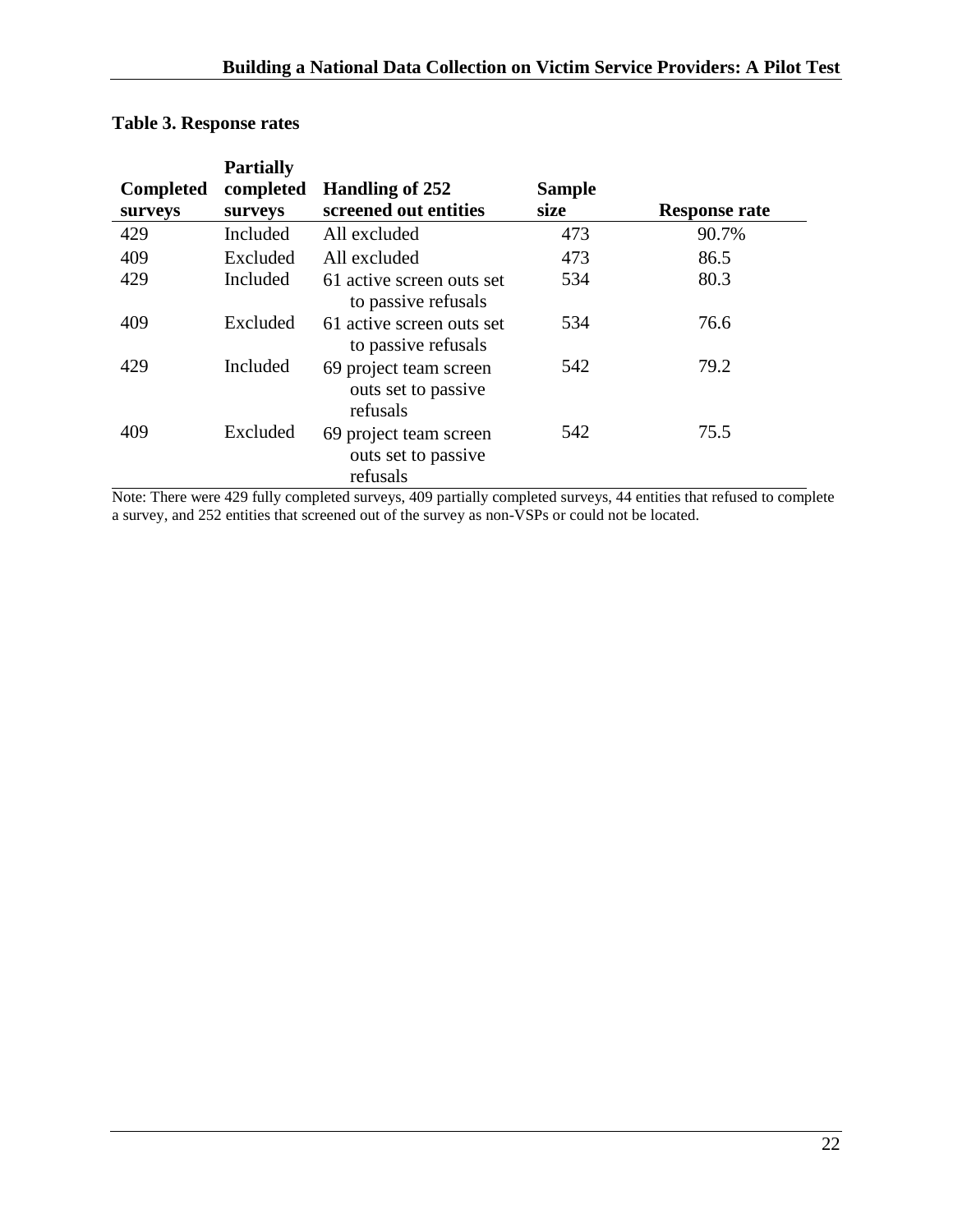The project had a fairly steady rate of completed surveys during the 23-week collection period (*Figure 2*).[5](#page-23-1) The team averaged about 17 to 18 (17.78) completed surveys per week, or 80 completes per month (4.33 weeks). The number of completed surveys peaked at 116 in October, the third month of data collection.



<span id="page-23-0"></span>

Note: Data were collected only for two weeks in the first month (August 2015) and last month (January 2016) of the pilot study.

The research team examined variations in the distribution of completion rates by VSP type, based on the categorizations provided in the original project roster (i.e., prosecutor's office, other criminal justice system; shelters, domestic violence, or sexual assault; medical or mental health; tribal; and other community-based VSPs). As seen in *Table 4*, the highest completion rate was for shelters, domestic violence, or sexual assault VSPs (96%), which exceeded the average completion rate of 87%. The lowest rate (56%) was for the tribal VSPs. Results suggest that medical or mental health and tribal VSPs may require special attention from the research team in the full NCVSP, although the relatively small number of entities recruited for the pilot may have contributed to the low response rates (i.e., with two or three more completed surveys, the completion rate for tribal VSPs would have increased to the 87% average completion rate). Participation rates among other VSP types were similar to the average rate of 87%.

<span id="page-23-1"></span> <sup>5</sup>  $5$ The pre-contact period lasted about ten weeks, from July 17, 2015 to September 18, 2015. The team did not try to complete surveys during the pre-contact period.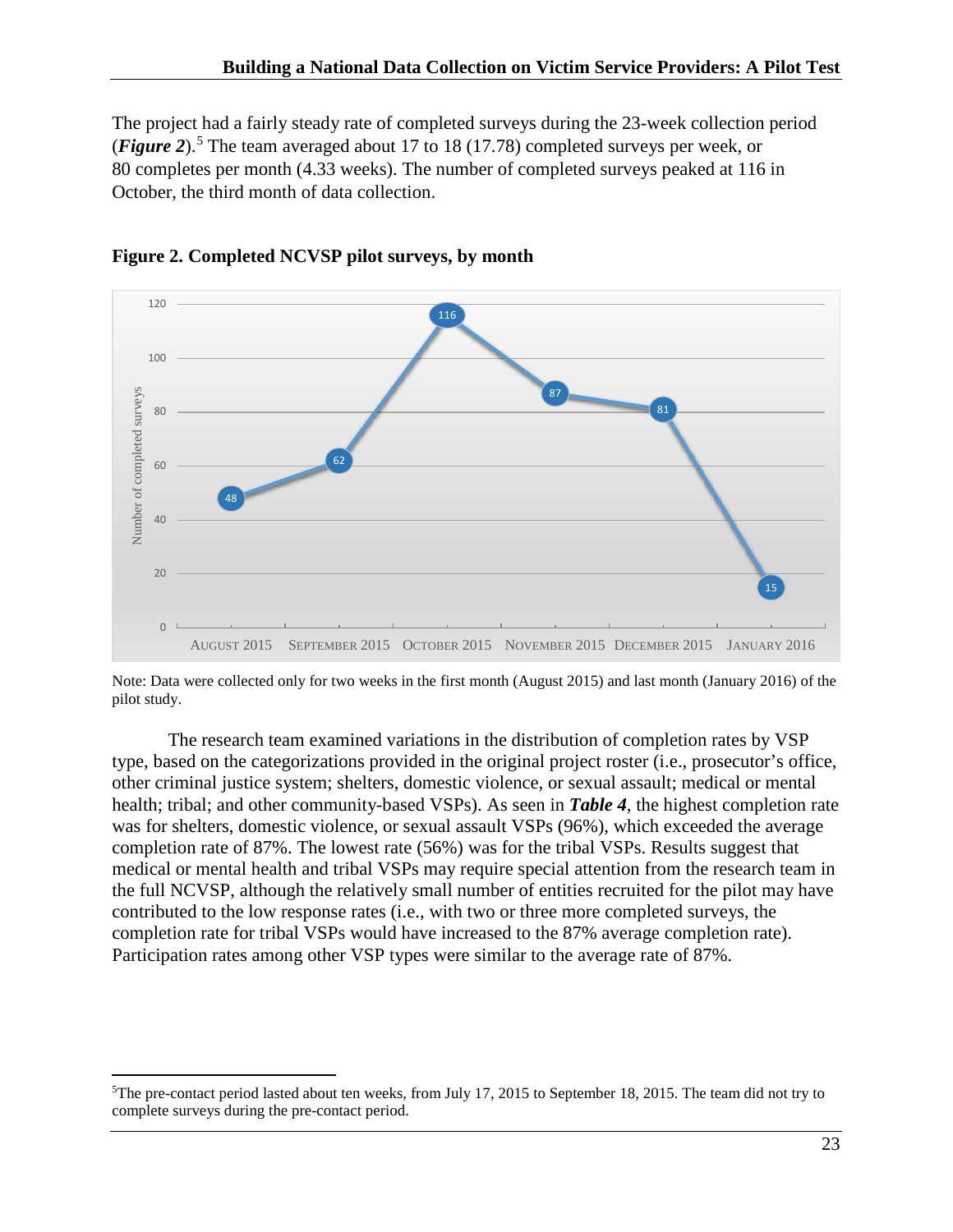<span id="page-24-0"></span>

|                                                | <b>Completed</b> |        | <b>Not Completed</b> |        |
|------------------------------------------------|------------------|--------|----------------------|--------|
| <b>VSP Type</b>                                | <b>Number</b>    | Rate   | <b>Number</b>        | Rate   |
| Total                                          | 409              | 86.5 % | 64                   | 13.5 % |
| Prosecutor's office                            | 79               | 89.8   | 9                    | 10.2   |
| Other criminal justice system                  | 46               | 85.2   | 8                    | 14.8   |
| Shelters, domestic violence, or sexual assault | 105              | 96.3   | 4                    | 3.7    |
| Medical or mental health                       | 14               | 77.8   | 4                    | 22.2   |
| Tribal                                         | 5                | 55.6   | 4                    | 44.4   |
| Other community-based                          | 160              | 82.1   | 35                   | 17.9   |

### <span id="page-24-1"></span>**Table 4. Survey completion and refusal rate, by VSP type**

Note: VSP type is categorized based on information from the initial project roster.

\*Includes VSPs that partially completed or did not complete a survey.

#### *3.3.3 Survey modality and time to complete*

Of the 409 completed surveys, the majority were completed online (67.2%) (*Table 5*). However, a sizeable proportion of VSPs completed the survey by phone with an interviewer administering at least part of the survey (29.8%). A small proportion of surveys were completed by U.S. mail (2.9%). All 20 of the partially completed surveys were completed over the phone.

 $\sim 10^{-1}$ 

 $\mathcal{L}^{\text{max}}$ 

### <span id="page-24-2"></span>**Table 5. Mode of survey for completed and partially completed surveys**

|                    |                          |       | <b>Partially completed</b> |         |
|--------------------|--------------------------|-------|----------------------------|---------|
|                    | <b>Completed surveys</b> |       | surveys                    |         |
| <b>Survey mode</b> | Number Percent           |       | <b>Number</b>              | Percent |
| Total              | 409                      | 100\% | 20                         | 100%    |
| Online             | 275                      | 67.2  | $\theta$                   |         |
| By phone           | 122.                     | 29.8  | 20                         | 100     |
| By U.S. mail       | 12                       | 29    |                            |         |

Note: Detail may not sum to total due to rounding.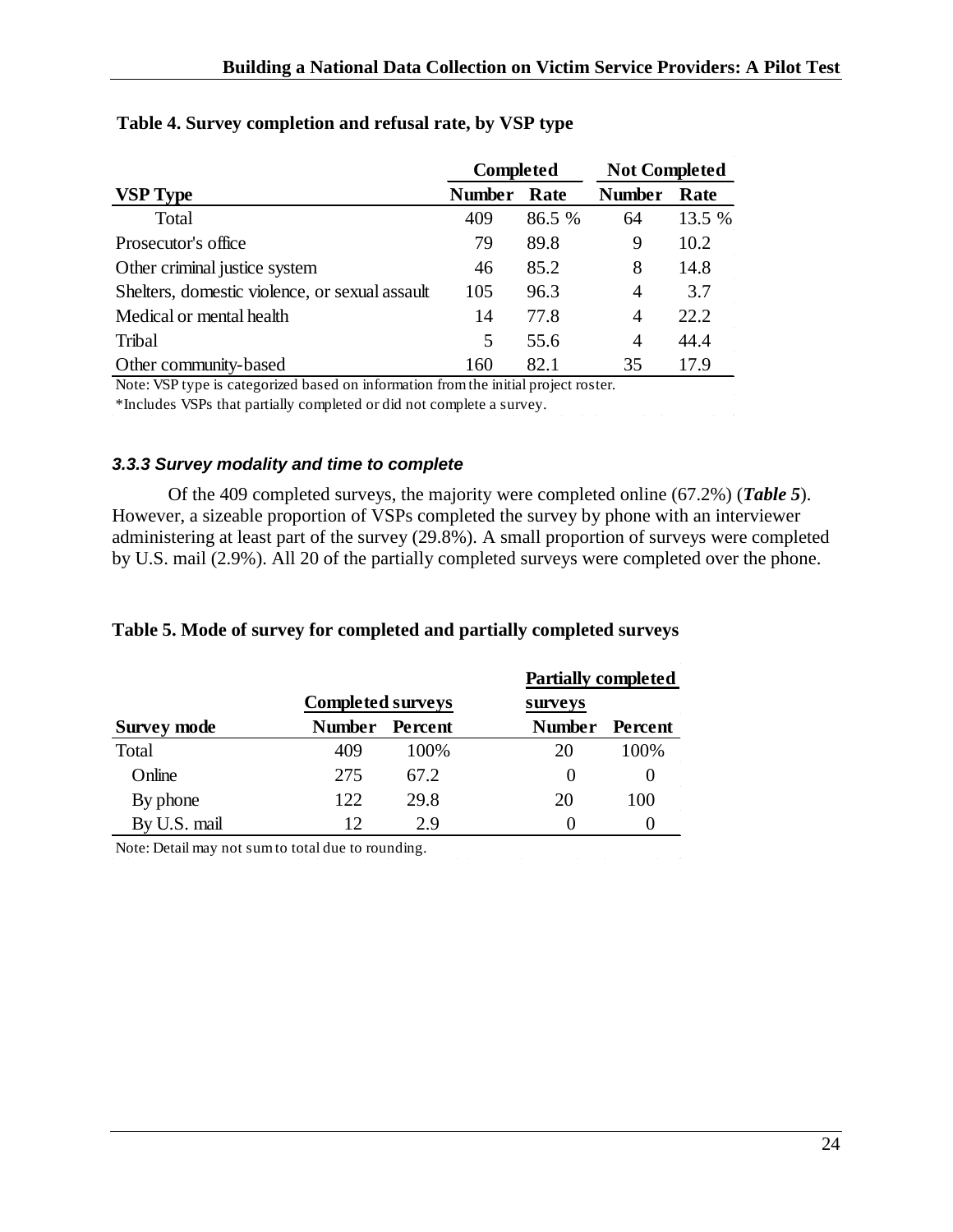More than half (57.9%) of VSPs completed the survey in 25 minutes or less, with a median of 21 minutes and a mean of 31 minutes (*Table 6*). Few participants (16%) took more than 50 minutes to complete the survey. There were no statistical differences in time-to-completion across different types of VSPs selected from the project roster (not shown). Times presented in *Table 6* are maximum estimates and do not account for any respondent breaks during the course of completion (i.e., respondents may have started online and then left the survey open while attending to other things). VSPs were allowed to complete the survey in multiple sittings. Over the course of the pilot, 104 VSPs had partially completed a survey at some point. Of these, 84 were converted to completed surveys and 20 remained partially completed.

| <b>Number of minutes</b> | <b>Percent</b> |
|--------------------------|----------------|
| Total                    | 100%           |
| 10 or less               | 12.0           |
| $11 - 15$                | 16.6           |
| $16 - 20$                | 15.4           |
| $21 - 25$                | 13.9           |
| $26 - 30$                | 6.6            |
| $31 - 35$                | 6.6            |
| $36 - 40$                | 3.9            |
| $41 - 45$                | 4.4            |
| $46 - 50$                | 4.2            |
| 51 or more               | 16.4           |

#### <span id="page-25-2"></span>**Table 6. Number of minutes to complete the pilot NCVSP survey**

Note: Includes 397 VSPs that completed the survey online or over the telephone. Another 12 VSPs completed a hard copy of the survey, and their time spent on the survey is unknown.

#### <span id="page-25-0"></span>*3.3.4 Number of contacts required to recruit sampled entities*

<span id="page-25-1"></span>Obtaining high response rates required significant outreach to the sampled entities. Overall, the data collection team made 16,061 contacts with the sample of 725 entities. On average, 22.2 contact attempts were needed to get a resolution (i.e., the entity completed the survey, refused, or screened out as a non-VSP). Contacts included mailings, emails, and phone calls. More information on the number of contacts is provided in the pre-contact experimental results section.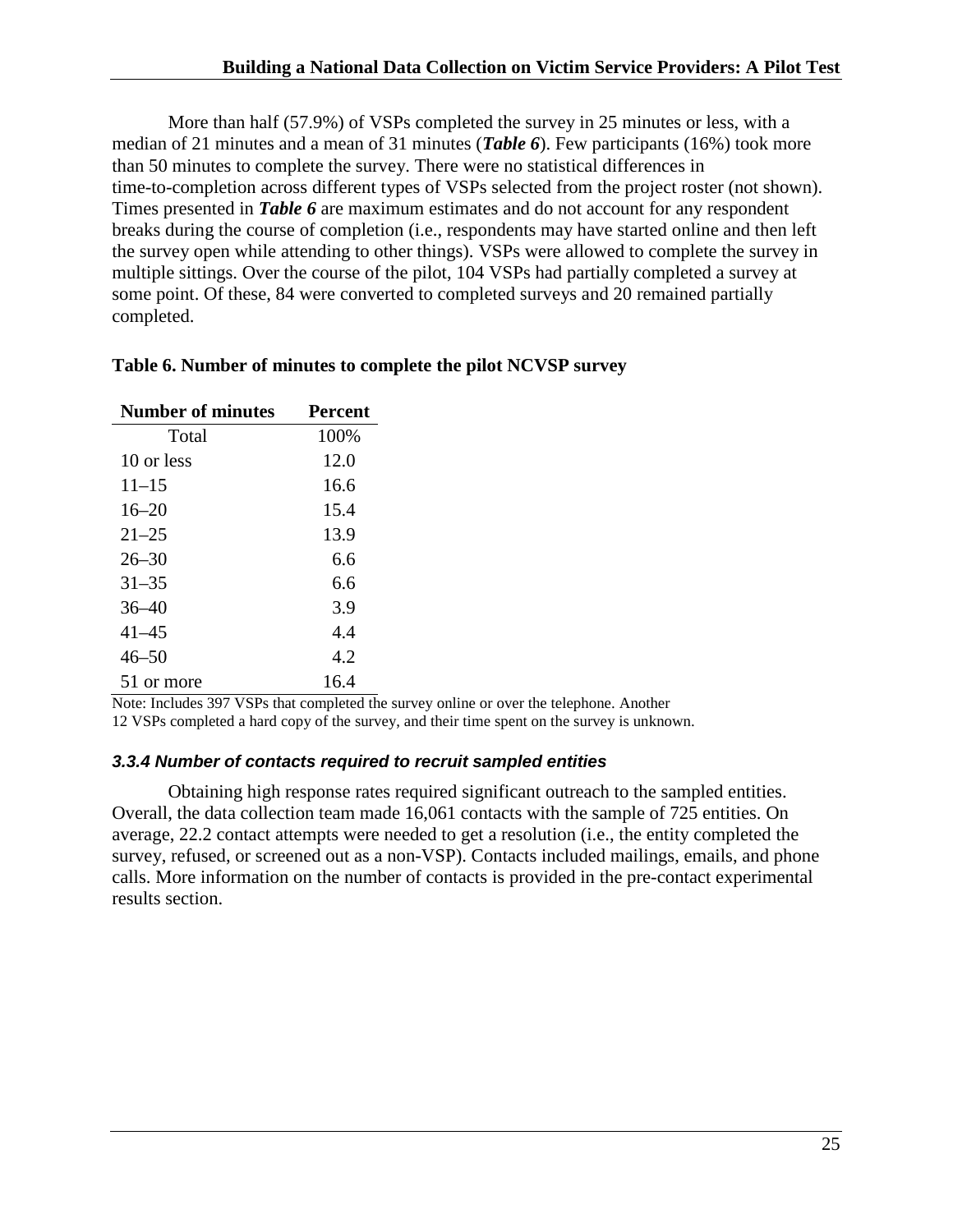#### **3.4 Roster quality assessment results**

As noted previously, at the start of the pilot study, the research team was missing some part of the contact information (e.g., name of the point of contact, phone number, email address, or postal address) for 83.3% of entities. The name of the point of contact was missing for 79.6% of entities, and email address was missing for 52.6% of entities. Smaller percentages of entities were missing phone numbers (20.7%) or postal addresses (2.1%) (*Table 7*).

#### <span id="page-26-0"></span>**Table 7. Missing contact information from the roster at the start of the pilot study**

| <b>Missing information</b>                               | <b>Number</b> | <b>Percent</b> |
|----------------------------------------------------------|---------------|----------------|
| Name of agency/provider                                  | $\theta$      | $0.0\%$        |
| Point of contact, phone number, email, or postal address | 604           | 83.3%          |
| Point of contact                                         | 577           | 79.6           |
| Phone number                                             | 150           | 20.7           |
| Email address                                            | 381           | 52.6           |
| Postal address                                           | 15            | 2.1            |

Note: Includes the total 725 entities enrolled in the pilot study.

It was critical to examine the accuracy of the contact information from the project roster in the pilot study, specifically to determine how much effort would be needed to update contact information for all entities on the full roster. The project team compared the original roster information to information gathered directly from entities. Entities were asked to verify or correct their contact information when they logged into the online survey or completed a survey over the phone, and the project team also worked to verify contact information during pre-contact calls and reminder phone prompting. By the end of the pilot study, contact information was verified for 645 of the 725 sampled entities. [6](#page-26-1)

For 67 of the 645 entities (10.4%), the original contact data from the roster was entirely incorrect. In these cases, the research team had to identify new contact information through Internet searches and other methods (*Table 8*). The entities name, mailing address, or phone number was not correct for 199 of the 645 entities (30.9%). By the end of data collection, 17.4% of the 645 entities corrected an error in the name of their organization as listed in the roster (beyond a trivial misspelling), 19.7% corrected some aspect of their mailing address, and 20.2% corrected their phone number. [7](#page-26-2)

<span id="page-26-2"></span><span id="page-26-1"></span> $\frac{1}{6}$ <sup>6</sup>All analyses examining the quality of contact information on the roster were based on 645 respondents. There was no way to determine the quality of the information for the 80 entities that did not verify their contact information. <sup>7</sup>The overarching rule for determining whether the roster information matched the updated information provided by the entity was to examine whether the postal service could get the mail to the same place with both addresses. First, the research team removed all spaces between the words in the contact information fields and converted all characters to lowercase letters. Next, they conducted a check between the original contact fields from the roster and the final contact fields to assess for matches. For any case without a match, the research team did a manual search to sort out issues such as abbreviations or misspelled words (these would count as matches because they can be easily cleaned with automated software during the administration of the census). If the street address and the city matched exactly in both cases, but a zip code was missing from one, this counted as a match (e.g., 55 E. Monroe St, Chicago, IL 60603, compared to 55 E. Monroe St., Chicago, IL). A missing suite or unit number from one address would not preclude a match.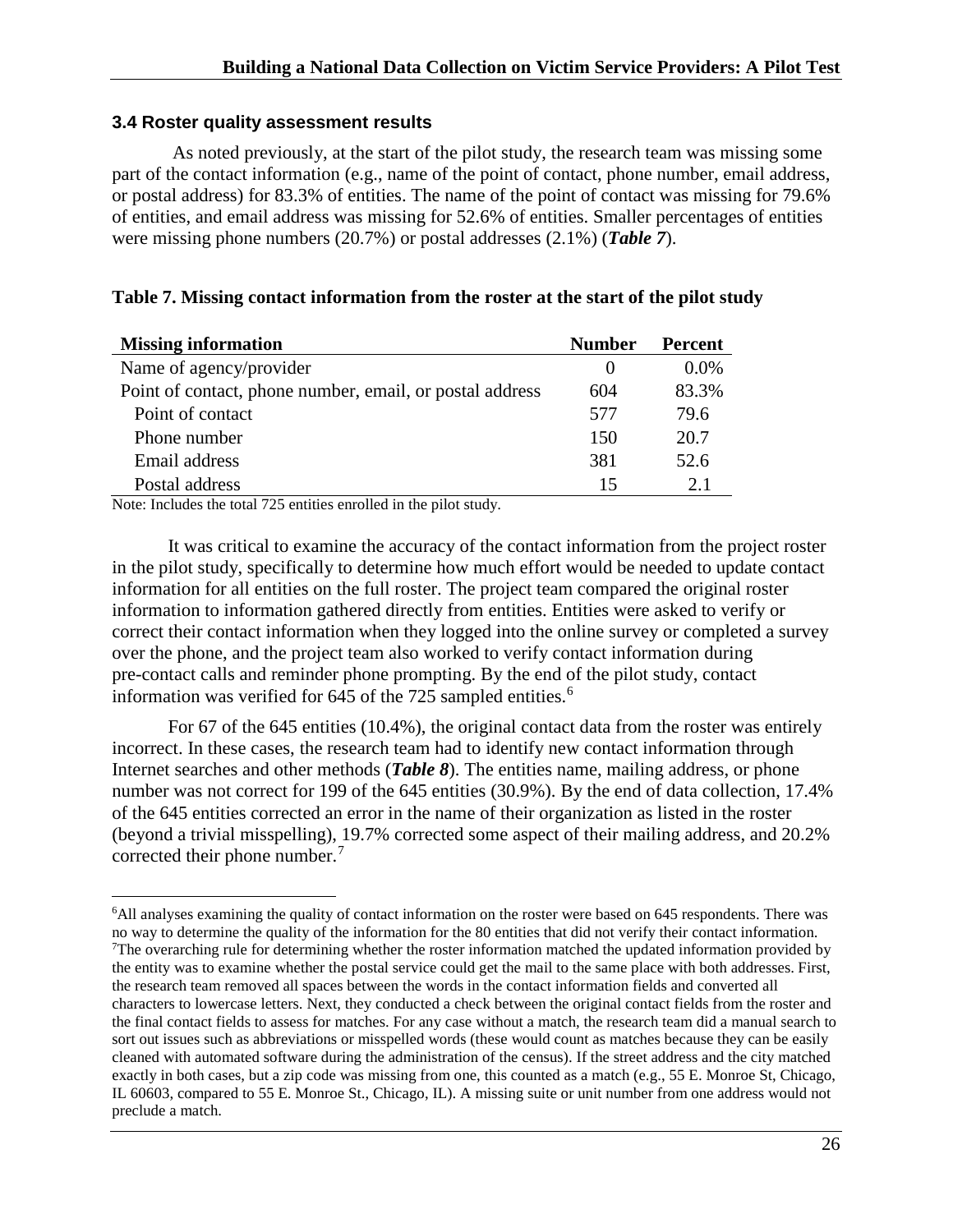<span id="page-27-0"></span>For nearly 90% of the sampled entities, the research team had at least one correct contact data element (e.g., point of contact name, address, or phone number). This suggested that the roster had sufficient information to reach entities, although it may require resources to search for specific types of contact information. The research team successfully made contact by mail, a low-cost recruitment method, for about 80% of the sample.

Email is the lowest cost recruitment method, but it is difficult to know how often entities check email or whom the email is reaching. On the original roster, 344 entities had email addresses, but none of these exactly matched the final verified email addresses. Regardless, about 20% of the original email addresses led to contact with the entity. For example, the email may have been for the organization as a whole, but then updated for the specific point of contact for the NCVSP. By the end of the NCVSP pilot study, the research team received updated email addresses for 423 of the 645 entities (65.6%).

| Entity reported a problem existed with | <b>Number</b> | Percent |
|----------------------------------------|---------------|---------|
| Total verified entities                | 645           | 100%    |
| All sources of contact data            | 67            | 10.4    |
| One or more source(s) of contact data  | 199           | 30.9    |
| Entity name                            | 112           | 17.4    |
| Entity mailing address                 | 127           | 19.7    |
| Entity phone number                    | 130           | 20.2    |
| Entity email address                   | 423           | 65.6    |

### **Table 8. Quality of contact data from the original project roster**

Note: Includes 645 pilot entities where contact information was verified. A problem includes any nontrivial change required to correct the record. For example, a problem with a mailing address means the mail is not going to get to its intended location.

## **3.5 Experimental results**

### *3.5.1 Pre-contact experiment*

Researchers were able to make contact with and verify contact information for the majority of entities in the pre-contact condition. The project team made contact via phone with 88% of entities during the pre-contact stage. *Table 9* shows that of the 366 entities in the precontact condition, the project team was unable to make contact with 44 entities (12%): 30 entities moved forward in the recruitment process and 14 entities were coded as non-VSPs and therefore screened out during the pre-contact stage. For about 64% (184 out of 286) of the entities that did not screen out during the pre-contact phase, the team reached the organization and was able to verify the correct person within the organization to receive the survey. For about 25% (72 out of 286) of these entities, the team was able to verify contact information for the entity but unable to identify a specific point of contact to receive the survey.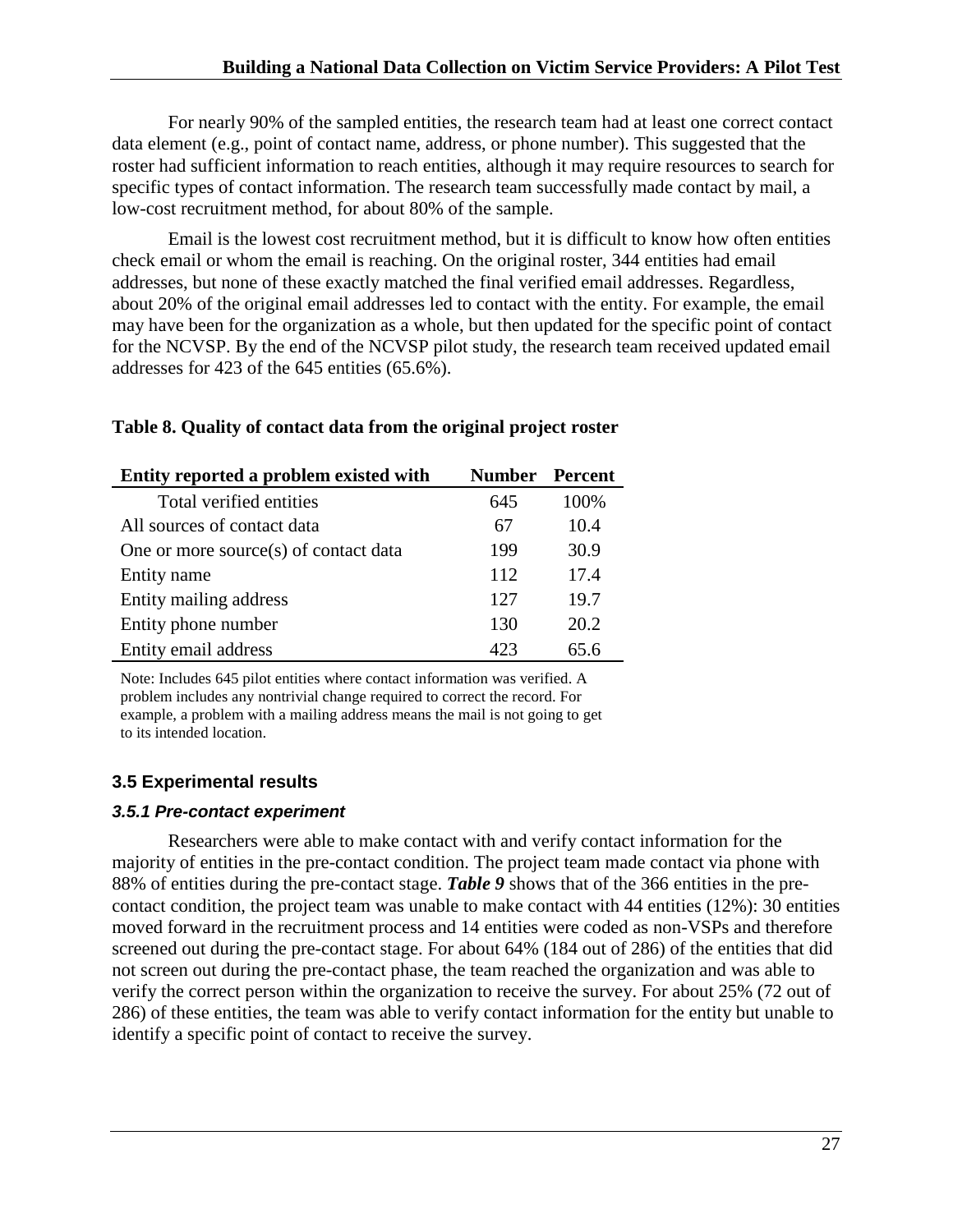|                                             |               | <b>Percent of</b> Percent of |          |
|---------------------------------------------|---------------|------------------------------|----------|
| <b>Pre-contact disposition</b>              | <b>Number</b> | total                        | entities |
| Total                                       | 366           | 100%                         |          |
| Entity moved forward in data collection     | 286           | 78.1%                        | 100%     |
| Point of contact verified                   | 184           | 50.3                         | 64.3     |
| Contact made, point of contact not verified | 72            | 19.7                         | 25.2     |
| No successful contact                       | 30            | 8.2                          | 10.5     |
| Entity screened out at pre-contact          | 80            | 21.9%                        |          |
| Contact made, entity screened out           | 66            | 18.0                         |          |
| No successful contact, no indication of VSP | 14            | 3.8                          |          |

#### **Table 9. Disposition of entities in pre-contact condition during the pre-contact period**

Note: Includes 645 pilot entities where contact information was verified. A problem includes any nontrivial change required to correct the record. For example, a problem with a mailing address means the mail is not going to get to its intended location.

Significant costs and effort were required to make telephone contact with the entities in the pre-contact condition. On average, 11.1 calls were made during the pre-contacting period (range of 1 to 28 calls before establishing contact). These up-front contacts were not cost-effective in the long-term, as they did not reduce the overall effort needed to identify whether the entity was a VSP and did not increase survey completion rates.

To estimate total NCVSP costs from pilot data, it was necessary to examine the costs associated with bringing all entities to resolution. Among the 725 pilot test entities, those in the pre-contact condition were resolved (i.e., the entity completed the survey, refused, or screened out as a non-VSP) earlier in the multistage recruitment process than entities in the control condition (*Figure 3*).<sup>[8](#page-28-0)</sup> A smaller percentage (36%) of entities that were pre-contacted were resolved at the last chance (and most expensive) stage, than entities in the control condition (61%). One likely reason for this is because the pre-contact offered an opportunity to identify non-VSPs and screen them out of the study early in the recruitment process. Non-VSPs in the pre-contact condition were screened out faster (89.6 days) than entities in the control condition (128.7 days)*.* A smaller percentage of non-VSP entities in the pre-contact condition (39%, 51 out of 132) than in the control condition (71%, 85 out of 120) made it to the last chance recruitment stage before being screened out of the survey.

<span id="page-28-0"></span> $\frac{1}{8}$  ${}^8$ Bivariate statistical tests were conducted to assess experiments' results. Dichotomous measures (e.g., completed or noncompleted survey) were analyzed using Chi-square tests of independence. For continuous or interval measures (e.g., average number of days to completed survey), an Analysis of Variance was used to test differences between means for the two comparison groups.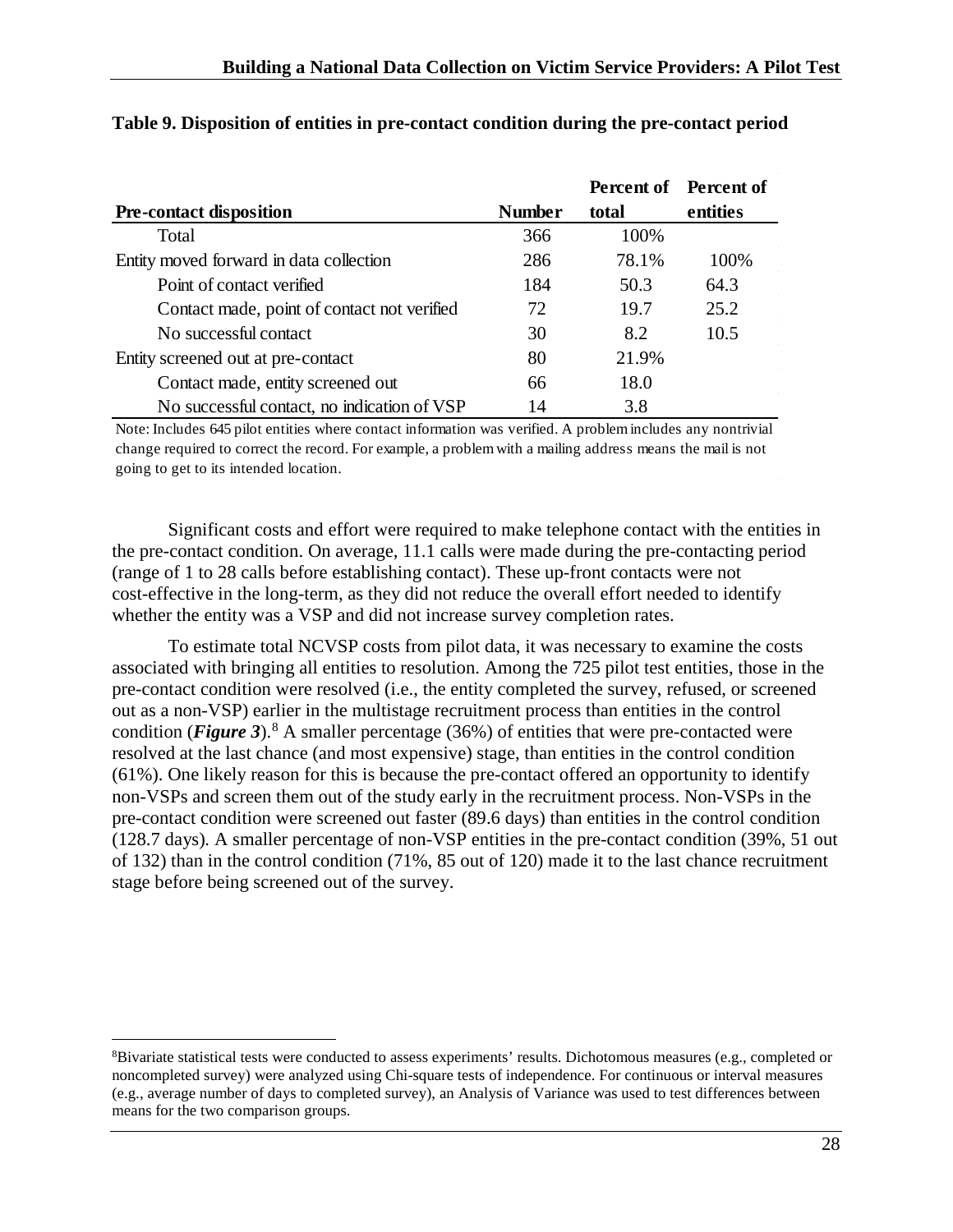

<span id="page-29-0"></span>**Figure 3. Data collection phase when entity was resolved, by pre-contact status**

Nevertheless, screening out some of the non-VSP entities during the pre-contact phone calls did not save costs in the long term. Among the 725 pilot test entities, the average staff time required to obtain a completed survey, refusal, or screen out varied significantly by pre-contact status, but not in the expected direction. On average, pre-contact entities (1.9 hours) took longer to resolve than entities that were not pre-contacted by phone (1.6 hours) (*Figure 4*). Further analyses revealed this difference was largely due to the effort required to resolve VSP entities rather than to identify and screen out non-VSPs.

Pre-contacted VSPs required additional follow-up contacts to obtain responses, which translated to higher costs than administering only the nonresponse follow-up protocol. VSPs in the pre-contact condition required a higher average number of hours (2.1) per entity for survey completion or refusal than VSPs in the control condition (1.7 hours). Similarly, VSPs in the pre-contact condition required more contacts overall (25.4) than VSPs in the control condition (18.2) (*Figure 5*). In addition, the mean time-to-completion for VSPs in the pre-contact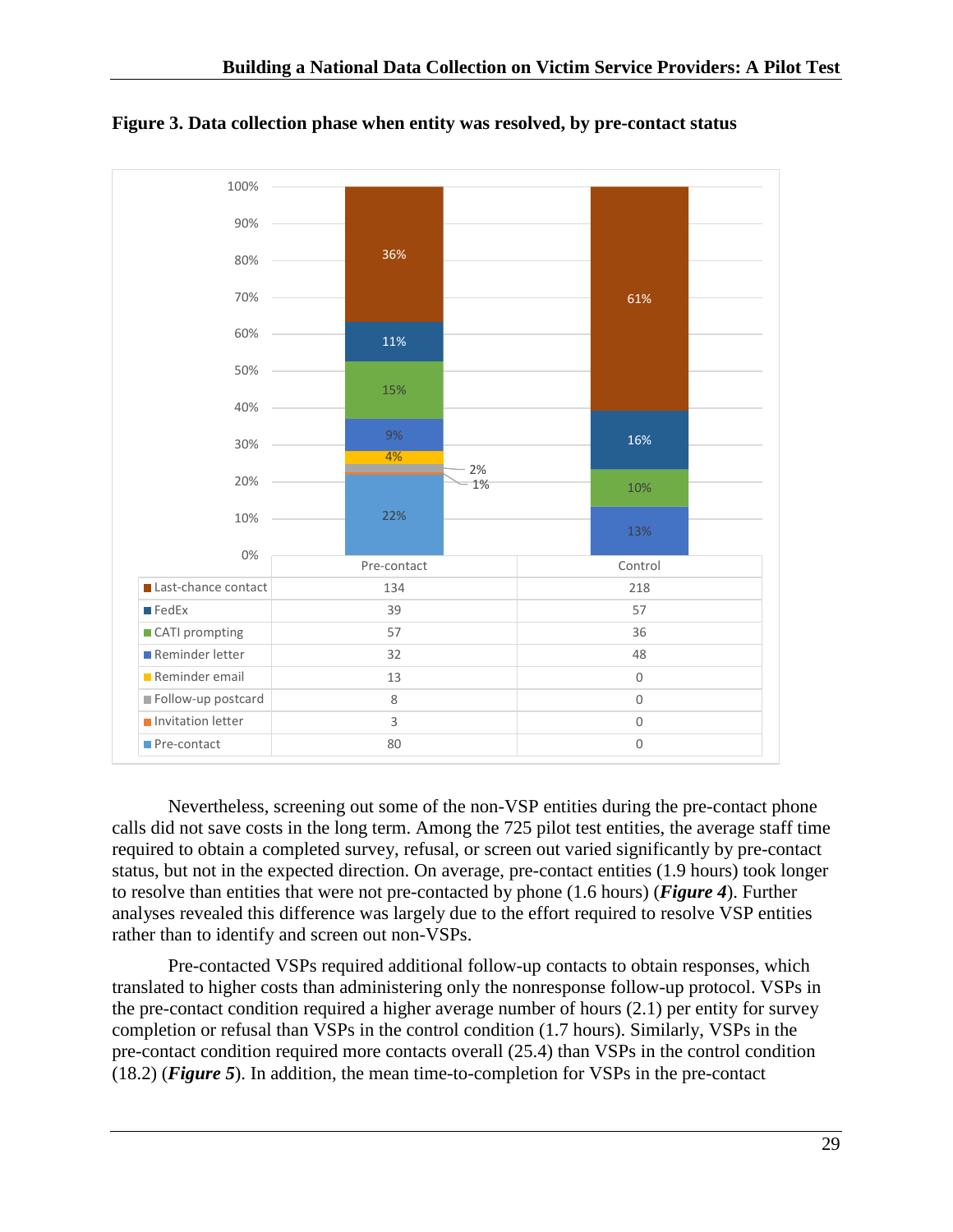condition was longer ( $M = 116.5$  days) than the mean time-to-completion for entities in the control condition ( $M = 105.1$  days to resolve) (not shown).



<span id="page-30-0"></span>

\*Significant difference at *p*<.05.

<span id="page-30-1"></span>



\*Significant difference at *p*<.05.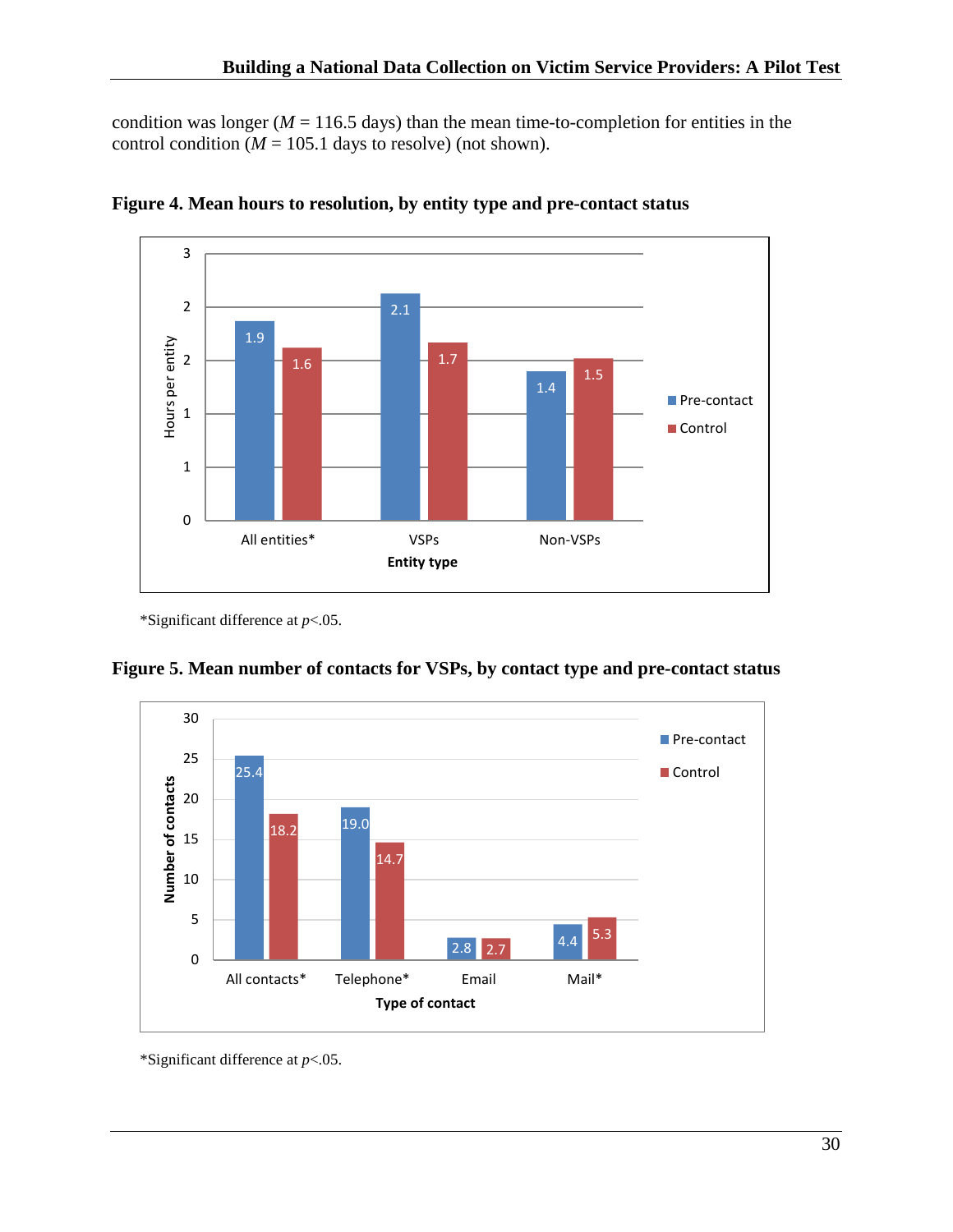Moreover, the extra costs associated with pre-contacting entities did not translate into higher participation rates among eligible VSPs. VSPs in the control condition participated at higher rates (90%) compared to VSPs that received a pre-contact phone call (83%) (*Figure 6*).



<span id="page-31-0"></span>**Figure 6. Percent of survey completion, by pre-contact status**

Other than identifying non-VSP entities earlier in the process, pre-contact had no effect on the effort associated with identifying non-VSP entities. There were no significant differences in the hours needed to identify pre-contacted non-VSPs (1.4 hours) and non-VSPs in the control condition (1.5 hours) (*Figure 4*), or in the average number of contacts needed to identify a non-VSP in the pre-contact ( $M = 22.5$  contacts) and control ( $M = 23.2$  contacts) condition (not shown). Thus, the benefit of screening out non-VSP entities earlier in the recruitment process did not translate into long-term cost savings. Overall, non-VSP entities that were screened out made up only about a third of the total sample, while active VSP entities requiring more costly efforts to resolve made up the largest proportion of the sample, providing further evidence against the effectiveness of pre-contacting entities.

## *3.5.1.1 Generalizing to the NCVSP*

Given the ineffectiveness of pre-contact, data on the cost and effort to obtain a response from entities in the control condition best informs the implementation of the full census. *Table*  10 provides a summary of the mean number of contacts, hours, and days required to dispose entities in the control condition. Assuming the same level of effort and a similar distribution of entities for the full NCVSP, pilot data suggested it would take an average of 20 contacts and 1.6 hours per VSP to obtain a response. However, this estimate reflects the maximum effort because the pilot test was focused securing the highest possible participation rate.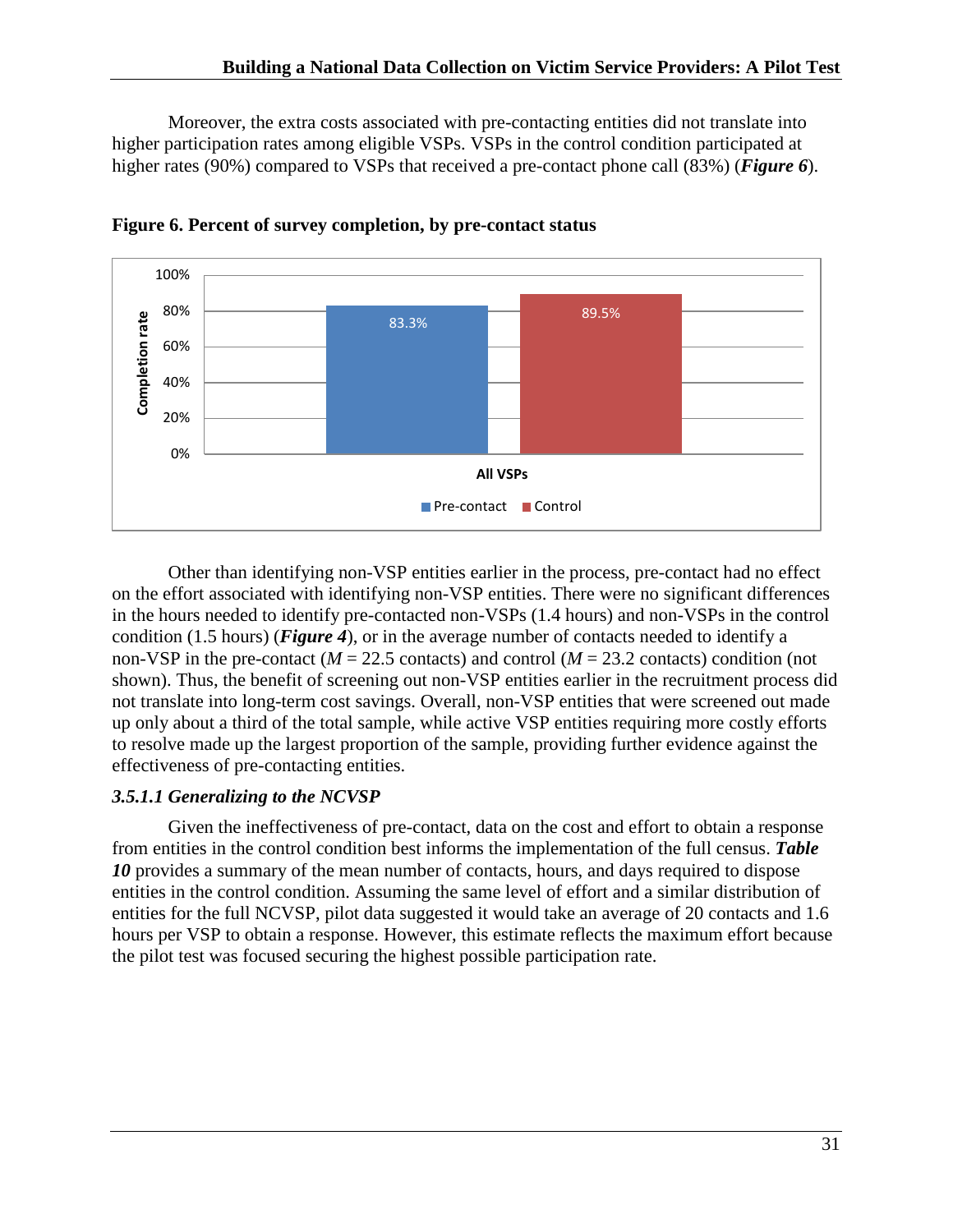|                            | <b>Mean</b>           |                      |                     | <b>Number</b>  |
|----------------------------|-----------------------|----------------------|---------------------|----------------|
| <b>Final survey status</b> | number of<br>contacts | <b>Mean</b><br>hours | <b>Mean</b><br>days | оf<br>entities |
| Total                      | 19.9                  | 1.6                  | 112.9               | 359            |
| Completed survey           | 16.1                  | 1.5                  | 97.5                | 214            |
| Non-VSP                    | 23.2                  | 1.5                  | 128.7               | 120            |
| Refusal                    | 37.9                  | 3.4                  | 169.9               | 15             |
| Partially completed survey | 34.7                  | 3.7                  | 171.4               | 10             |

## <span id="page-32-0"></span>**Table 10. Indicators of cost and effort to resolve entities in the control condition, by final survey status**

The research team conducted analyses using only data collected from the entities under the control condition to explore how participation rates varied by level of recruitment effort. Specifically, the team explored whether there was a point during data collection where continued efforts to secure a completed survey were no longer successful or cost effective. *Figure 7* examines the number of contacts made to entities (x-axis) in relation to the number of entities that were resolved (y-axis) and shows a fairly linear relationship. The resolution rate started to level off only after about 38 contacts (about 90% of the 359 entities were resolved by 38 contacts). If the pilot test ended at the average number of 20 contacts, about 60% of the 359 entities would have been resolved and 42% would have completed or partially completed the survey. These results highlighted the importance of finding methods to encourage faster participation in the NCVSP. Thus, outreach and communication strategies were put in place for the full NCVSP.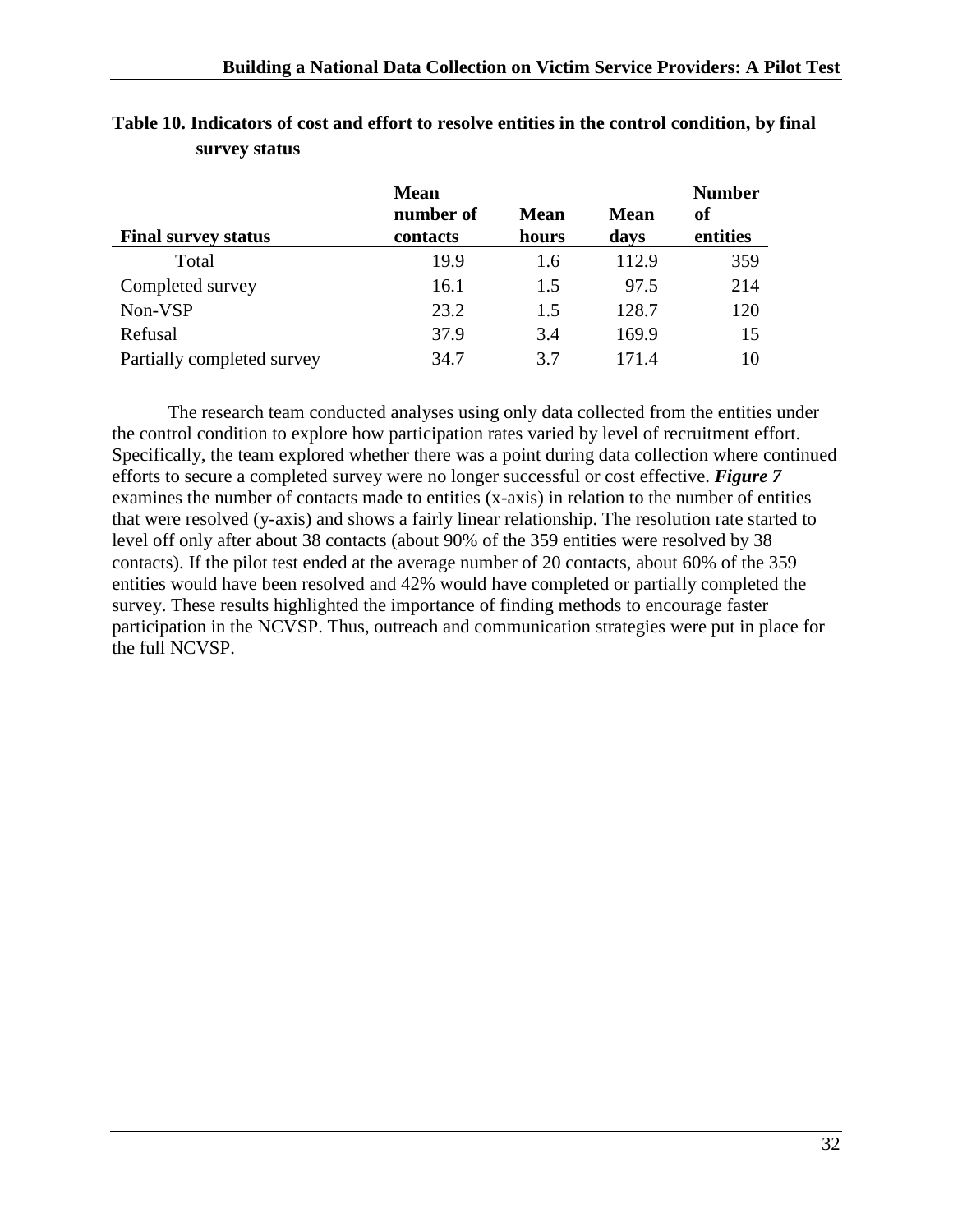

<span id="page-33-1"></span>**Figure 7. Number of contacts, by number of entities resolved in the control condition**

### <span id="page-33-0"></span>*3.5.2 Sponsorship experiment*

The sponsorship experiment included all 475 entities that were mailed at least one follow-up reminder letter. Of these, 345 entities were determined to be active VSPs by the end of data collection (*Table 11*). Entities that were screened out as non-VSPs were excluded from the completion rate analyses because they were never given the opportunity to complete the survey.

<span id="page-33-2"></span>

|  |  |  |  |  | Table 11. Number of VSPs, by sponsorship |
|--|--|--|--|--|------------------------------------------|
|--|--|--|--|--|------------------------------------------|

| Sponsorship | Number Percent |       |
|-------------|----------------|-------|
| Total       | 345            | 100\% |
| <b>BJS</b>  | 173            | 50.1  |
| NORC.       | 172            | 49.9  |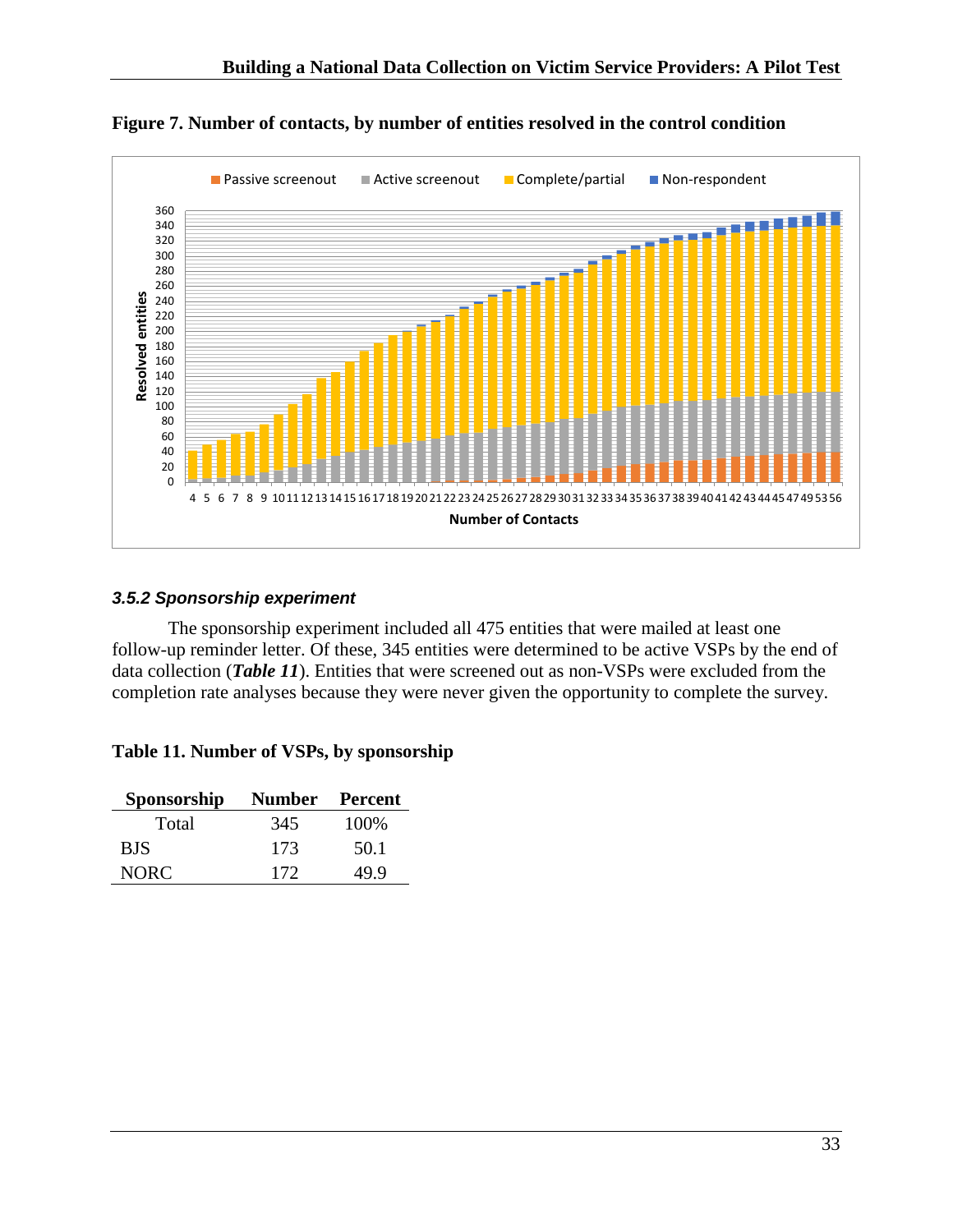Overall, 91% of the 345 eligible VSPs in this experiment completed the pilot survey. The completion rate for VSPs in the BJS sponsorship condition was 92% and the completion rate for VSPs in the NORC sponsorship condition was 89% (*Figure 8*). The effect of sponsorship on the completion rate was in the expected direction but not significant at  $p<0.05$ .



<span id="page-34-0"></span>

An overall mean time-to-completion of 88.2 days was observed for all eligible VSPs. The mean time-to-completion for VSPs in the BJS condition was 84.3 days and the mean time-to-completion for VSPs in the NORC condition was 92.1 days (*Figure 9*). Although this effect did not reach statistical significance  $(p=0.11)$ , significant costs could be saved on outreach attempts if, on average, VSPs completed the survey at least 1 week earlier  $(M = 8$  days difference).

<span id="page-34-1"></span>**Figure 9. Mean days to survey completion for VSPs, by sponsorship**

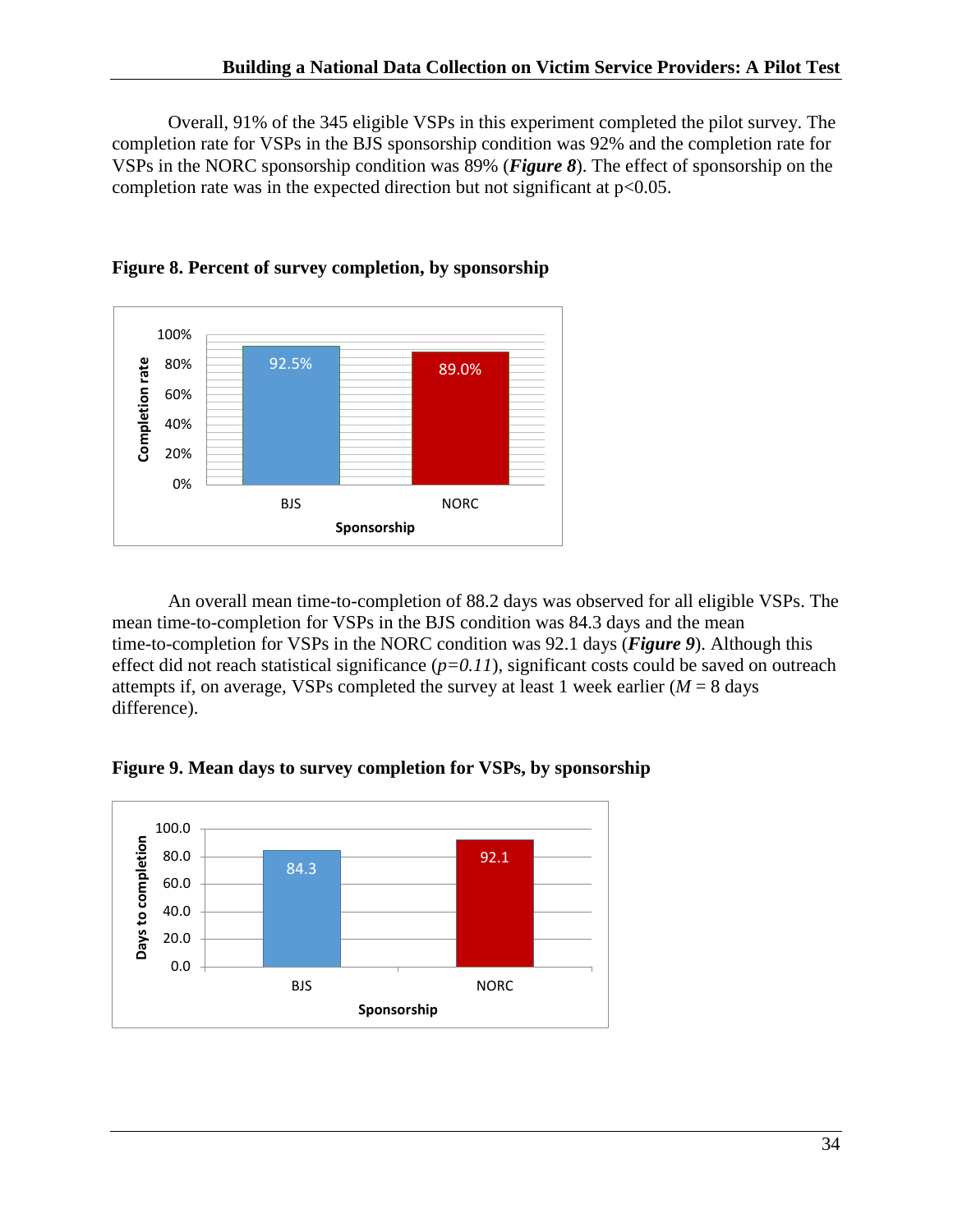Non-VSP entities were screened out of the pilot survey, but still needed to respond to the screener item or to a phone interviewer to confirm their status as a non-VSP. By the end of the pilot, 130 non-VSPs that were screened out of the survey were involved in the sponsorship experiment. Non-VSP entities that received the BJS-sponsored envelope took longer (125.4 days) to screen out than non-VSP entities in the NORC sponsorship condition (102.7) (*Figure*  10). Although this difference equates to approximately three weeks, it is worth noting that the non-VSP entities made up a significantly smaller portion of the total sampled entities than eligible VSPs.



<span id="page-35-1"></span>**Figure 10. Mean days to resolution for non-VSP entities, by sponsorship** 

†Significant difference at the 95% confidence level.

### <span id="page-35-0"></span>*3.5.3 Email timing experiment*

The email experiment included a total of 91 entities, after accounting for VSPs that completed a survey prior to the email experiment, entities that screened out as non-VSPs early on, and entities for which the team did not have email addresses. Forty-two entities were randomly assigned to receive emails in the morning (i.e., "morning condition") and 49 were assigned to receive emails during the day (i.e., "day condition") (*Table 12*).

### <span id="page-35-2"></span>**Table 12. Number of entities, by email condition**

| <b>Condition</b> | <b>Number</b> | Percent |
|------------------|---------------|---------|
| Total            | 91            | 100\%   |
| Morning          | 42            | 46.2    |
| Day              | 49            | 53.8    |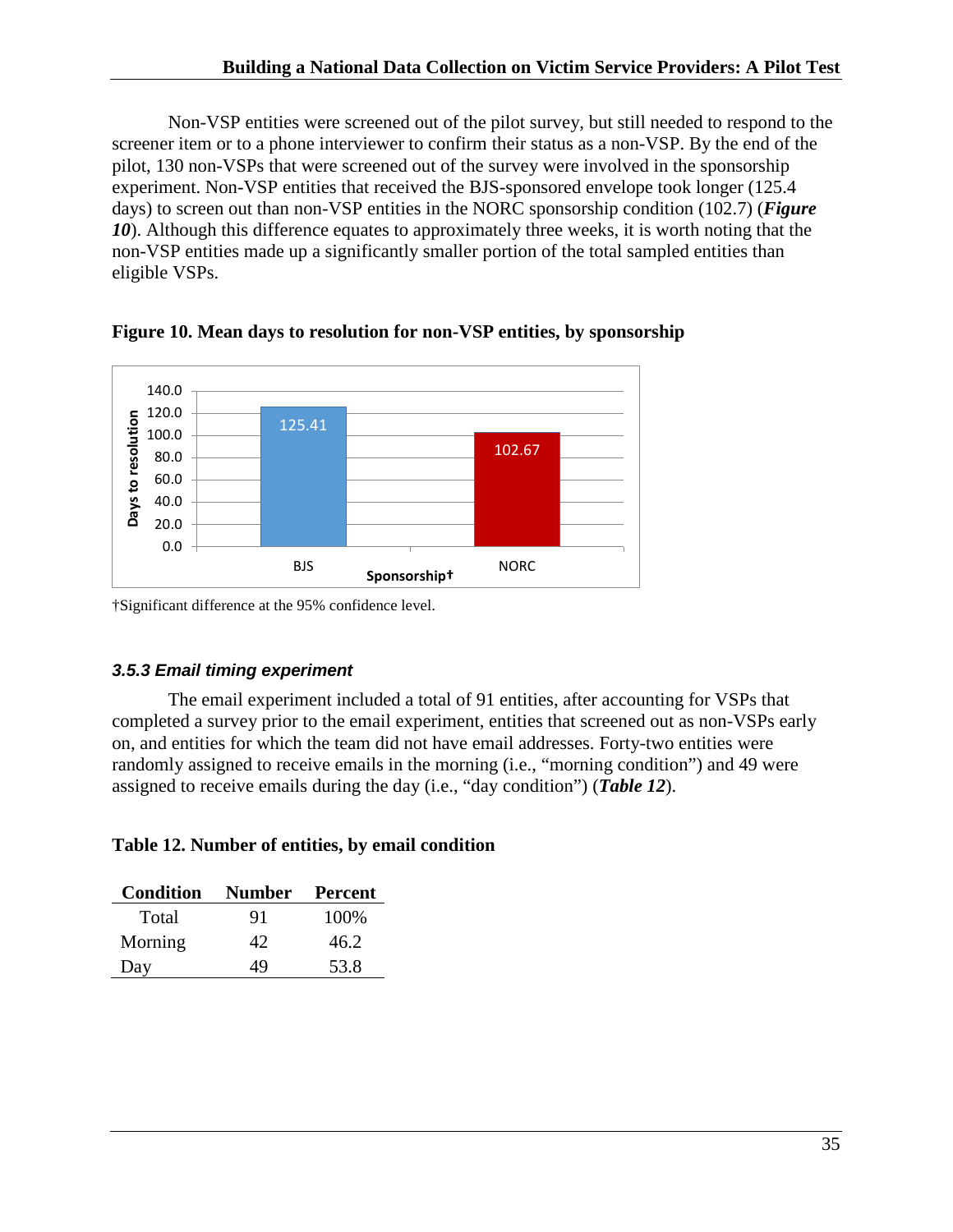The completion rate for entities was 88% in the morning condition and 80% in the daytime condition (*Figure 11*). Completion rates did not vary significantly depending on whether entities received a reminder email in the morning or during the day. Further analyses showed there was also no statistically significant effect of email timing on time-to-completion. The mean time-to-completion for entities in the morning condition was 4.2 weeks, and the mean time-to-completion for entities in the control condition was 4.3 weeks (not shown).



<span id="page-36-1"></span>

### <span id="page-36-0"></span>**3.6 Substantive results**

Substantive results were analyzed for the 409 VSPs that fully completed the survey, with most analyses focusing on the 379 VSPs serving victims as their primary function or through dedicated staff or programs. The analysis was focused on—

- 1. determining the utility of distinguishing between VSPs that provided services through dedicated staff or programs and VSPs that provided services as their agency's primary mission
- 2. exploring the quality and completeness of data obtained through the pilot instrument
- 3. investigating whether the NCVSP questions yielded sufficient variation for their intended use in creating stratifying variables for future sampling studies
- 4. examining different approaches to categorize VSPs based on important constructs like staffing, number of victims served, services provided, and organizational structure.

Findings are representative of the sampled VSPs but cannot be generalized to all VSPs. Although the initial pilot sample was drawn to generally reflect the roster of potential VSPs, much of the information from the roster used to sample VSPs for the pilot study was not current. In addition, the VSP roster was still being developed when the sample was selected. Thus, the results presented in this report were useful for informing the fielding of the census and exploring ways to analyze the future census data, but the findings cannot be attributed to the VSP field as a whole.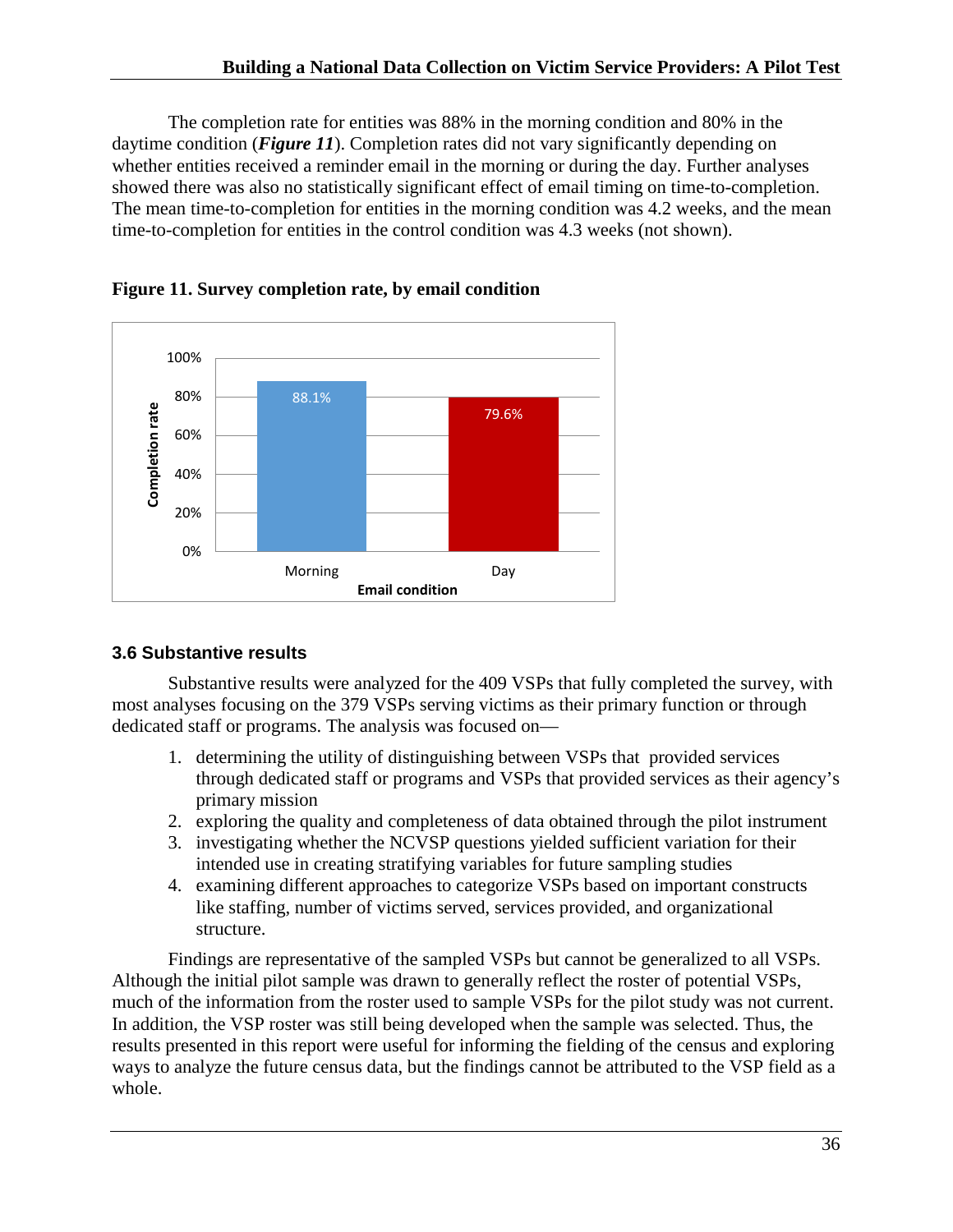To explore the pilot findings, variables that could have been analyzed as continuous variables (e.g., amount of funding and number of victims served) were instead grouped into categories. This was preferred for two reasons. First, many of the values VSPs provided throughout the survey were estimates rather than exact values. Second, the census aims to create stratifying variables that will be based on categories rather than continuous values. Chi-square tests of independence were conducted to examine whether differences in estimated distributions across categorical variables were statistically significant. When Pearson Chi-square values were significant at the 95% confidence level, follow-up z-tests were conducted to compare specific percentage estimates.

#### <span id="page-37-0"></span>*3.6.1 Service structure*

Overall, 50% of VSPs reported that their primary function was to serve victims, 43% were part of a larger organization but had dedicated programs or staff for serving victims, and 7% reported serving victims but without dedicated staff or programs (*Table 13*). The majority (68%) of nonprofit or faith-based VSPs reported their primary function was to provide services to victims of crime or abuse, and nearly a quarter (24%) reported serving victims through dedicated staff or programs. Most government-based VSPs categorized served victims through dedicated programs or staff (70%), although close to a quarter (24%) reported serving victims as their primary function.

Most government-based organizations tend to have broad missions and were expected to serve victims through dedicated programs or staff. Among the 33 law enforcement agencies that participated, 7 indicated they served victims as their primary function rather than through dedicated staff or programs. Of 76 prosecutors' offices, 9 responded that their primary function was to serve victims of crime. Of the 19 government-based entities that identified as some type of agency other than law enforcement, prosecutor's office, courts, juvenile justice, offender custody and supervision agency, or multiagency, nearly two-thirds ( $n = 14$ ) reported serving victims as their primary function. Examples of these agencies included victim witness services, children and adult protective services, and advocacy programs.

Preliminary numbers showed that the NCVSP instrument categorized 11 of the 12 hospital, medical, or emergency-based VSPs into the dedicated program or staff service structure as expected because health-based VSPs offer more than victim services. In addition, as intended, all seven campus-based VSPs categorized themselves as having dedicated program or staff rather than serving victims as their primary function.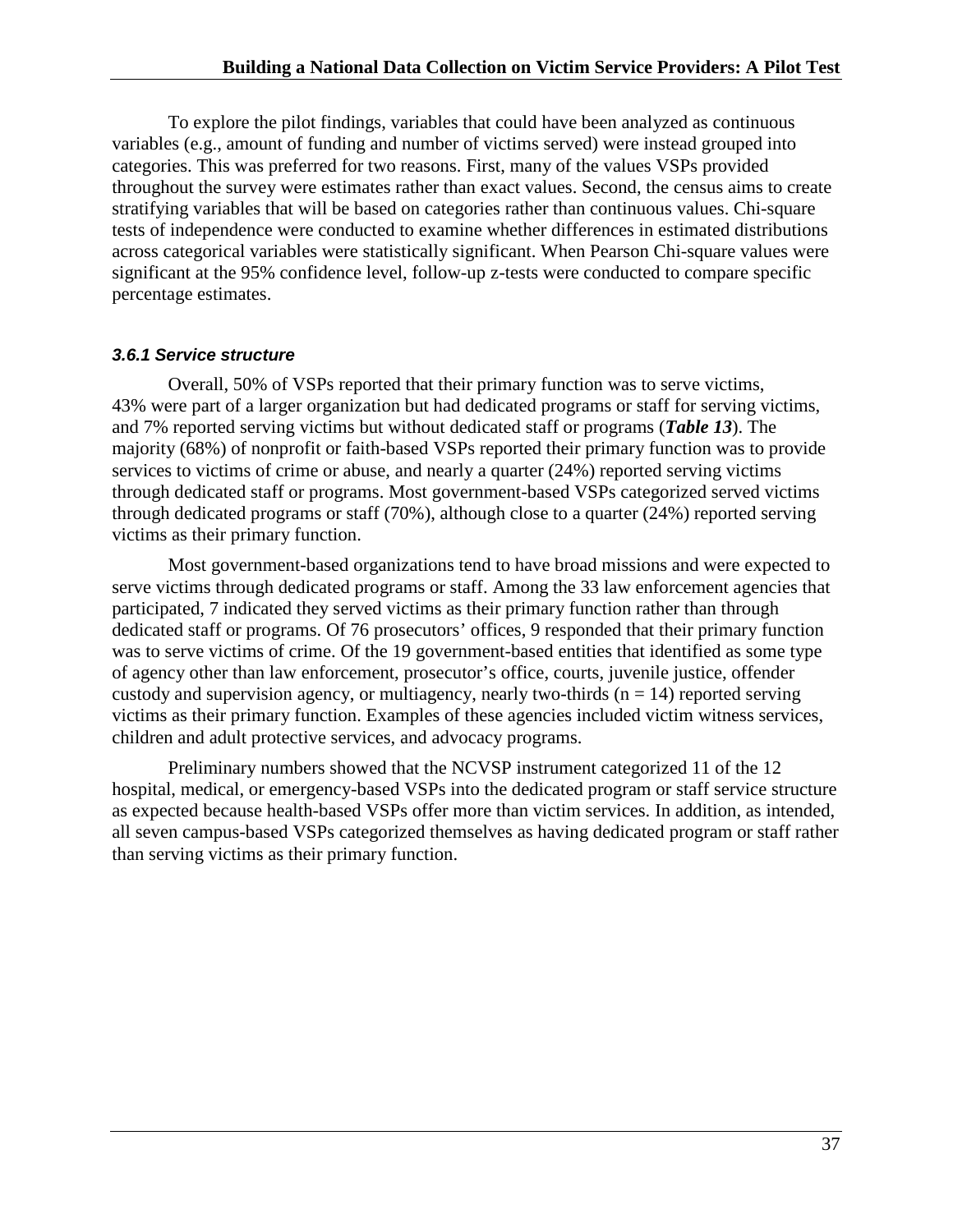|                                                 | <b>Total</b> | Nonprofit or              | Government-        |                    |
|-------------------------------------------------|--------------|---------------------------|--------------------|--------------------|
| Service structure                               | providers    | faith-based <sup>a*</sup> | based <sup>b</sup> | Other <sup>c</sup> |
| Total                                           | 100\%        | 100\%                     | 100\%              | 100\%              |
| VSPs serving victims with specified resources   | 92.7%        | 91.6%                     | 94.3%              | 93.3%              |
| The primary function is to provide services or  | 49.6         | 67.6                      | 24.1 <sup>†</sup>  | 26.7 <sup>†</sup>  |
| programming for victims of crime                |              |                           |                    |                    |
| Specific program(s) or staff that are dedicated | 43.0         | 23.9                      | $70.2+$            | 66.7†              |
| to working with crime victims                   |              |                           |                    |                    |
| No dedicated program or staff                   | 7.3%         | 8.4%                      | 5.7%               | $6.7\%$            |
| Number of VSPs                                  | 409          | 238                       | 141                | 30                 |

#### **Table 13. Percent of VSPs, by service structure and VSP organizational structure**

\*Comparison group.

†Significantly different from the comparison group at the 95% confidence level.

<sup>a</sup>Includes coalitions and single entities.

<sup>b</sup>Includes law enforcement agencies, prosecutors' offices, courts, juvenile justice agencies, offender custody and supervision agencies, multiagency task forces and response teams, and other government agencies.

<span id="page-38-0"></span>c Includes hospital, medical, or emergency facility; campus-based; tribal-based; for-profit; and informal VSPs.

#### *3.6.2 VSP organizational structures*

The majority of VSPs identified as nonprofit or faith-based agencies (58%), and most of these were single entities rather than coalitions or other types of entities (*Table 14*). This was the largest group of responders, and the pilot NCVSP instrument did not include items specifically asking these nonprofit or faith-based entities about their focus in terms of target populations, crime types, or services.

Another 35% of VSPs were government-based providers. Government agencies included entities that identified as law enforcement, prosecutor's office, courts, juvenile justice, offender custody and supervision, multiagency task forces and response teams, and other types of providers. Prosecutors' offices (19%) and law enforcement entities (8%) made up the biggest portion of the 35% of VSPs that identified as government-based. The remaining VSPs (7%) identified as either hospital, medical, or emergency facilities (3.2%); or campus-based, tribal-based, for-profit, or informal entities (4.2%).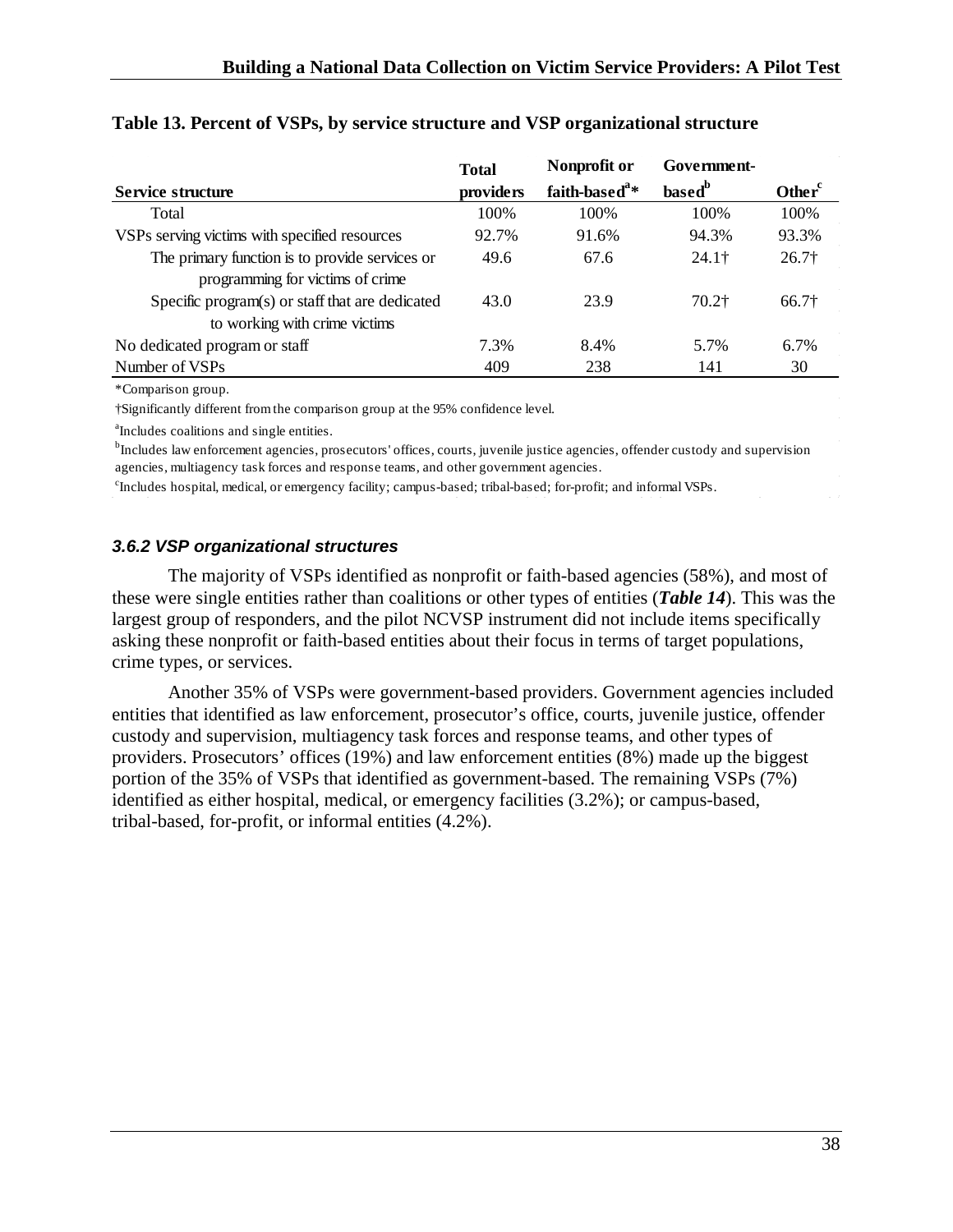<span id="page-39-1"></span>

|  |  | <b>Table 14. VSP organizational structures</b> |  |
|--|--|------------------------------------------------|--|
|--|--|------------------------------------------------|--|

| <b>Organizational structure</b>          | <b>Number</b> | <b>Percent</b> |
|------------------------------------------|---------------|----------------|
| <b>Total VSPs</b>                        | 379           | 100 %          |
| Nonprofit or faith-based provider        | 218           | 57.5 %         |
| Single entity                            | 188           | 49.6           |
| Coalition                                | 15            | 4.0            |
| Other entities                           | 15            | 4.0            |
| Government-based provider                | 133           | 35.1 %         |
| Law enforcement                          | 31            | 8.2            |
| Prosecutor                               | 72            | 19.0           |
| Other entities <sup>a</sup>              | 30            | 7.9            |
| Hospital, medical, or emergency facility | 12            | 3.2 %          |
| Other type of provider <sup>b</sup>      | 16            | 4.2 %          |

a Includes courts, juvenile justice agencies, offender custody and

supervision agencies, multiagency task forces and response teams, and other government agencies.

<sup>b</sup>Includes campus-based, tribal-based, for-profit, and informal VSPs.

### <span id="page-39-0"></span>*3.6.3 Number of victims served*

There was significant diversity in the number of victims VSPs reported serving in the past calendar or fiscal year (*Table 15*). The number of victims served ranged from 0 to 119,280 victims, and the median number of victims served was about 450. About 27% of VSPs served 0 to 199 victims, 41% served 200 to 999, and 30% served 1,000 or more. About 15% of all VSPs reported serving 2,500 victims or more.

Government-based VSPs made up the biggest portion of VSPs that served 2,500 victims or more. A quarter (25%) of government-based VSPs reported serving 2,500 victims or more, compared to 10% of nonprofit or faith-based VSPs. Although the survey instructions asked participants to exclude services provided only through mail, some mail and email services (e.g., notifications) were included given the high number of victims served by some government-based VSPs (which, as shown below, tend to report few staff members dedicated to serving victims). For example, 33 of the 72 prosecutors' offices (47%) in the study reported serving 1,000 victims or more in the past year, and 24 (34%) reported serving 2,500 or more (not shown). These instructions were modified to be clearer on the final NCVSP instrument.

A small percentage (4%) of VSPs reported that they did not provide direct services to victims in the past year. All 15 of these VSPs reported providing at least three types of services to victims elsewhere in the survey. It is possible VSPs did not provide "direct services" but still ensured victims' needs were met. For example, some VSPs contract with other agencies to provide services, thus they did provide a particular service indirectly through another agency. About half (54%) of VSPs indicated they provided an estimate of the number of victims served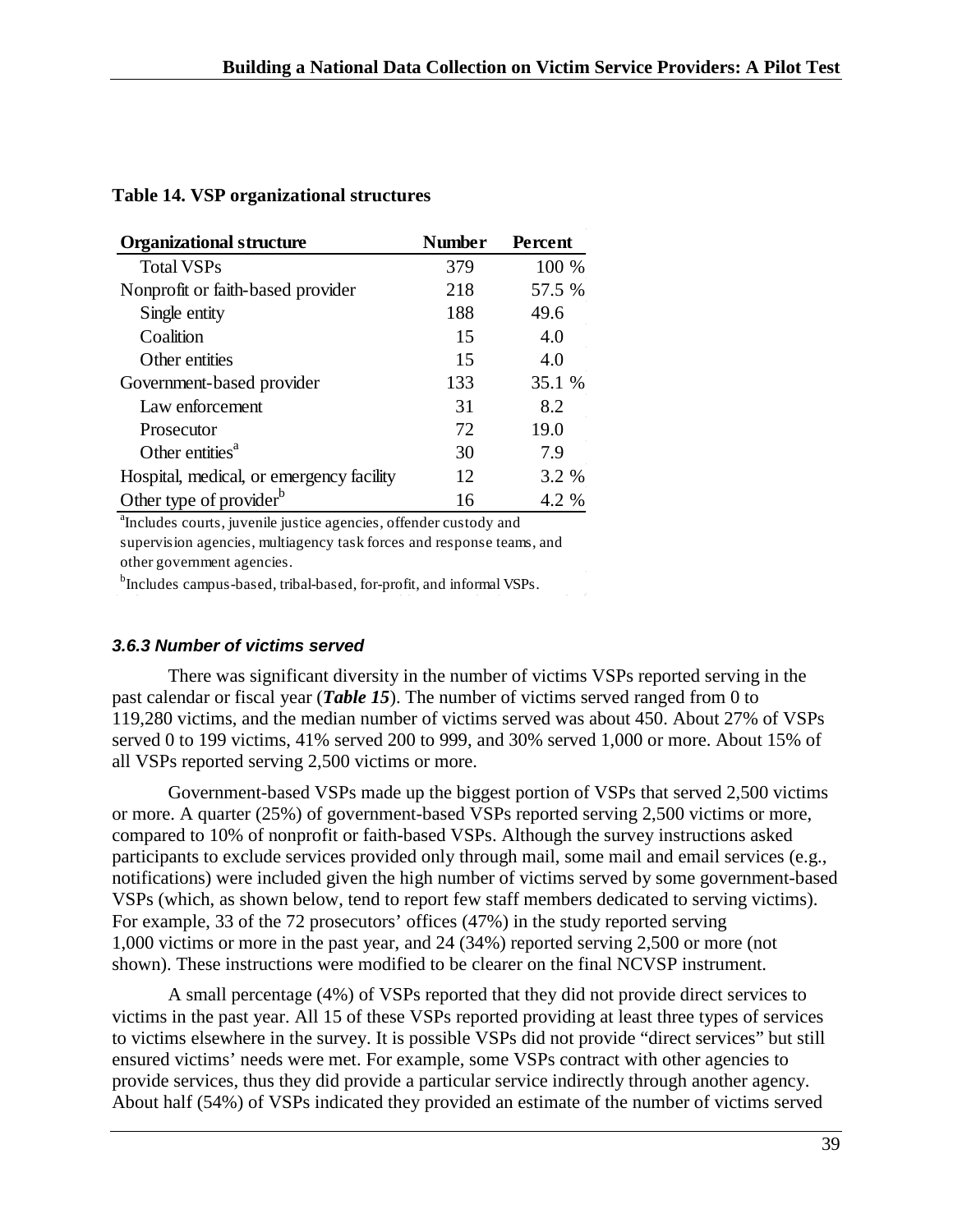rather than an exact value, suggesting that allowing for estimates is important for NCVSP completion rates.

| Number of victims that   | <b>Total</b> | Nonprofit or | Government-   |
|--------------------------|--------------|--------------|---------------|
| received direct services | <b>VSPs</b>  | faith-based  | based         |
| $0 - 199$                | 27.4 %       | 22.9 %       | 28.6 %        |
| $\theta$                 | 4.0          | $1.8$ !      | $7.5$ !†      |
| 1 - 49                   | 6.1          | 4.6!         | $6.0$ !       |
| $50 - 199$               | 17.4         | 16.5         | 15.0          |
| $200 - 999$              | 41.2 %       | 47.7 %       | 32.3 %†       |
| $200 - 499$              | 23.2         | 25.7         | 19.5          |
| $500 - 999$              | 17.9         | 22.0         | $12.8\dagger$ |
| $1,000$ or more          | 30.3 %       | 28.9 %       | 37.6 %        |
| $1,000 - 2,499$          | 15.8         | 18.8         | 12.8          |
| $2,500$ or more          | 14.5         | 10.1         | $24.8 \t{+}$  |

#### <span id="page-40-1"></span>**Table 15. Number of victims served, by VSP organizational structure**

Note: Detail may not sum to total due to rounding and missing data.

†Significant difference between nonprofit or faith-based and government-

based providers at the 95% confidence level.

! Interpret with caution. Estimate based on ten or fewer VSPs.

#### <span id="page-40-0"></span>*3.6.4 Crime types for which victims sought services*

The NCVSP included a list of 19 different types of crime and an additional three "other" categories for property, violence, and a general "other" crimes. VSPs were asked to indicate whether victims sought services for each type of crime in the past year. Data on the types of crimes for which VSP's services were sought was complete, with less than 2% ( $n = 7$ ) missing responses on one or more of the 22 possible items. Two VSPs did not check "yes" to any of the crime types, and six VSPs checked "yes" to all 22 potential crime types.

*Table* 16 lists the crime types for which victims sought services in the past year in order from most to least reported. More than half of VSPs served victims who were seeking services for domestic or dating violence, child sexual abuse or sexual assault, rape or sexual assault not against children, child physical abuse or neglect, stalking, child witness of violence, adults molested as children, elder physical abuse, and assault other than domestic violence or child/elder abuse. Fewer than half of VSPs reported serving victims who sought services for human sex trafficking, human labor trafficking, robbery, financial fraud and exploitation, burglary, DUI or DWI crashes, identity theft, motor vehicle theft, and other crimes. About half of VSPs reported serving victims of witness intimidation or survivors of homicide victims. About 22% of VSPs reported serving victims of "other" crime types not covered on the NCVSP instrument.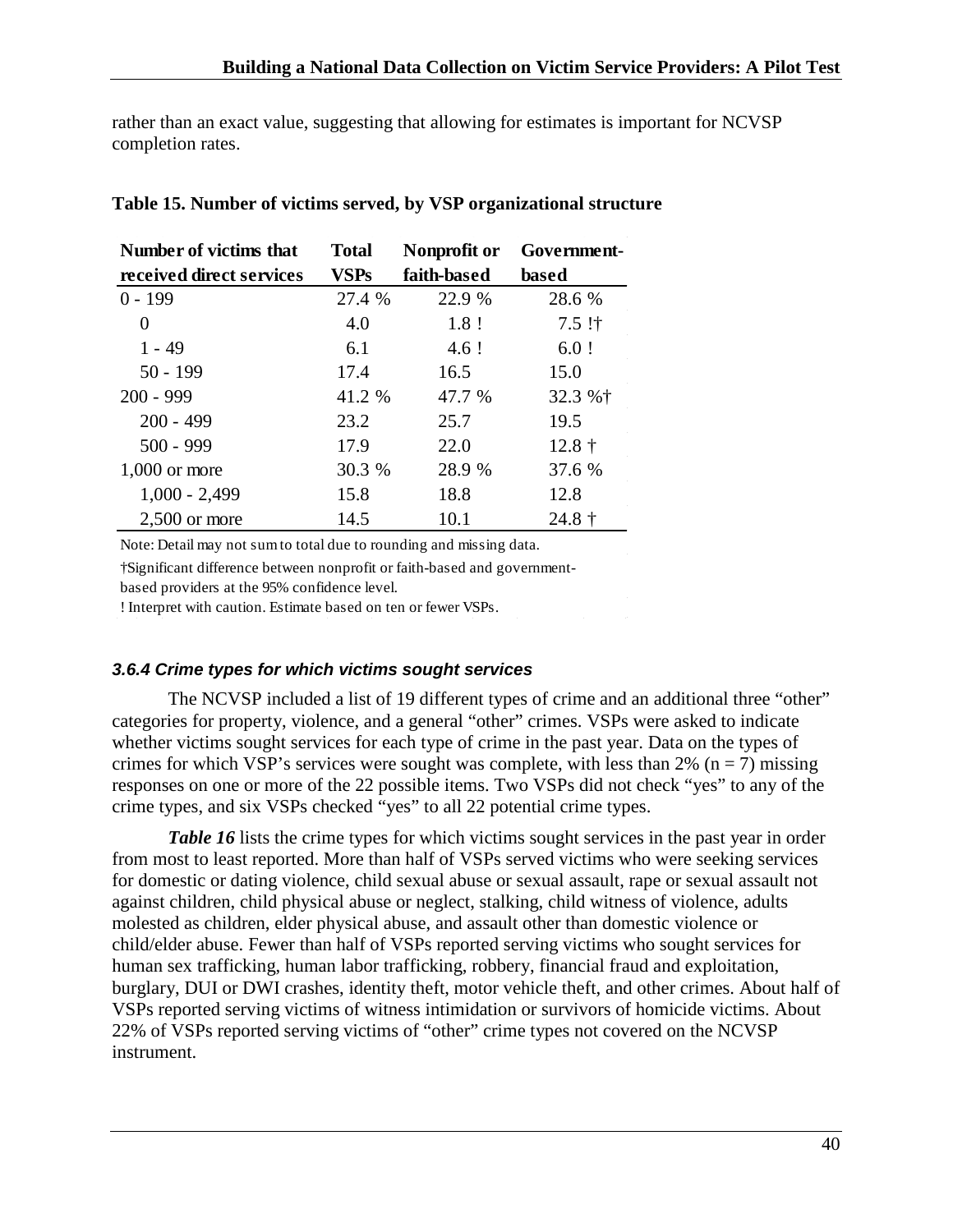|                                                                           |        | <b>Total VSPs</b>       |  |  |
|---------------------------------------------------------------------------|--------|-------------------------|--|--|
| Crime type for which victims sought services                              | Yes*   | N <sub>0</sub>          |  |  |
| Domestic or dating violence                                               | 86.3 % | 13.7 % $\dagger$        |  |  |
| Child sexual abuse or sexual assault                                      | 82.6   | $17.2 \text{ }^{\circ}$ |  |  |
| Rape or sexual assault (not against children)                             | 78.6   | $21.4 \dagger$          |  |  |
| Child physical abuse or neglect                                           | 78.6   | $21.1 \dagger$          |  |  |
| <b>Stalking</b>                                                           | 73.9   | $26.1$ †                |  |  |
| Child witness of violence                                                 | 72.3   | $27.4\dagger$           |  |  |
| Adults molested as children                                               | 63.6   | $36.4\dagger$           |  |  |
| Elder physical abuse                                                      | 62.3   | $37.5 \text{ }^{\circ}$ |  |  |
| Assault (other than domestic or dating violence and child or elder abuse) | 59.4   | $40.4$ †                |  |  |
| Survivors of homicide victims                                             | 50.7   | 49.3                    |  |  |
| Victim witness intimidation                                               | 46.4   | 53.3                    |  |  |
| Human sex trafficking                                                     | 42.5   | $56.7 +$                |  |  |
| Robbery                                                                   | 41.7   | 58.0 $\dagger$          |  |  |
| Financial fraud and exploitation (other than identity theft)              | 41.2   | 58.3 $\dagger$          |  |  |
| <b>Burglary</b>                                                           | 38.5   | $61.2 \dagger$          |  |  |
| DUI or DWI crashes                                                        | 37.5   | 62.5 $\dagger$          |  |  |
| Identity theft                                                            | 36.7   | 63.1 $\dagger$          |  |  |
| Other property crimes                                                     | 36.4   | 63.3 $\dagger$          |  |  |
| Other violence crimes                                                     | 35.9   | $63.9\dagger$           |  |  |
| Motor vehicle theft                                                       | 30.9   | $68.9\dagger$           |  |  |
| Other crimes                                                              | 22.4   | $77.3 \text{ }^{\circ}$ |  |  |
| Human labor trafficking                                                   | 15.6   | $83.9 +$                |  |  |

#### <span id="page-41-0"></span>**Table 16. VSPs, by crime type for which victims sought services**

Note: Includes 379 VSPs. Detail may not sum to total due to rounding and missing data.

\*Comparison group.

†Significant difference from comparison group at the 95% confidence level.

The majority of VSPs reported that their services were sought for multiple crime types, which could have included a single victim or more than one victim seeking services for multiple crime types. Six VSPs reported seeing victims of a single crime type in the past year, and five were VSPs serving DUI or DWI crash victims. More than a quarter (27%) of VSPs reported that their services were sought for seven or fewer types of crime during the year (*Table 17*). The other 73% of VSPs reported their services were sought for eight or more different types of crime. The number of victims served varied significantly by VSP organizational structure, such that 72% of government-based VSPs served victims of 14 crime types or more, compared to 16% of nonprofit or faith-based entities. A greater percentage of government-based agencies reported their services were sought for most crime types in the past year than nonprofit or faith-based entities (not shown). There were two exceptions: a greater percentage of nonprofit or faith-based entities than government-based entities reported their services were sought for child witnessing of violence (78.9% compared to 63.2%) and sex trafficking (49.1% compared to 33.1%).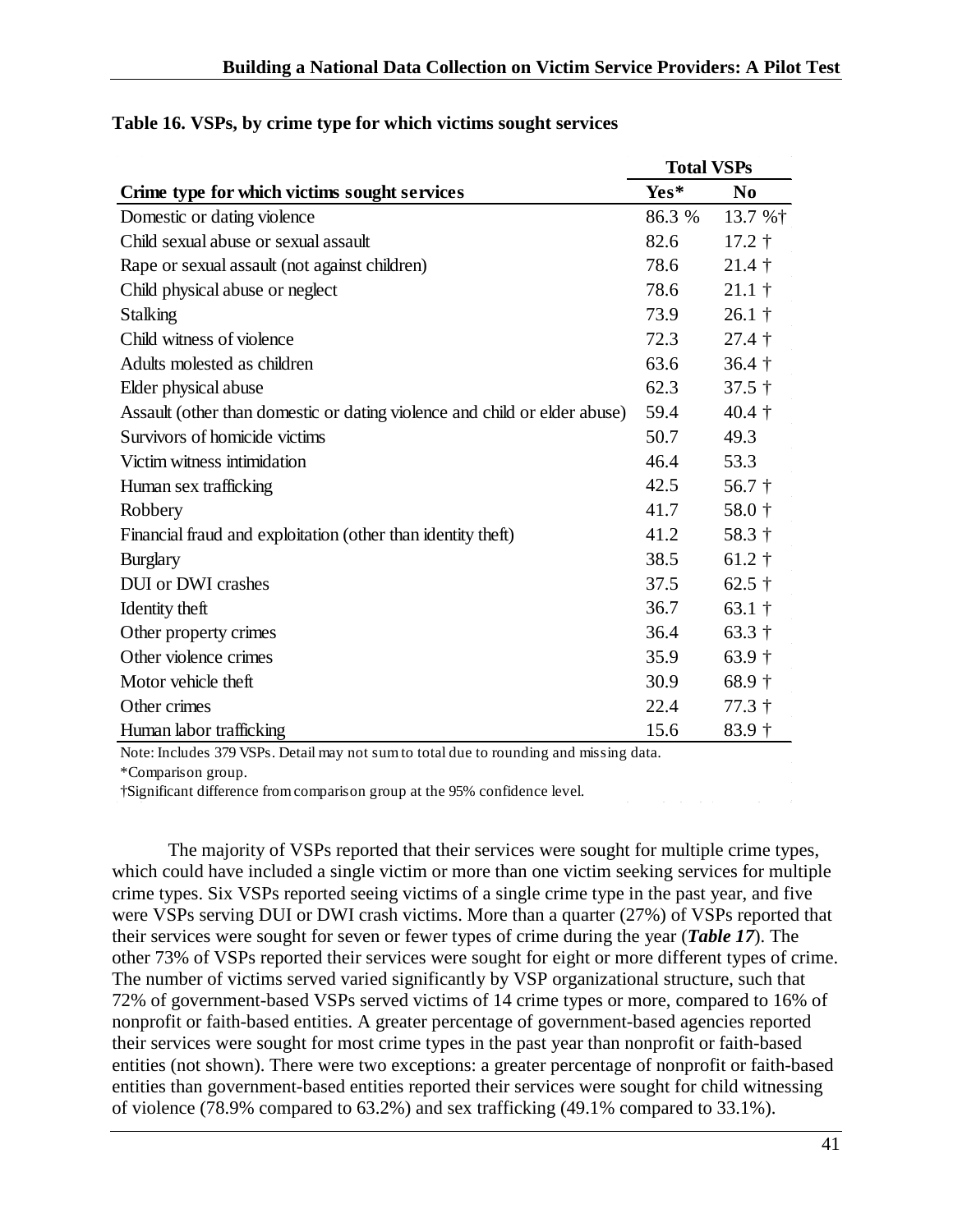<span id="page-42-1"></span>

| Table 17. Number of crime types for which VSP services were sought, by VSP |  |  |
|----------------------------------------------------------------------------|--|--|
| organizational structure                                                   |  |  |

|                       | <b>Total</b>      |             | Nonprofit or Government- |
|-----------------------|-------------------|-------------|--------------------------|
| Number of crime types | VSPs <sup>a</sup> | faith-based | based                    |
| $1 - 7$               | 27.2 %            | 35.3 %      | 6.0 % !†                 |
| $8 - 13$              | 37.5              | 48.6        | $21.1 \;{\rm \ddagger}$  |
| 14 or more            | 34.8              | 15.6        | $72.2 \pm$               |

Note: Detail may not sum to total due to rounding and missing data. Number of crime types for which victims sought services could have ranged from 1 to 22.

†Significant difference between nonprofit or faith-based and government-based providers at the 95% confidence level.

! Interpret with caution. Estimate based on ten or fewer VSPs.

<sup>a</sup>In addition to nonprofit or faith-based and government-based VSPs, total VSPs include hospital, medical, or emergency facilities; and campus-based, tribalbased, for-profit, and informal providers.

#### <span id="page-42-0"></span>*3.6.5 Services provided by VSPs*

VSPs grouped their services into general categories on the NCVSP instrument as instructed, and the instrument yielded variation that will allow VSPs to be categorized based on the types of services provided. All VSPs reported providing at least one type of service to victims in the past year, and only one VSP reported offering all of the 19 services asked about in the NCVSP instrument.

Nearly all VSPs provided information and referral services (98%) and at least one type of legal and victims' rights assistance (92%) in the past calendar or fiscal year (*Table 18*). The majority of VSPs provided assistance related to criminal, juvenile, military, or tribal justice (83%), or civil justice (69%). Fewer (35%) VSPs provided immigration legal assistance. The majority of VSPs also provided emotional support and safety services (86%). In this category of services, VSPs most commonly provided crisis counseling (72%) or safety services (71%). Fewer (59%) VSPs provided mental health services, which included counseling, support groups, therapy, and social programming for children.

More than three-quarters (78%) of VSPs provided some form of financial or material assistance (e.g., shelter, food, clothing, or employment). More VSPs provided monetary assistance (71%) than material assistance (59%). VSPs were less likely to provide medical- and health-related assistance than information and referral, financial and material assistance, emotional support and safety, and legal assistance services. About 55% of VSPs provided at least one form of medical- or health-related assistance, and most often this was emergency medical care or accompaniment (47%) or medical forensic exams or accompaniment (44%). Other services provided by the majority of VSPs included case management (72%) and cultural or ethnically specific services (54%).

The percentage of government-based and nonprofit or faith-based VSPs that provided each of these services varied significantly in expected ways. Greater percentages of government-based VSPs provided justice-related information and referrals and criminal,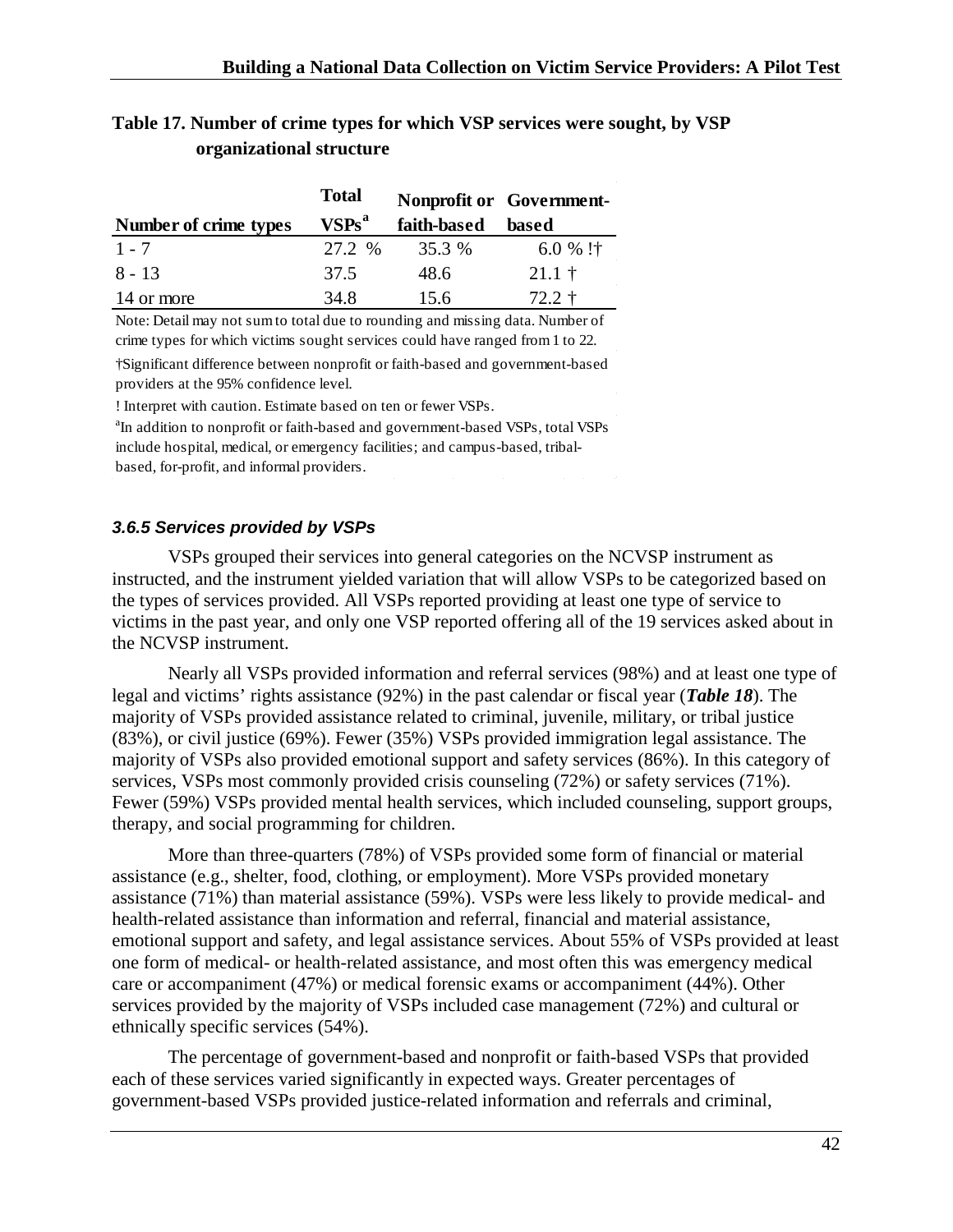juvenile, military, and tribal justice-related assistance than nonprofit or faith-based entities, which were more likely to provide all other types of assistance.

Overall, most VSPs reported that they provided a broad range of services in the past calendar or fiscal year. The majority of VSPs (72%) provided eight or more different types of services, whereas 28% provided one to seven types of service in the past year (*Table 19*). About 31% of VSPs provided 14 or more services, with a greater percentage (45%) of nonprofit or faith-based VSPs providing 14 or more services than government-based VSPs (10%). Although the directions asked VSPs which services were provided, given the high percentage of VSPs offering a broad range of services, it is possible that some VSPs checked "yes" to any services they offered. The stem question read "does your organization provide," instead of "did your organization provide," which may have led some VSPs to think about any services offered. This item was modified for the NCVSP.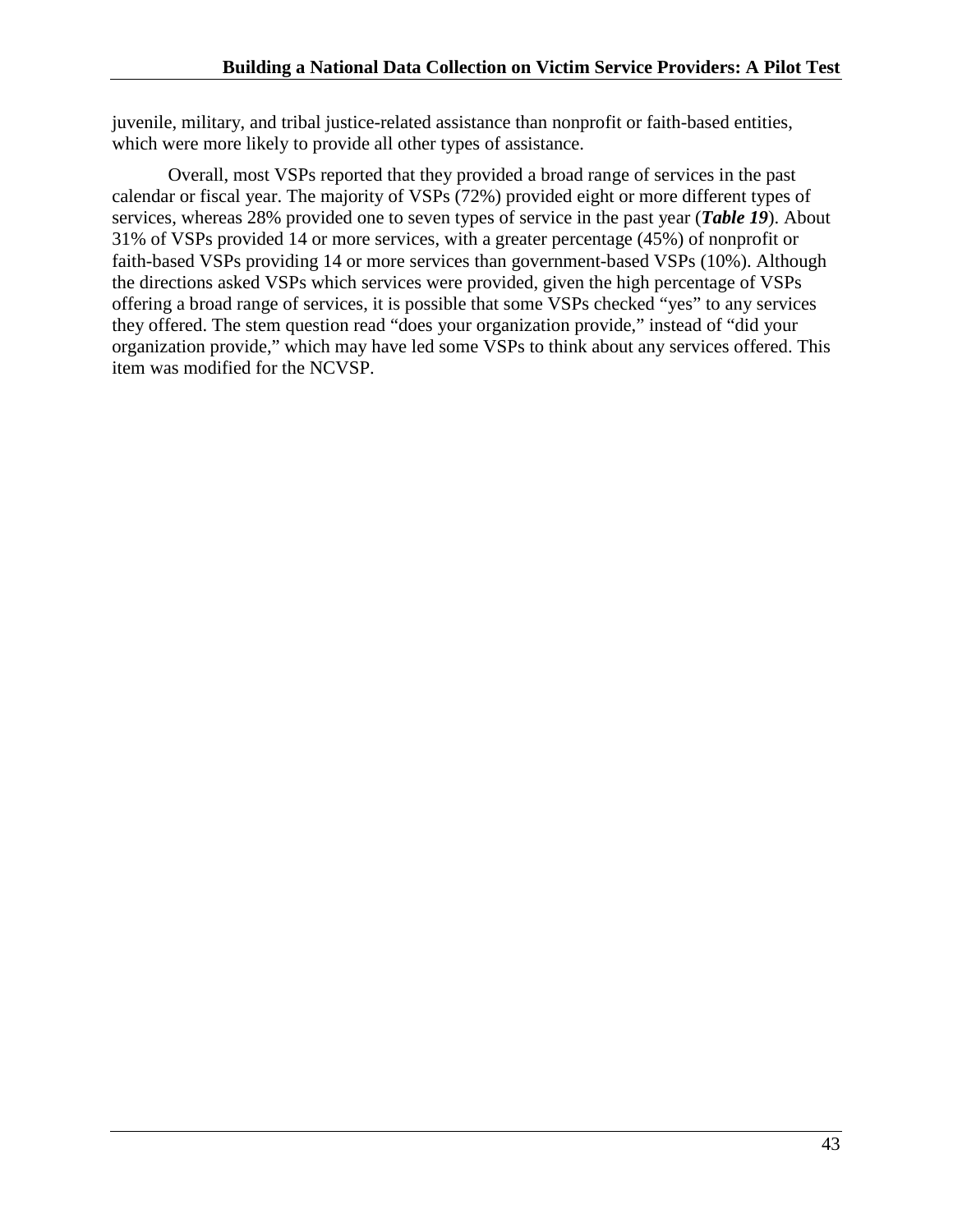|                                                    |                       | Nonprofit or | Government-             |
|----------------------------------------------------|-----------------------|--------------|-------------------------|
| Types of services provided in the past year        | All VSPs <sup>a</sup> | faith-based  | based                   |
| Information and referral                           | 97.9 %                | 96.8%        | 99.2 %                  |
| Justice-related information and referrals          | 92.3                  | 89.9         | $97.0 +$                |
| Service or victimization information and referrals | 97.1                  | 95.9         | 98.5                    |
| Financial and material assistance                  | 77.8 %                | 79.8 %       | 77.4 %                  |
| Monetary <sup>b</sup>                              | 70.7                  | 71.6         | 73.7                    |
| Material assistance <sup>c</sup>                   | 59.1                  | 71.6         | $40.6\dagger$           |
| Emotional support and safety                       | 85.8 %                | 90.8 %       | 77.4 %†                 |
| Mental health services                             | 58.8                  | 72.5         | $33.8 +$                |
| Crisis counseling                                  | 71.5                  | 83.5         | 54.1 $\dagger$          |
| Safety services                                    | 71.0                  | 76.1         | $65.4$ †                |
| Medical and health assistance                      | 55.4 %                | 62.8 %       | 38.3 %†                 |
| Emergency medical care or accompaniment            | 47.2                  | 55.5         | $28.6\dagger$           |
| Medical forensic exam or accompaniment             | 43.5                  | 48.6         | $32.3 +$                |
| STD or HIV testing                                 | 14.0                  | 14.7         | 8.3                     |
| Legal and victims' rights assistance               | 91.8 %                | 91.7 %       | 94.7 %                  |
| Criminal, juvenile, military, or tribal            | 82.8                  | 80.3         | $91.0 +$                |
| justice-related assistance                         |                       |              |                         |
| Civil justice-related assistance                   | 68.9                  | 73.4         | 63.2 $\dagger$          |
| Immigration assistance                             | 34.6                  | 39.4         | 30.8                    |
| Other services                                     | 84.4 %                | 95.0 %       | 66.2 %†                 |
| Case management                                    | 72.3                  | 83.9         | 52.6 $\dagger$          |
| Supervised child visitation                        | 11.6                  | 16.1         | $6.0$ !†                |
| On-scene coordinated response                      | 33.5                  | 35.8         | 28.6                    |
| <b>Education classes for survivors</b>             | 42.0                  | 61.5         | $12.0 \;{\rm \ddagger}$ |
| Culturally and ethnically specific services        | 53.6                  | 66.1         | $31.6 \;{\dagger}$      |
| Specialized services for specified settings        | 36.7                  | 50.0         | $14.3 \dagger$          |
| Operates a hotline, helpline, or crisis line       | 44.3 %                | 67.9 %       | 10.5 %†                 |
| Total number of agencies                           | 379                   | 218          | 133                     |

## <span id="page-44-0"></span>**Table 18. Type of services provided, by VSP organizational structure**

†Significant difference between nonprofit or faith- and government-based providers at the 95% confidence level.

! Interpret with caution. Estimate based on ten or fewer VSPs.

<sup>a</sup>In addition to nonprofit or faith-based and government-based VSPs, total VSPs include hospital, medical, or emergency facility; campus-based; tribal-based; for-profit; and informal VSPs.

<sup>b</sup>Examples include providing funds or offering assistance in seeking victim compensations, public benefits assistance, and other emergency funds assistance.

c Examples include emergency or transitional shelter, food, clothing, utility assistance, and employment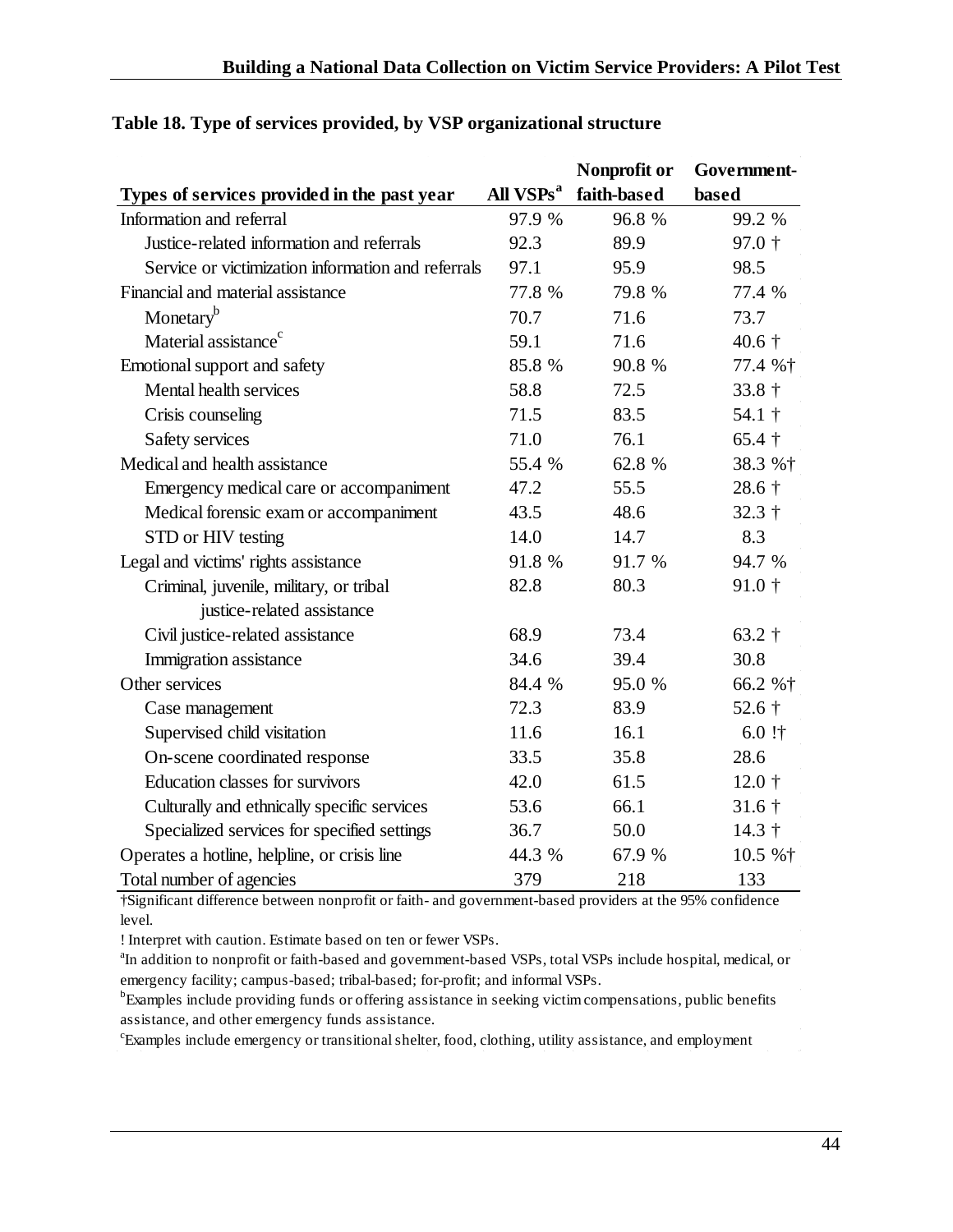|                             | <b>Total</b> |             | Nonprofit or Government- |
|-----------------------------|--------------|-------------|--------------------------|
| Number of services provided | $VSPs^a$     | faith-based | based                    |
| Total                       | 100 %        | 100 %       | 100 %                    |
| 1 - 7 services              | 27.7         | 20.2        | $41.4 \;{\rm \ddagger}$  |
| 8 - 13 services             | 41.4         | 35.3        | 48.9 †                   |
| 14 or more services         | 30.9         | 44.5        | $9.8 +$                  |

#### <span id="page-45-1"></span>**Table 19. Number of services provided, by VSP organizational structure**

Note: Detail may not sum to total due to rounding and missing data.

†Significant difference between nonprofit or faith-based and government-based providers at the 95% confidence level.

<sup>a</sup>In addition to nonprofit or faith-based and government-based VSPs, total VSPs include hospital, medical, or emergency facility; campus-based; tribal-based; for-profit; and informal VSPs.

### <span id="page-45-0"></span>*3.6.6 VSP staffing*

The NCVSP instrument staffing items performed well in the pilot test. Across all staffing items, few VSPs left the items blank ( $n = 5$  to 10), and 11% or fewer of the 379 VSPs reported that their values were estimates. In general, VSP staff sizes tended to be relatively small. The majority (94%) of VSPs reported at least one current paid full-time staff member, with nearly half (46%) of those entities reporting one to four paid full-time staff members and the other half (48%) reporting five or more paid full-time staff members (*Table 20*).

Counting both full- and part-time staff members, most (72%) VSPs reported paid staff sizes of 14 or smaller, and 40% paid 4 or fewer staff. Results examining full-time equivalent (FTE) staff, counting part-time staff members as working half the time as full-time members, produced similar results. About 44% of VSPs reported employing 4.5 or fewer FTEs. Only three VSPs reported no part- or full-time current staff members. Part-time staff were less common than full-time staff. About 59% of VSPs reported at least one current paid part-time staff member. About 38% of VSPs reported employing only paid full-time staff. About 25% of VSPs reported that 50% or more of their staff worked part-time. About 60% of VSPs reported using volunteers to provide direct services to victims.

One concern was that VSPs with dedicated programs or staff serving victims within larger organizations (e.g., government-based) would report on the total staff rather than the staff dedicated to serving victims. However, in the majority of cases, reported staff sizes do not appear to represent the larger organizations, suggesting VSPs within larger organizations only reported staff serving victims. The majority (62%) of government-based VSPs reported fewer than five FTEs dedicated to working with victims (*Table 21*). Government-based VSPs reported fewer paid full- and part-time staff than nonprofit or faith-based VSPs, and a smaller percentage of government-based than nonprofit or faith-based VSPs used volunteers to provide direct services.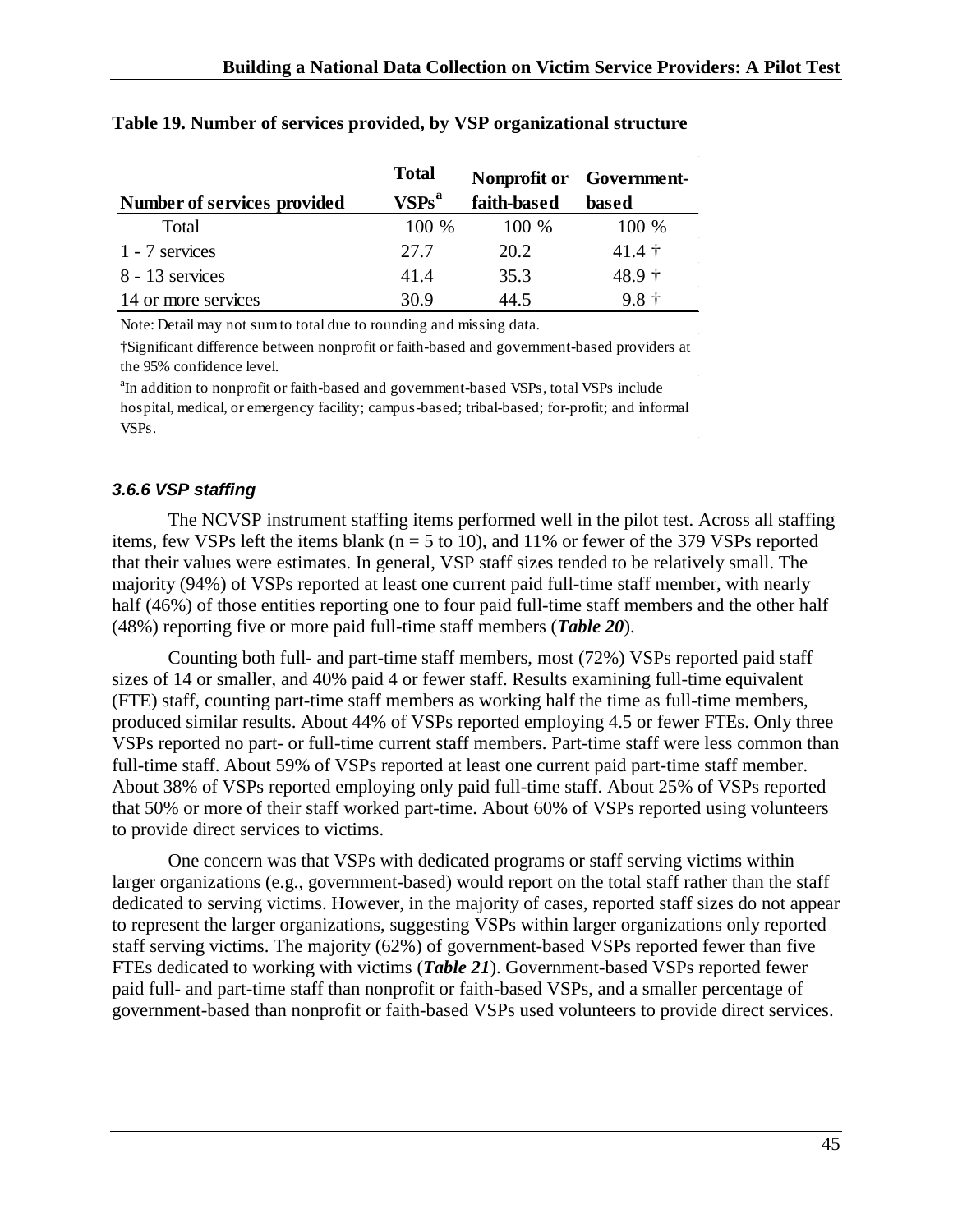|                                                           |               | <b>All VSPs</b> |
|-----------------------------------------------------------|---------------|-----------------|
| <b>Staffing characteristics</b>                           | <b>Number</b> | Percent         |
| Total                                                     | 379           | 100 %           |
| Number of paid full-time staff                            |               |                 |
| 0                                                         | 17            | 4.5 %           |
| $1 - 4$                                                   | 175           | 46.2            |
| 5 or more                                                 | 181           | 47.8            |
| <b>Missing</b>                                            | 6             | $1.6$ !         |
| Number of paid part-time staff                            |               |                 |
| $\overline{0}$                                            | 146           | 38.5 %          |
| $1 - 4$                                                   | 136           | 35.9            |
| 5 or more                                                 | 87            | 23.0            |
| <b>Missing</b>                                            | 10            | $2.6$ !         |
| Number of paid full-time and part-time staff <sup>"</sup> |               |                 |
| $\boldsymbol{0}$                                          | 3             | 0.8 %           |
| $1 - 4$                                                   | 150           | 39.6            |
| $5 - 14$                                                  | 126           | 33.2            |
| 15 or more                                                | 90            | 23.7            |
| <b>Missing</b>                                            | 10            | $2.6$ !         |
| Number of paid FTEs <sup>b</sup>                          |               |                 |
| $\boldsymbol{0}$                                          | 3             | $0.8 \%$ !      |
| $0.5 - 4.5$                                               | 165           | 43.5            |
| 5 or more                                                 | 201           | 53.0            |
| <b>Missing</b>                                            | 10            | 2.6!            |
| Percent of paid staff that worked part-time <sup>c</sup>  |               |                 |
| None                                                      | 143           | 38.0 %          |
| 1% - 49%                                                  | 128           | 34.0            |
| $1\% - 24\%$                                              | 57            | 15.2            |
| 25% - 49%                                                 | 71            | 18.9            |
| 50% or more                                               | 95            | 25.3            |
| 50% - 74%                                                 | 69            | 18.4            |
| 75% - 100%                                                | 26            | 6.9             |
| <b>Missing</b>                                            | 10            | 2.7!            |
| Volunteer use                                             |               |                 |
| Yes                                                       | 226           | 59.6 %          |
| N <sub>o</sub>                                            | 148           | 39.1            |
| <b>Missing</b>                                            | 5             | 1.3!            |

# <span id="page-46-0"></span>**Table 20. VSP staffing characteristics**

Note: Detail may not sum to total due to rounding and missing data.

! Interpret with caution. Estimate based on ten or fewer VSPs.

<sup>a</sup>Calculated as paid staff members plus part-time staff members.

<sup>b</sup>Full-time equivalent (FTE) staff is calculated such that each part-time staff represents half of a full-time staff (total number of full-time staff plus 0.5 times the number of part-time staff).

c Includes 376 VSPs with at least one current paid staff member.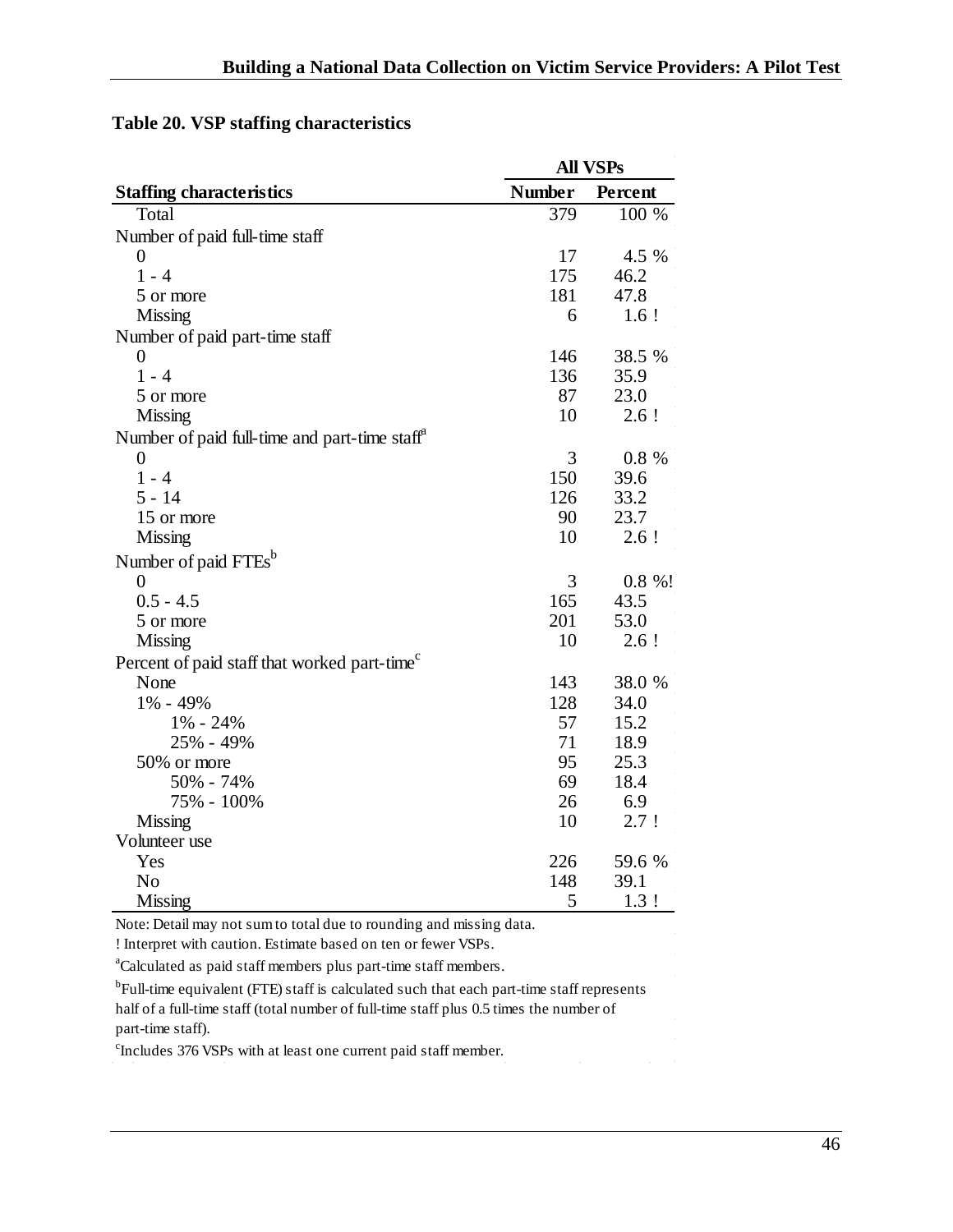|                                                          | Nonprofit or | Government-        |
|----------------------------------------------------------|--------------|--------------------|
| <b>Staffing characteristics</b>                          | faith-based  | based              |
| Number of paid full-time staff                           |              |                    |
| $0 - 4$                                                  | 39.0 %       | 66.2 % †           |
| 5 or more                                                | 59.2         | 32.3<br>$\dagger$  |
| Number of paid part-time staff                           |              |                    |
| $\theta$                                                 | 23.4 %       | 64.7 % $\dagger$   |
| $1 - 4$                                                  | 39.4         | 27.8<br>$\ddagger$ |
| 5 or more                                                | 34.9         | $4.5$ ! †          |
| Number of paid full- and part-time staff <sup>th</sup>   |              |                    |
| $0 - 4$                                                  | 25.2 %       | 62.4 % $\dagger$   |
| $5 - 14$                                                 | 42.2         | 20.3<br>$\dagger$  |
| 15 or more                                               | 30.3         | 14.3<br>$\dagger$  |
| Number of paid full- and part-time FTEs <sup>b</sup>     |              |                    |
| $0 - 4.5$                                                | 29.4 %       | 64.7 % †           |
| 5 or more                                                | 68.3         | 32.3<br>$\dagger$  |
| Percent of paid staff that worked part time <sup>c</sup> |              |                    |
| None                                                     | 23.0 %       | 64.4 % †           |
| 49% or fewer                                             | 47.0         | 12.9<br>$\dagger$  |
| 50% or more                                              | 27.6         | 19.7               |
| Volunteer use                                            |              |                    |
| Yes                                                      | 70.6 %       | 47.4 $%$ †         |
| N <sub>o</sub>                                           | 27.5         | 51.9<br>Ť          |

## <span id="page-47-0"></span>**Table 21. VSP staffing characteristics, by VSP organizational structure**

Note: Detail may not sum to total due to rounding and missing data.

†Significant difference between nonprofit or faith-based and government-based providers at the 95% confidence level.

! Interpret with caution. Estimate based on ten or fewer VSPs.

<sup>a</sup>Calculated as paid staff members plus part-time staff members.

<sup>b</sup>FTE staff is calculated such that each part-time staff represents half of a full-time staff (total number of full-time staff plus 0.5 times the number of part-time staff).

<sup>c</sup>Includes VSPs with at least one current paid staff member.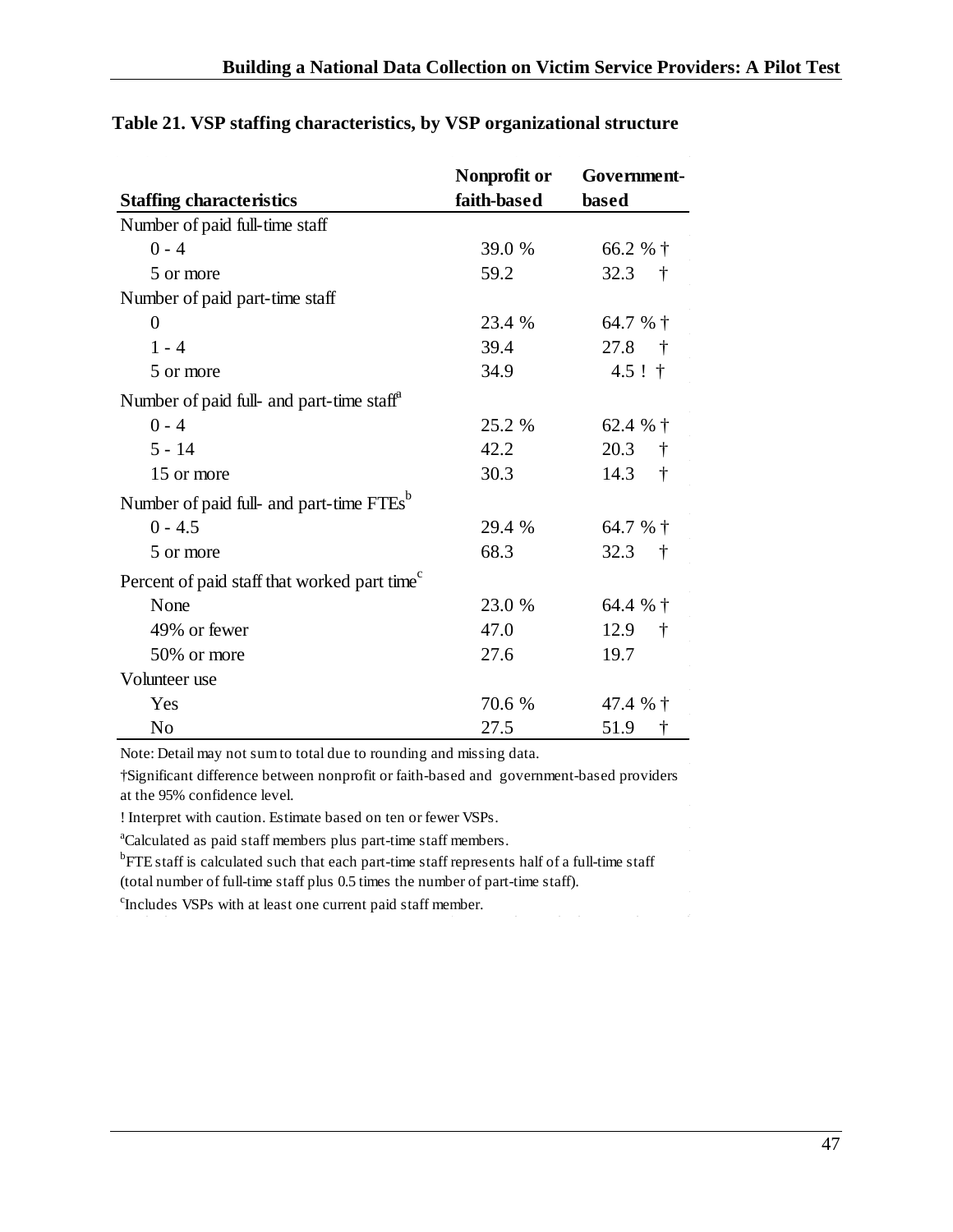|                                                         |               |              | Nonprofit or faith- |         |               |                         |
|---------------------------------------------------------|---------------|--------------|---------------------|---------|---------------|-------------------------|
|                                                         |               | <b>Total</b> | based               |         |               | Government-based        |
| <b>Full-time paid staffing characteristics</b>          | <b>Number</b> | Percent      | <b>Number</b>       | Percent | <b>Number</b> | Percent                 |
| Total VSPs with paid full-time staff                    | 363           | 100 %        | 211                 | 100 %   | 125           | 100 %                   |
| Annual hiring rate for full-time staff <sup>a</sup>     |               |              |                     |         |               |                         |
| Did not hire                                            | 156           | 43.0 %       | 71                  | 33.6    | 73            | 58.4 % †                |
| Hired                                                   | 195           | 53.7 %       | 132                 | 62.6    | 49            | 39.2 % †                |
| $1\% - 24\%$                                            | 79            | 21.8         | 56                  | 26.5    | 20            | $16.0 +$                |
| 25% - 49%                                               | 67            | 18.5         | 51                  | 24.2    | 10            | $8.0$ !†                |
| 50% or higher                                           | 48            | 13.2         | 25                  | 11.8    | 18            | 14.4                    |
| Missing                                                 | 12            | 3.3 %        | 8                   | 3.8!    | 3             | 2.4 %!                  |
| Number of lost staff                                    |               |              |                     |         |               |                         |
| $\boldsymbol{0}$                                        | 161           | 44.4 %       | 75                  | 35.5    | 70            | 56.0 % †                |
| $\mathbf{1}$                                            | 63            | 17.4         | 42                  | 19.9    | 20            | 16.0                    |
| $2 - 3$                                                 | 63            | 17.4         | 41                  | 19.4    | 14            | $11.2 \;{\rm \ddagger}$ |
| 4 or more                                               | 43            | 11.8         | 32                  | 15.2    | 10            | 8.0!                    |
| <b>Missing</b>                                          | 33            | 9.1          | 21                  | 10.0    | 11            | 8.8                     |
| Annual turnover rate among full-time staff <sup>b</sup> |               |              |                     |         |               |                         |
| No turnover                                             | 161           | 44.4 %       | 75                  | 35.5    | 70            | 56.0 % †                |
| Turnover                                                | 169           | 46.6 %       | 115                 | 54.5    | 44            | 35.2 % †                |
| $1\% - 24\%$                                            | 65            | 17.9         | 46                  | 21.8    | 18            | 14.4                    |
| 25% - 49%                                               | 57            | 15.7         | 44                  | 20.9    | 10            | $8.0$ !†                |
| 50% or more                                             | 47            | 12.9         | 25                  | 11.8    | 16            | 12.8                    |
| <b>Missing</b>                                          | 33            | 9.1 %        | 21                  | 10.0    | 11            | 8.8 %                   |

## <span id="page-48-0"></span>**Table 22. Hiring rates, number of staff lost, and turnover rates, by VSP organizational structure**

Note: Details may not sum to total due to rounding and missing data. Results exclude 16 VSPs that did not have paid full-time staff at the beginning and end of the year and did not hire.

†Significant difference between nonprofit or faith-based and government-based providers at the 95% confidence level.

! Interpret with caution. Estimate based on ten or fewer VSPs.

a Calculated as the number of full-time staff hired in the past year divided by the number of full-time paid staff at the beginning of the year multiplied by 100.

<sup>b</sup>Calculated as the number of paid full-time staff that left the agency in the year divided by the number of paid full-time staff at the beginning of the year multiplied by 100.

The pilot test results suggest that the NCVSP instrument can feasibly produce estimates of hiring, turnover, and growth. Most VSPs answered all the questions needed to estimate the number of staff that left the agency. Only 13 VSPs were missing data on one item: preventing calculation of turnover rate. However, values for another 20 VSPs did not align across items such that the VSP reported more current full-time staff than at the beginning of the past calendar year, but did not report hiring at least that number of full-time staff (e.g., an agency might have had 3 staff at the beginning of the year, 5 staff currently, but reported hiring no staff). It was unclear if these VSPs had merged with other providers during the year or whether the numbers did not add up for another reason. For the purposes of the pilot study, these data were treated as missing for calculating hiring and turnover rates.

More than half (54%) of all VSPs hired at least one new staff member since the beginning of the prior fiscal or calendar year, and about 44% experienced turnover (*Table 22*).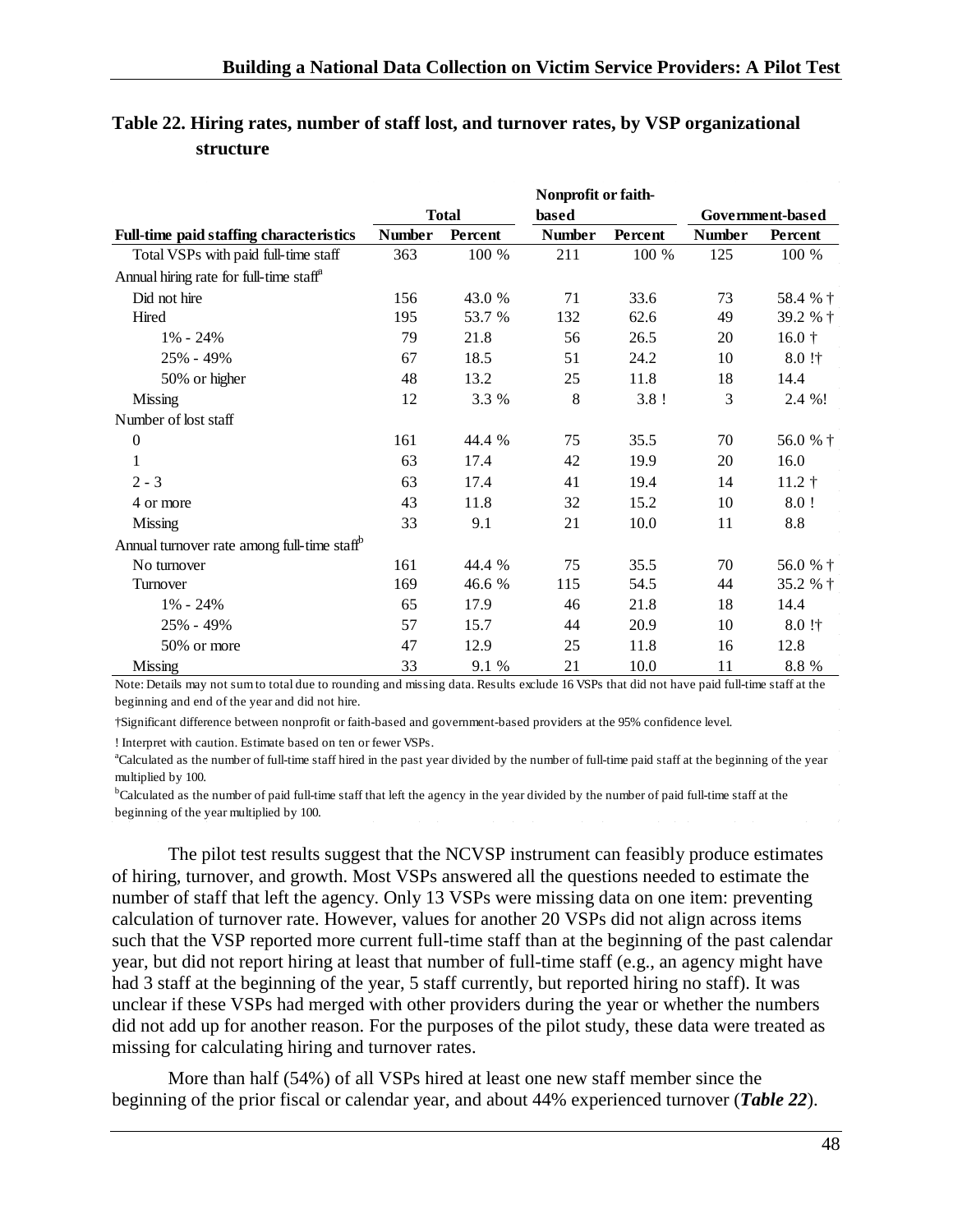However, hiring and turnover rates varied significantly by VSP organizational structure. A greater percentage of nonprofit or faith-based VSPs than government-based VSPs hired full-time paid staff during the year and experienced turnover since the beginning of the prior calendar year.

The completeness of staffing information provided on the NCVSP instrument makes these data particularly interesting to combine with other variables to create proxy variables exploring the depth or breadth of services provided by VSPs. For example, the number of victims served per full-time staff member might offer some insight into the amount of time spent with each victim, though the types of services provided may also impact the distribution of staff caseloads and amount of time spent with each victim (*Table 23*). Of the 348 organizations that reported at least one paid full-time staff member and reported providing direct services to victims, about a quarter (26%) served 250 or more victims per staff member in the prior year. However, this varied by organizational structure. The percentage of government-based VSPs (57%) that served 250 or more victims per paid full-time staff member was 5.2 times higher than the percentage of nonprofit or faith-based VSPs (11%).

|                                                                                        | <b>Total</b>      | Nonprofit or | Government-         |
|----------------------------------------------------------------------------------------|-------------------|--------------|---------------------|
| Number of victims served per full-time paid staff                                      | VSPs <sup>a</sup> | faith-based  | based               |
| Fewer than 100 victims per staff                                                       | 44.0 %            | 55.8 %       | 16.5 %†             |
| $0 - 24$ victims per staff                                                             | 12.4              | 12.0         | 8.7                 |
| 25 - 99 victims per staff                                                              | 31.6              | 43.8         | $7.8 +$             |
| More than 100 victims per staff                                                        | 53.2 %            | 41.8 %       | 80.0 %              |
| 100 - 249 victims per staff                                                            | 27.3              | 30.8         | 22.6                |
| 250 or more victims per staff                                                          | 25.9              | 11.1         | $57.4 \t{\text{+}}$ |
| Missing                                                                                | 2.9!              | $2.4$ !      | 3.5!                |
| Number of VSPs with paid full-time staff that<br>provided direct services <sup>b</sup> | 348               | 208          | 115                 |

### <span id="page-49-1"></span>**Table 23. Victims served per full-time staff member, by VSP organizational structure**

Note: Detail may not sum to total due to rounding and missing data. Victims per paid full-time staff member is calculated as the number of victims served in the year divided by the total number of full-time staff.

†Significant difference between nonprofit or faith-based and government-based providers at the 95% confidence level.

! Interpret with caution. Estimate based on ten or fewer VSPs.

<sup>a</sup>In addition to nonprofit or faith- and government-based VSPs, includes 24 VSPs that identified as hospital, medical, or emergency facility; campus-based; tribal-based; for-profit; or informal VSPs

<sup>b</sup>Excludes 31 VSPs that reported no current paid full-time staff or did not provide direct services to victims.

### <span id="page-49-0"></span>*3.6.7 VSP funding*

Data on VSP funding totals and sources were often missing or inconsistent across items, suggesting modifications were needed before launching the full NCVSP. Of all 379 VSPs, 11% did not provide valid responses to any funding questions, 17% did not provide a valid total funding, and 18% were missing data on all of the sources of funding items (*Table 24*). Across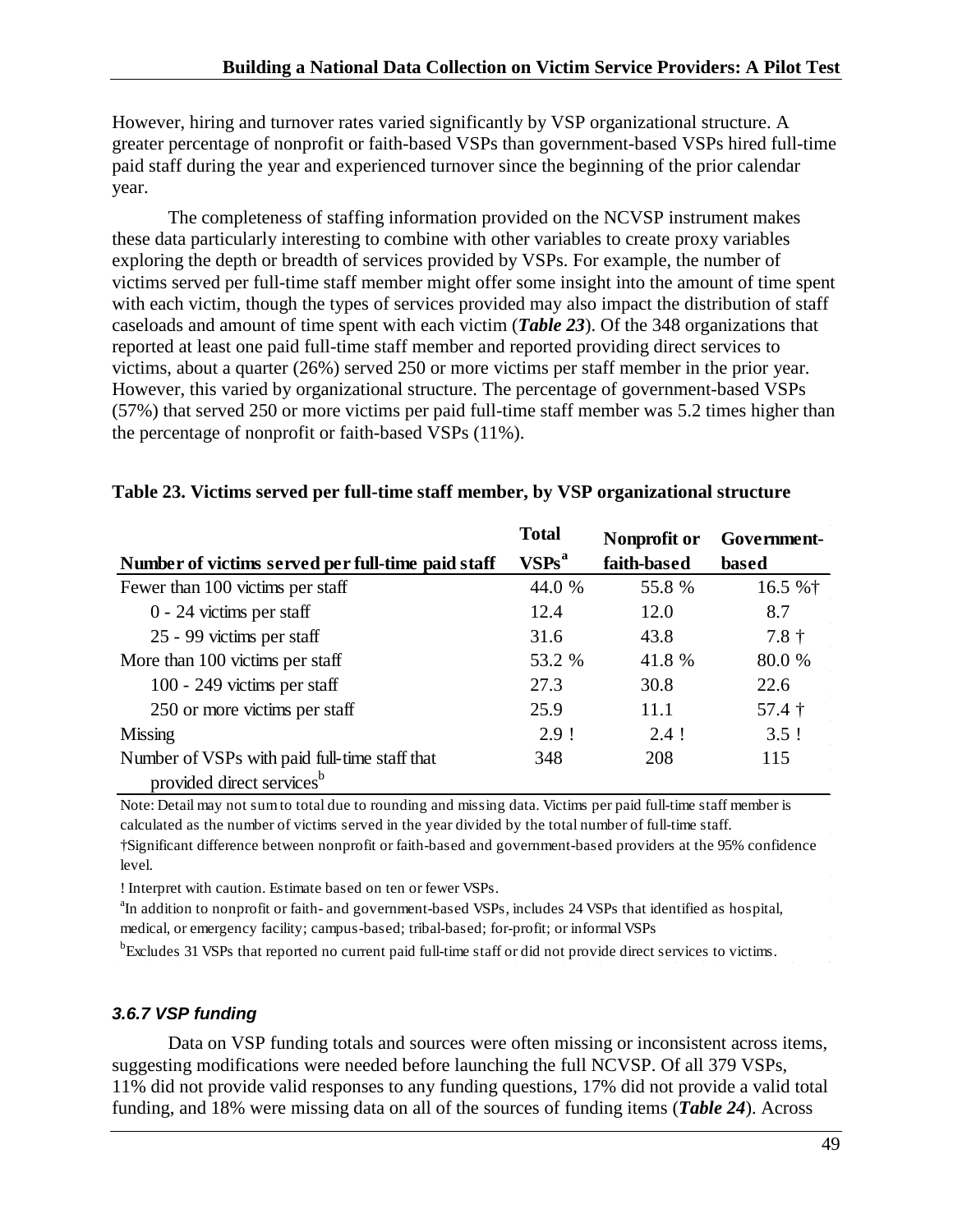items asking whether VSPs received funding from each source, nearly a quarter (23%) to more than half (53%) of VSPs did not provide valid responses. In part, this might be due to VSPs opting not to report on funding information, perhaps due to sensitivity of making their funding records public. High percentages of missing data, particularly on funding sources that likely did not apply for many VSPs, suggest that some VSPs left items blank when they did not receive funding from a particular source, rather than entering a zero.

| Missing data                                         | <b>Number</b> | Percent |
|------------------------------------------------------|---------------|---------|
| All funding items                                    | 42            | 11.1 %  |
| Total funding items                                  | 65            | 17.2 %  |
| All sources of funding items                         | 67            | 17.7 %  |
| All federal funding sources                          | 75            | 19.8 %  |
| Victims of Crime Act Assistance Grant (VOCA)         | 87            | 23.0    |
| Other Office for Victims of Crime (OVC)              | 160           | 42.2    |
| Services, Training, Officers, and Prosecutors (STOP) | 142           | 37.5    |
| Sexual Assault Services Program (SASP)               | 155           | 40.9    |
| Other Office on Violence against Women (OVW)         | 149           | 39.3    |
| Family Violence Prevention Services Act (FVPSA)      | 143           | 37.7    |
| Other federal funding                                | 194           | 51.2    |
| All nonfederal funding sources                       | 91            | 24.0 %  |
| State government                                     | 128           | 33.8    |
| Local government                                     | 134           | 35.4    |
| Tribal government                                    | 182           | 48.0    |
| Sources of funds unknown                             | 201           | 53.0    |
| Other funding sources                                | 134           | 35.4    |

#### <span id="page-50-0"></span>**Table 24. Missing data on funding items**

Note: Includes 379 VSPs.

When VSPs did provide data on funding, often the total amount of the funding estimate did not align with the total amount calculated by summing total funding across all sources of funding. The overall funding and sources of funding totals did not match for 60% of all 379 VSPs and did not match for 65% of the 289 VSPs that provided a valid response for overall funding and at least one source of funding item (*Table 25*). Some smaller discrepancies are expected (e.g., due to providing estimates and rounding errors) and can be accepted, because the goal of the NCVSP is to collect data that will allow for grouping VSPs into categories for stratification purposes. However, large discrepancies are problematic for determining each VSP's appropriate stratum.

Among all 379 VSPs, approximately a quarter (26%) of VSPs' overall funding total and funding source total were different by \$100,000 or more. The overall total funding value was \$100,000 or more higher than the funding source total for 10% of VSPs and \$100,000 or more lower than the funding source total for 16% of VSPs. Overall totals and funding source totals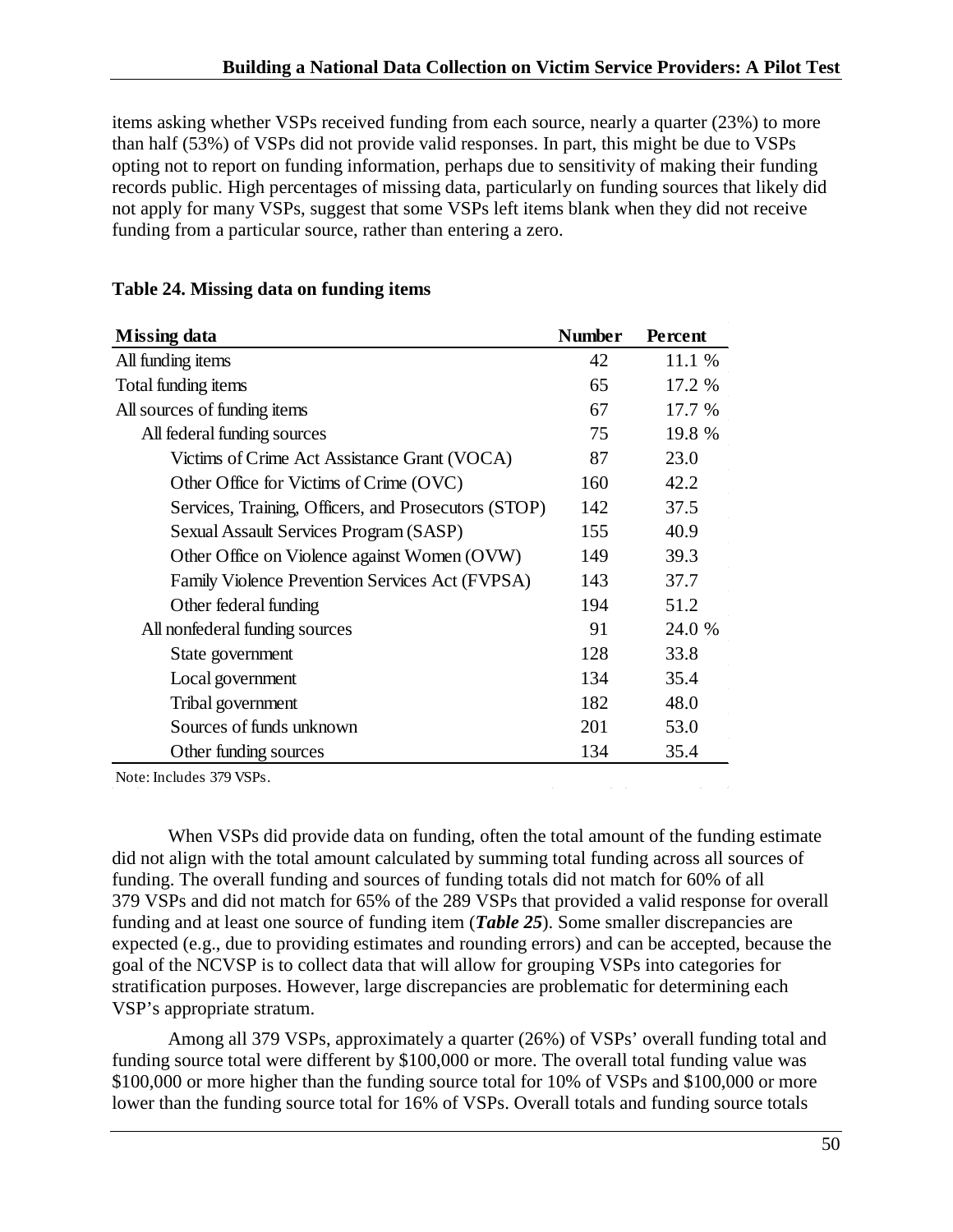were less than \$5,000 different for about 11% of VSPs, and between \$5,000 and \$99,999 different for 24% of VSPs. Results suggested grouping VSPs based on wide total funding ranges (e.g., producing fewer categories overall) may result in more reliable groupings. To reduce major discrepancies in funding responses to the full NCVSP, the project team implemented a prompt to let respondents know when their two funding totals were different by 25% or more.

|                                                              |               |          | <b>VSPs that provided valid</b> |                       |
|--------------------------------------------------------------|---------------|----------|---------------------------------|-----------------------|
|                                                              |               | All VSPs | responsesb                      |                       |
| Funding and funding source discrepencies                     | <b>Number</b> | Percent  | <b>Number</b>                   | Percent               |
| Total                                                        | 379           | 100 %    | 289                             | 100 %                 |
| Total funding and funding source total match <sup>a</sup>    | 109           | 28.8 %   | 101                             | 34.9 %                |
| Discrepancies between total funding and funding source total | 228           | 60.2 %   | 188                             | 65.1 %                |
| Total funding is higher than funding source total            | 101           | 26.6 %   | 76                              | 26.3 %                |
| $<$ \$5,000 higher                                           | 22            | 5.8      | 17                              | 5.9                   |
| \$5,000 - \$99,999 higher                                    | 37            | 9.8      | 31                              | 10.7                  |
| \$100,000 - \$299,999 higher                                 | 21            | 5.5      | 15                              | 5.2                   |
| \$300,000 or higher                                          | 21            | 5.5      | 13                              | 4.5                   |
| Total funding is less than funding source total              | 127           | 33.5 %   | 112                             | 38.8 %                |
| $< $5,000$ less                                              | 18            | 4.7      | 18                              | 6.2                   |
| $$5,000 - $99,999$ less                                      | 53            | 14.0     | 48                              | 16.6                  |
| $$100,000 - $299,999$ less                                   | 31            | 8.2      | 28                              | 9.7                   |
| \$300,000 or less                                            | 25            | 6.6      | 18                              | 6.2                   |
| All funding data are missing                                 | 42            | 11.1 %   | $\tilde{\phantom{a}}$           | $\tilde{\phantom{a}}$ |

## <span id="page-51-0"></span>**Table 25. Discrepancies in VSP funding totals**

~Not applicable.

<sup>a</sup>VSPs were asked to provide their total funding, then to breakdown this total by the sources of funding. VSPs were asked how much funding they received from the Victims of Crime Act Assistance Grant (VOCA); Other Office on Victims of Crime (OVC); Services, Training, Officers, and Prosecutors (STOP); Sexual Assault Services Program (SASP); other Office on Violence Against Women; Family Violence Prevention Services Act (FVPSA); other federal funding; state government funding; local government funding; tribal government funding; source of funds unknown; and other funding sources.

<sup>b</sup>Includes only respondents that provided a valid response of 0 or higher on the total funding item and at least one source of funding item.

Analyses not related to sources of funding (e.g., total VSP funding, amount of funding per number of victims served) were based on the overall total funding variable. When overall total funding was missing, but VSPs completed all 12 sources of funding items, total funding was calculated as the sum across the sources of funding items. If VSPs were missing data on one or more sources of funding or the overall total funding items, their total funding was coded as missing. Data on total funding ranged from \$0 to \$65 million, with 99.4% of VSPs with valid funding totals reporting \$15 million or less total funding during the last fiscal or calendar year (*Table 26*). Few (3%) VSPs reported they did not receive any funding for victim-related programming or services in the past year. The majority (80%) of VSPs that were not missing data on total funding reported receiving less than \$800,000 for victim services during the past year, and 34% of VSPs received less than \$100,000. Similar percentages of VSPs fell into these same funding categories based on the funding source total*,* or the total amount of funding provided across all sources of funding questions.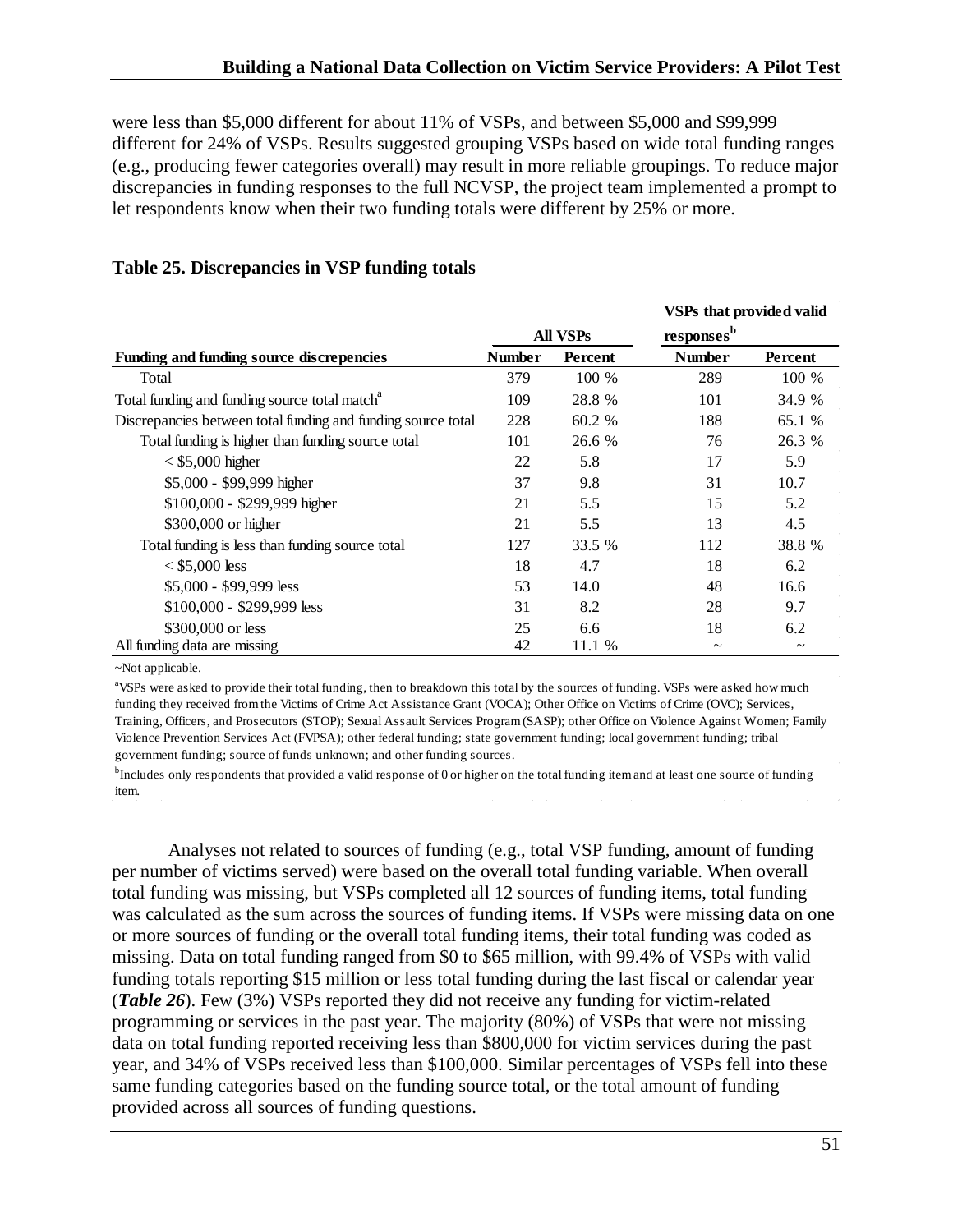|                                                        |               |         | Percent of            |
|--------------------------------------------------------|---------------|---------|-----------------------|
| <b>Funding estimates</b>                               | <b>Number</b> | Percent | valid total           |
| Total                                                  | 379           | 100 %   | 100 %                 |
| \$0 reported for total and source funding <sup>a</sup> | 12            | 3.2     | 3.6                   |
| Greater than \$0 total funding or funding source total | 325           | 85.8    | 96.4                  |
| Missing both total funding and source funding          | 42            | 11.1    | $\tilde{\phantom{a}}$ |
| Total funding <sup>b</sup>                             | 379           | 100 %   | 100 %                 |
| $$0 - $99,999$                                         | 113           | 29.8    | 34.5                  |
| \$100,000 - \$799,999                                  | 148           | 39.1    | 45.1                  |
| \$800,000 or more                                      | 67            | 17.7    | 20.4                  |
| Missing                                                | 51            | 13.5    | $\tilde{\phantom{a}}$ |
| Total source funding <sup>c</sup>                      | 379           | 100 %   | 100 %                 |
| $$0 - $99,999$                                         | 103           | 27.2    | 33.0                  |
| $$100,000 - $799,999$                                  | 148           | 39.1    | 47.4                  |
| \$800,000 or more                                      | 61            | 16.1    | 19.6                  |
| <b>Missing</b>                                         | 67            | 17.7    | $\tilde{\phantom{a}}$ |

# <span id="page-52-0"></span>**Table 26. Total funding received for victim-related programming or services in the past year**

~Not applicable.

<sup>a</sup>Includes VSPs with \$0 on one of the funding variables and missing data on the other funding variable. <sup>b</sup>Calculated as the amount provided when asked about the total funding received for the year. If the total funding was not provided but respondents completed all sources of funding questions, the total was

calculated as the sum of all sources of funding.

<sup>c</sup>Calculated as the sum of all sources of funding.

The variability in the amount of funding for victim services varied significantly by type of provider (*Table 27*). About half (51%) of government-based agencies received less than \$100,000 for victim services, whereas 32% received more than \$100,000. In comparison, about 83% of nonprofit or faith-based VSPs received \$100,000 or more for victim services. Results suggested that the majority of government-based agencies—most of which provide victim services as only one component of a broader organizational mission—were capable of reporting on their victim services funding separate from their organization's total budget.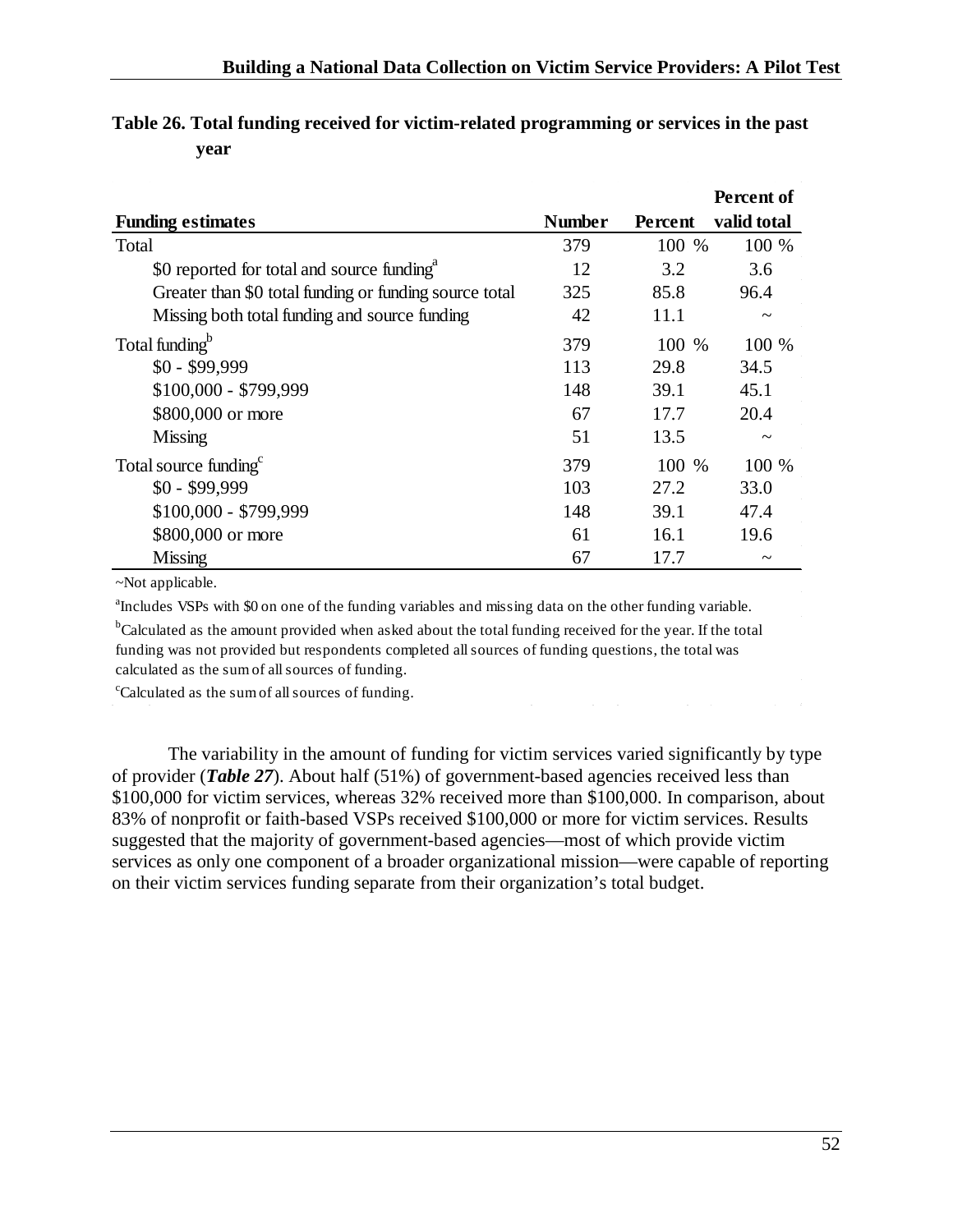|                          |             | Nonprofit or Government- |  |
|--------------------------|-------------|--------------------------|--|
| <b>Funding estimates</b> | faith-based | based                    |  |
| Total funding            | 100 %       | 100 %                    |  |
| $$0 - $99,999$           | 17.4        | $51.1$ †                 |  |
| \$100,000 - \$799,999    | 50.5        | $20.3 +$                 |  |
| \$800,000 or more        | 21.6        | $12.0 +$                 |  |
| <b>Missing</b>           | 10.6        | 16.5                     |  |

# <span id="page-53-0"></span>**Table 27. Total funding received for victim-related programming or services, by VSP organizational structure**

Note: Total funding was calculated as the amount provided when asked about the total funding received for the year. If the total funding was not provided but respondents completed all sources of funding questions, the total was calculated as the sum of all sources of funding.

†Significant difference between nonprofit or faith-based and government-based providers at the 95% confidence level.

The majority of VSPs reported at least one source of federal (84%) and nonfederal (82%) funding (*Table 28*). VOCA was the most commonly reported source of funding, with more than two-thirds (72%) of VSPs reporting they received VOCA funding. State government funding was the next most common source, with 62% of VSPs reporting having received funding from the state in the past year. It was unclear whether respondents were including the federal VOCA funding passed through their state as VOCA or state funding. It was also unclear whether some VSPs interpreted "other office for victims of crime" to include funding from their state office for victims of crime. This category was changed to "other U.S. Office for Victims of Crime" in the full NCVSP. About 53% of VSPs reported receiving local government funding in the past year.

About 62% of VSPs reported a nonfederal funding source not specified on the survey, including foundations, corporate funding, individual donations, and insurance reimbursements. Forty-four percent of VSPs also reported that they received "other" types of federal funding not listed on the survey. Ten agencies listed "VAWA" or the Violence Against Women Act as the other type of federal funding received in the past year, even though the survey included the option of "other Office for Violence Against Women" funding. Additional popular "other" types of federal funding specified included Housing and Urban Development (HUD), Community Development Block Grants (CDBG), Bureau of Justice Assistance's Edward Byrne Memorial Justice Assistance Grants (JAG), National Children's Alliance funding provided by Office of Juvenile Justice and Delinquency (OJJDP), and Temporary Assistance for Needy Families (TANF) funding.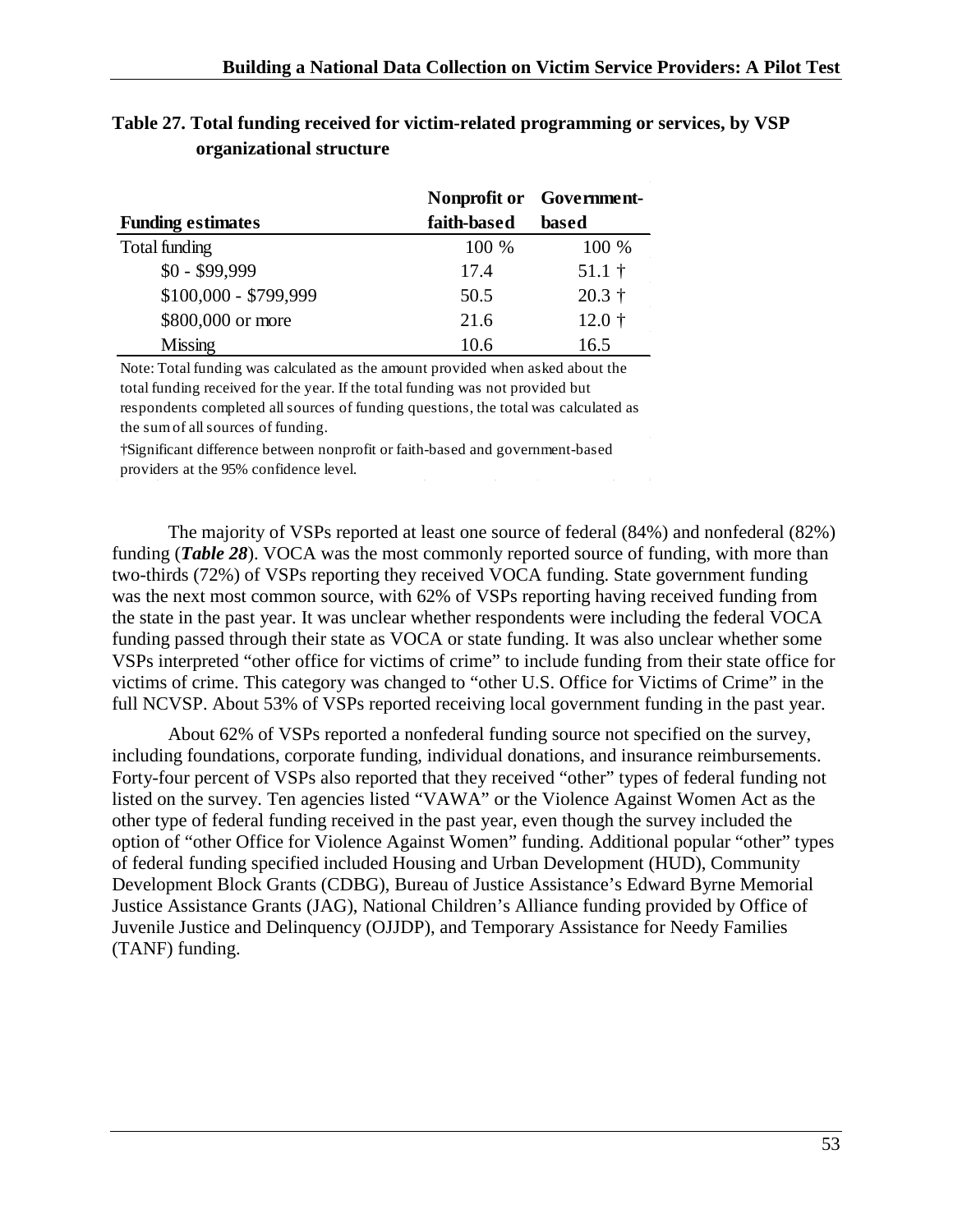|                                         |                       |                |                        |                |                        |            | Percent of<br>valid |
|-----------------------------------------|-----------------------|----------------|------------------------|----------------|------------------------|------------|---------------------|
|                                         | <b>Number of VSPs</b> |                | <b>Percent of VSPs</b> |                | responses <sup>a</sup> |            |                     |
| Sources of funding                      | <b>Missing</b>        | N <sub>0</sub> | Yes                    | <b>Missing</b> | N <sub>0</sub>         | <b>Yes</b> | <b>Yes</b>          |
| Federal funding <sup>b</sup>            | 70                    | 51             | 258                    | 18.5 %         | 13.5 %                 | 68.1 %     | 83.5 %              |
| Victims of Crime Act (VOCA)             | 17                    | 69             | 223                    | 5.5            | 22.3                   | 72.2       | 76.4                |
| Other Office for Victims of Crime       | 90                    | 190            | 29                     | 29.1           | 61.5                   | 9.4        | 13.2                |
| STOP Violence Against Women             | 72                    | 190            | 47                     | 23.3           | 61.5                   | 15.2       | 19.8                |
| Sexual Assault Services Program (SASP)  | 85                    | 188            | 36                     | 27.5           | 60.8                   | 11.7       | 16.1                |
| Other Office for Violence Against Women | 79                    | 181            | 49                     | 25.6           | 58.6                   | 15.9       | 21.3                |
| Family Violence Prevention and          | 73                    | 155            | 81                     | 23.6           | 50.2                   | 26.2       | 34.3                |
| Services Act (FVPSA)                    |                       |                |                        |                |                        |            |                     |
| Other federal                           | 124                   | 104            | 81                     | 40.1           | 33.7                   | 26.2       | 43.8                |
| Nonfederal funding <sup>b</sup>         | 82                    | 61             | 236                    | 21.6 %         | 16.1                   | 62.3       | 79.5 %              |
| State government                        | 128                   | 96             | 155                    | 33.8           | 25.3                   | 40.9       | 61.8                |
| Local government                        | 134                   | 115            | 130                    | 35.4           | 30.3                   | 34.3       | 53.1                |
| Tribal government                       | 182                   | 193            | $\overline{4}$         | 48.0           | 50.9                   | $1.1$ !    | 2.0                 |
| Source of funds unknown                 | 201                   | 167            | 11                     | 53.0           | 44.1                   | 2.9        | 6.2                 |
| Other sources                           | 134                   | 93             | 152                    | 35.4           | 24.5                   | 40.1       | 62.0                |

### <span id="page-54-1"></span>**Table 28. Sources of funding received for victim-related programming or services**

Note: Includes 379 VSPs that served victims through dedicated staff or programs or as their primary function. VSPs could have provided a response of 40 total funding across the sources in addition to 40 for each source.

! Interpret with caution. Estimate based on ten or fewer VSPs.

<sup>a</sup>Includes only VSPs who provided data on at least one source of funding question.

<sup>b</sup>Responses are coded as missing if data were missing on all specified sources of funding and total funding did not match the valid total source funding. If federal funding total equaled overall total funding, nonfederal funding was coded as 0. If nonfederal funding total equaled the total funding, federal funding was coded as 0.

#### <span id="page-54-0"></span>*3.6.8 VSP concerns*

Items assessing VSP concerns about retaining staff, the amount of victim service funding received in the previous year, predictability of future funding, burden of grant reporting, and access to technology, appeared to perform well. There were little missing data and diversity in responses to each item and across items. Among all 379 VSPs, the greatest percentage (73%) of VSPs were very or somewhat concerned about the predictability of future funding (*Figure 12*). More than half of VSPs were also very or somewhat concerned about the amount of funding received in the past year (62%) and the burden of grant reporting (59%). Fewer than half of VSPs were very or somewhat concerned about their ability to retain staff (40%) and access technology (41%). Across all of these items except concerns about access to technology, a greater percentage of nonprofit or faith-based VSPs than government-based VSPs were very or somewhat concerned (*Figure 13*). Differences by organizational type were largest for concerns about victim service funding VSPs received in the prior year (70% of nonprofit or faith-based, compared to 52% of government-based VSPs were very or somewhat concerned) and the predictability of future funding (80% of nonprofit or faith-based compared to 61% of government-based VSPs were very or somewhat concerned).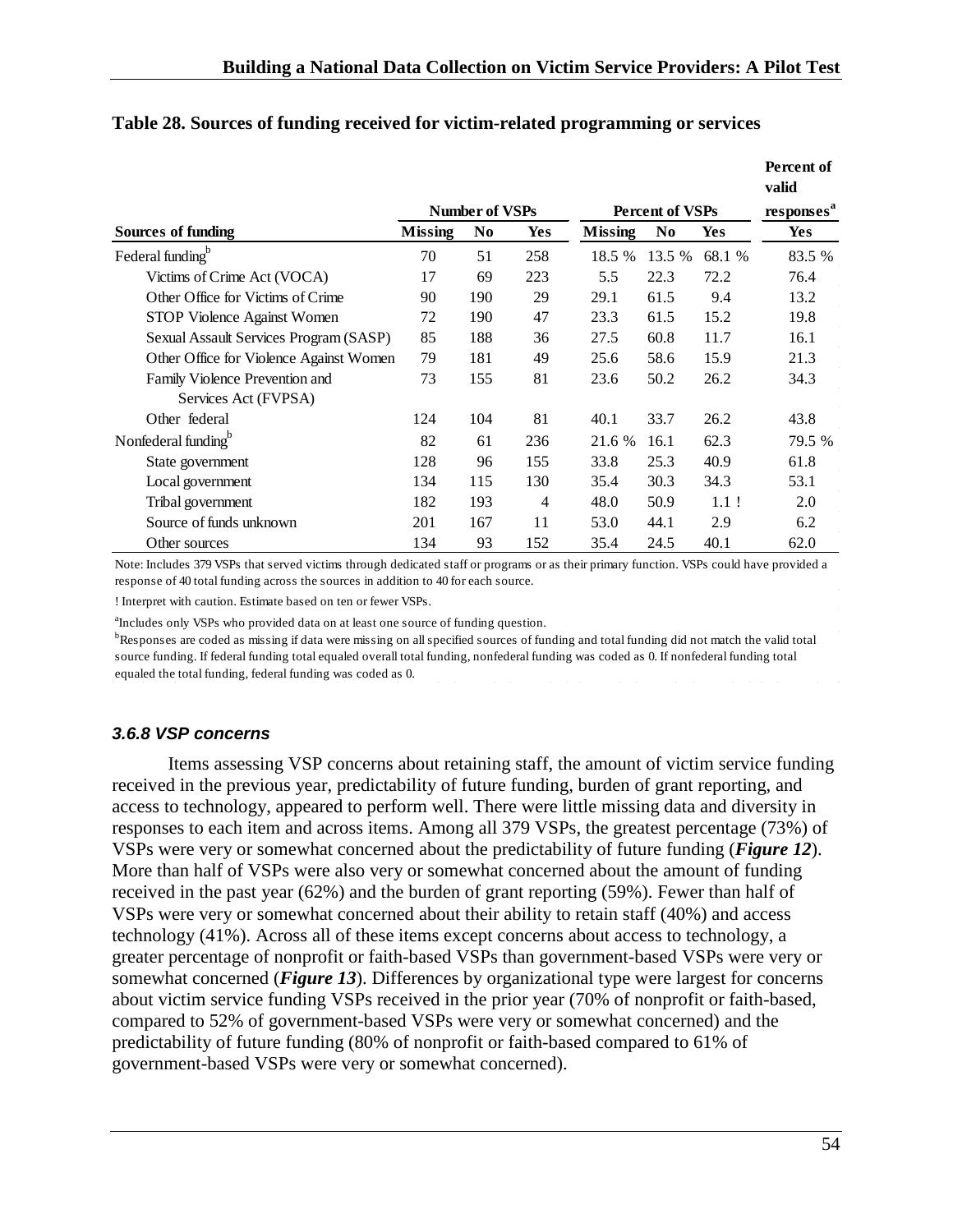

<span id="page-55-1"></span>**Figure 12. VSP concerns about staffing, funding, grant reporting, and technology access**

<span id="page-55-2"></span>**Figure 13. VSP concerns, by organizational structure**



## <span id="page-55-0"></span>*3.6.9 VSP record keeping*

Pilot results suggested that about a third of VSPs did not maintain electronic case files. Nearly two-thirds (64%) of VSPs reported using an electronic records system to maintain case files, and 58% reported using electronic records to track individual cases (*Table 29*). Similar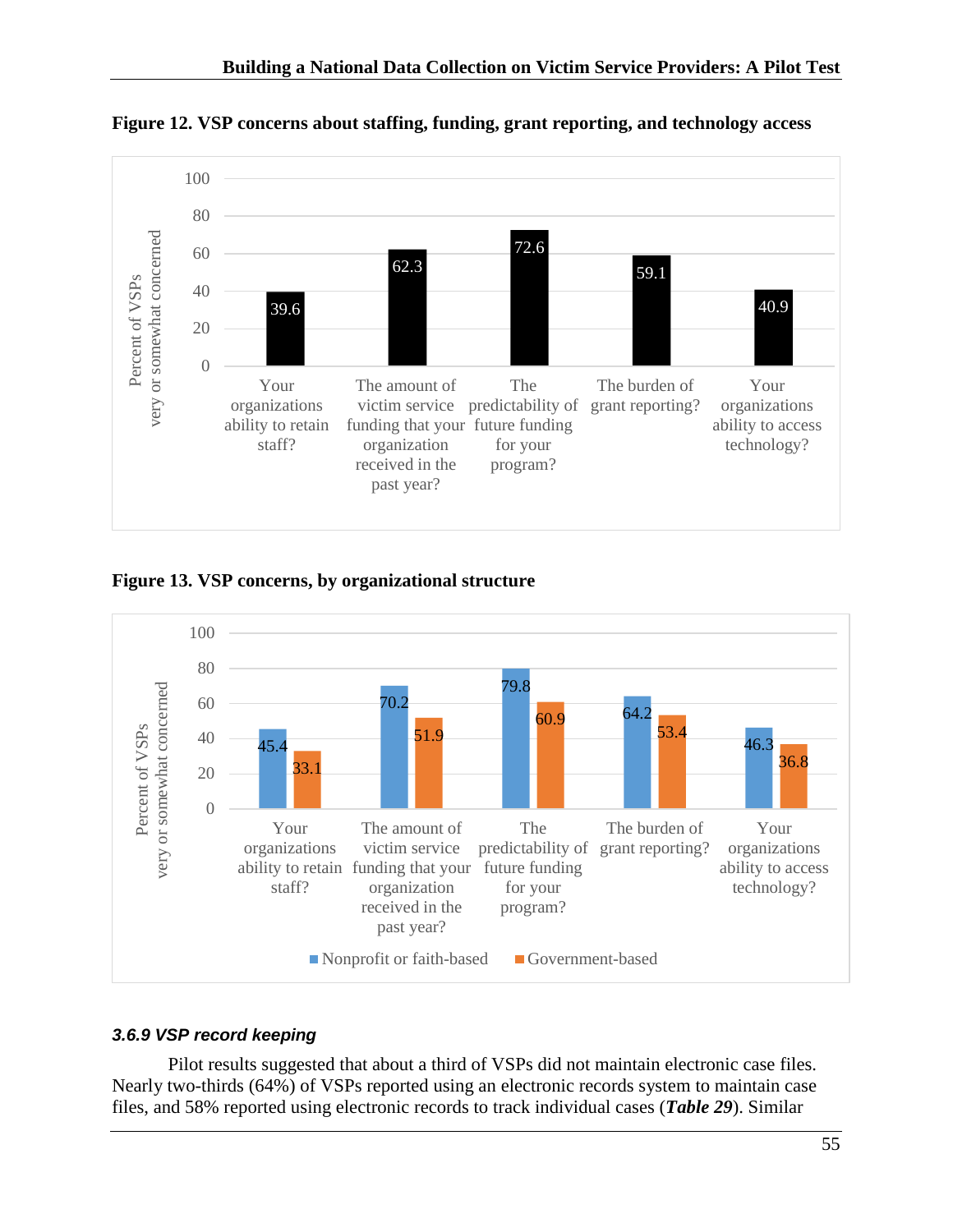percentages of nonprofit or faith-based and government-based VSPs reported using electronic records for case maintenance and individual case tracking. Among the 241 VSPs who reported using electronic records to maintain case files, nearly all (92%) also tracked individual cases electronically. One potential consideration was whether it might be feasible to gather VSPs' case records and, based on those records, produce a consistent set of information (e.q., number of victims served and types of services provided) about each VSP. Results indicate that a sizable portion of VSPs would be left out if information was collected only through case records, suggesting the need to administer a survey to collect reliable information on services and victims across the VSP field.

|                                                   |                   | Nonprofit or | Government- |
|---------------------------------------------------|-------------------|--------------|-------------|
| Electronic records                                | <b>Total VSPs</b> | faith-based  | based       |
| Used electronic records to maintain case files    | 100 %             | 100 %        | 100 %       |
| Yes                                               | 64.4              | 62.8         | 69.9        |
| No                                                | 30.1              | 31.2         | 25.6        |
| <b>Missing</b>                                    | 5.5               | 6.0          | $4.5$ !     |
| Used electronic records to track individual cases | 100 %             | 100 %        | 100 %       |
| Yes                                               | 58.3              | 57.8         | 63.9        |
| No                                                | 35.4              | 35.3         | 30.8        |
| <b>Missing</b>                                    | 6.3               | 6.9          | 5.3!        |

#### <span id="page-56-1"></span>**Table 29. VSPs use of electronic records**

! Interpret with caution. Estimate based on ten or fewer VSPs.

## <span id="page-56-0"></span>**3.7 Substantive data quality and verification**

To examine whether the survey questions were clear and elicited valid, comparable information from all different types of VSPs, responses to the survey were compared to information available online for 10% of active VSPs. Often, VSPs have their own websites or social media pages (e.g., Facebook and Twitter) or are listed in online resource forums. This online presence typically informs victims about the VSPs, providing a basic description of what they do and the services they provide, similar to some of the information collected in the NCVSP. While websites may have inaccuracies and are sometimes not updated on a regular basis, this web check component provided an independent assessment of the survey results and provided some basis for checking the validity of the survey data.

The team randomly selected 43 VSPs with completed surveys (balanced across the six VSP provider types from the original project roster: prosecutors' office; other criminal justice system; shelters, domestic violence, or sexual assault programs; medical or mental health; tribal; and other community-based entities), evenly split between VSPs serving victims as their primary mission or through dedicated staff or programs. Not all survey questions were included in the web check. Some pertained to information that was not publically available, others to information either not typically found on a website or too qualitative in nature to be found on a website. These questions were eliminated from the web check, leaving the team with 51% of the survey variables (*Table 30*).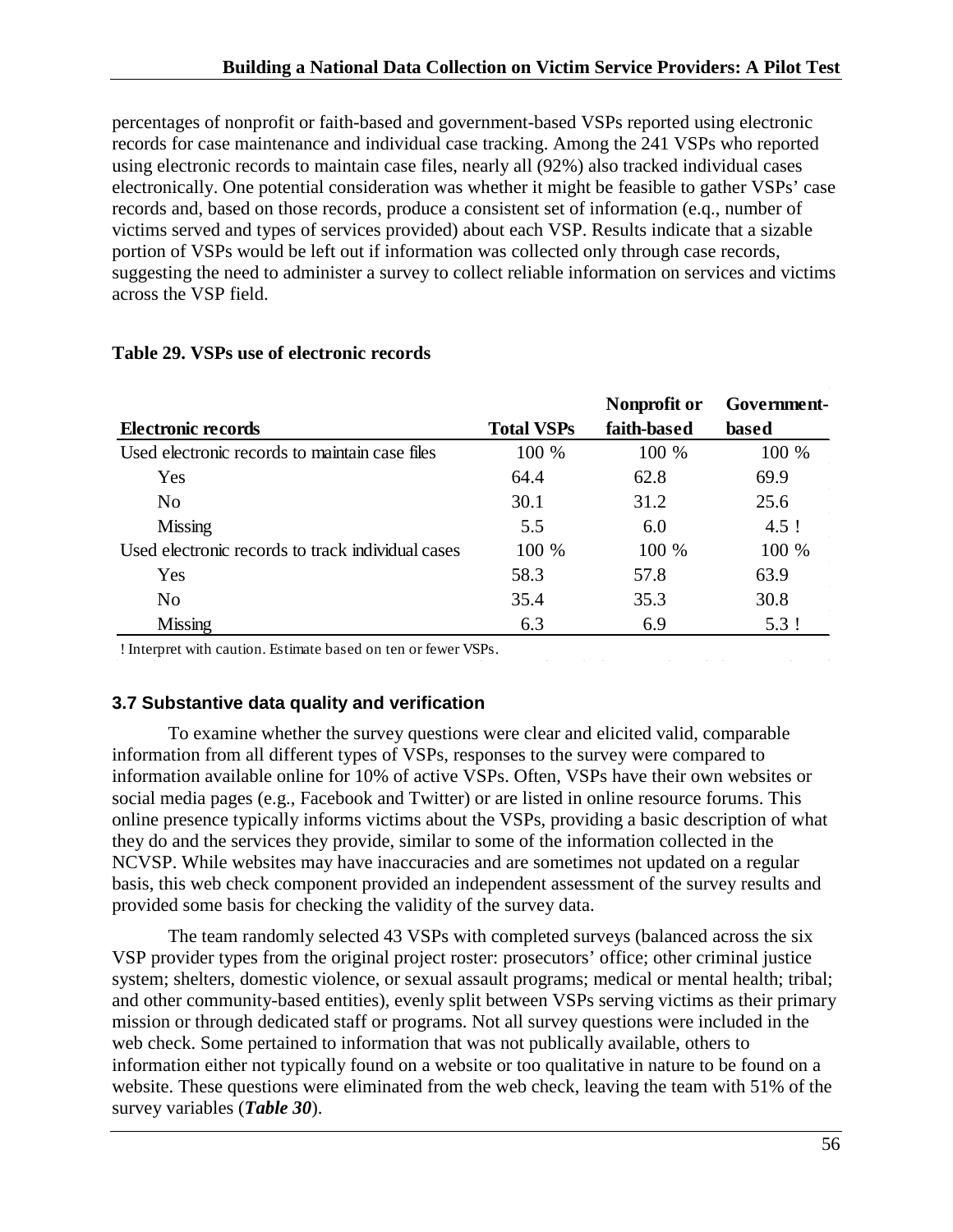To begin, researchers were given only the information about a VSP that was available from the project roster. Often this included the VSP's name and the type of VSP as coded on the initial project roster. Researchers began with a search for the VSP's website. About 49% of the 43 VSPs  $(n = 21)$  had a website. Next, additional web searches were undertaken to find references to the VSP on other sites (e.g., social media pages, press releases, online yellow or white pages, resource forums, and directories). All information available online about a VSP was gathered and used to complete the survey items listed in *Table 30*. This coding occurred independent of the responses a VSP gave to the survey, such that researchers coding the information from online websites did not have access to the VSP's survey responses. Note that this summary table aggregates information in each of the categories listed (e.g., "type of VSP organization" has many sub-items under it that were asked to determine VSP type), which was necessary because VSPs were asked different types and numbers of items as they were skipped through the instrument (e.g., prosecutors' offices were not asked questions about being a nonprofit).

Overall, the web check revealed a high level of agreement (overall mean = 93.2%) between what the VSP indicated in the survey and what the research team found online (*Table 30*). Nonetheless, there were variables that were not easily identifiable or available online (overall mean = 2.3% for unsure or unlisted). It could be that some of the NCVSP items ask for different information that would not be provided online. For example, on the "services provided" item, it may be the case that the VSP's website provided information on services they were set up to provide in general, not the services they actually provided in entirety.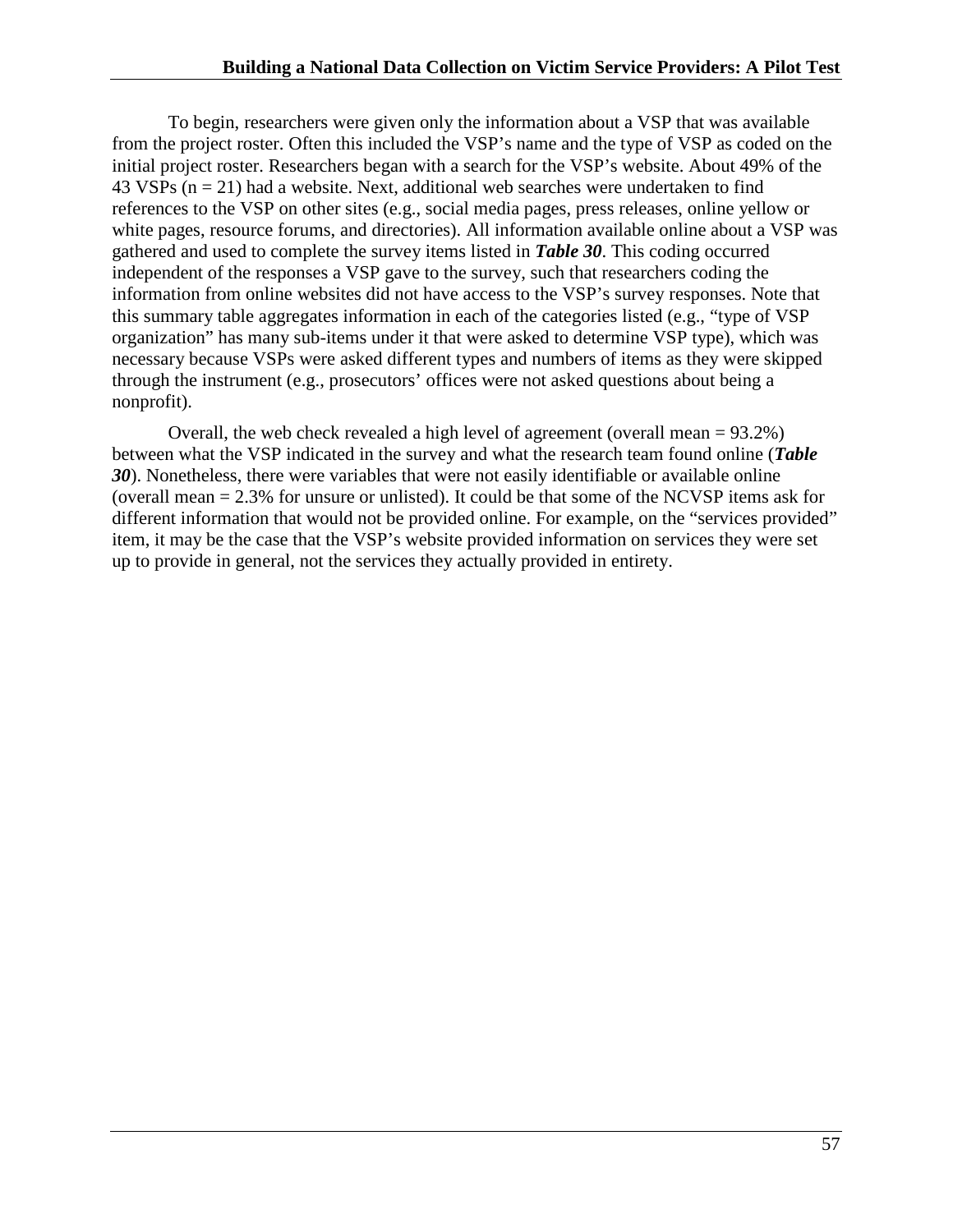|                                                             |                 | <b>Number</b> |               | Percent of |
|-------------------------------------------------------------|-----------------|---------------|---------------|------------|
| <b>Variable</b>                                             | <b>Disagree</b> | Agree         | <b>Unsure</b> | Agreement  |
| Address information                                         |                 | 131           | 0             | 99.2 %     |
| <b>Primary VSP Structure</b>                                |                 | 40            | 0             | 93.0       |
| Secondary or Tertiary VSP                                   |                 | 24            | 0             | 96.0       |
| Is this a VSP Organization?                                 | $\theta$        | 43            | $\theta$      | 100        |
| Type of VSP Organization                                    |                 | 37            | $\Omega$      | 97.4       |
| Jurisdiction of agency                                      | 8               | 26            | 0             | 76.5       |
| Services provided to victims of crime or abuse in past year | 23              | 391           | 16            | 90.9       |
| Hotline/helpline Operation                                  | 2               | 41            | $\Omega$      | 95.3       |
| Crime type for which victims sought services                | 34              | 809           | 27            | 93.0       |

#### <span id="page-58-2"></span>**Table 30. Level of agreement for survey responses compared to web check**

### <span id="page-58-0"></span>**3.8 Total effort and costs**

Although the project roster included enough detail to successfully make contact with and recruit entities for the pilot study, recruitment was time intensive and costly. As previously noted, the data collection team made 16,061 contacts with the sample of 725 entities ( $M = 22.2$ ) contacts per case). During the 5.5 month study period (from August 2015 to January 2016), the research team calculated that they spent about 150 hours with a dedicated staff person (a survey specialist) updating contact information through Internet checks of organizations' websites and Accurint searches.<sup>[9](#page-58-3)</sup> In addition, the phone interviewers spent about 10% to 20% of their time (130 to 260 hours) trying to identify the correct contact information for the selected pilot entities (e.g., calling the targeted organization or other providers from the same community and looking for more up-to-date contact information). Based on this level of effort, the cost for administering the survey with the full NCVSP project roster was estimated at \$73.37 per entity for 30,000 cases. These cost estimates include updating the project roster and administering the full nonresponse follow-up protocol needed to secure a high participation rate.

### <span id="page-58-1"></span>**3.9 Discussion**

The NCVSP aims to provide policymakers and the research community with a comprehensive view of what services are being provided to victims of crime and abuse, who is being served, and what gaps in service delivery may exist. To reach this goal, BJS and the research team developed and implemented a pilot test to examine the quality of the current project roster, identify the best methodology for implementing a census, and test the utility and performance of the NCVSP instrument. Findings related to each of the three main objectives of the pilot test are summarized below with discussion about their implications for the full census.

## **Objective: Test the feasibility of using the project roster for conducting surveys with VSPs and for obtaining a near-complete enumeration of the sample**

The NCVSP will be the first national establishment survey of VSPs, and little is known about the willingness and capacity of VSPs to participate in the survey. Therefore, one of the most basic goals of the pilot test was to examine whether the proposed methodology would obtain a sufficient response rate to suggest that a census of the full project roster of entities

<span id="page-58-3"></span><sup>-&</sup>lt;br>9 While the research team started outreach with the pre-contact cases in July 2015 and ran the pre-contact period for about 10 weeks, the research team did not start to complete surveys until August 2015.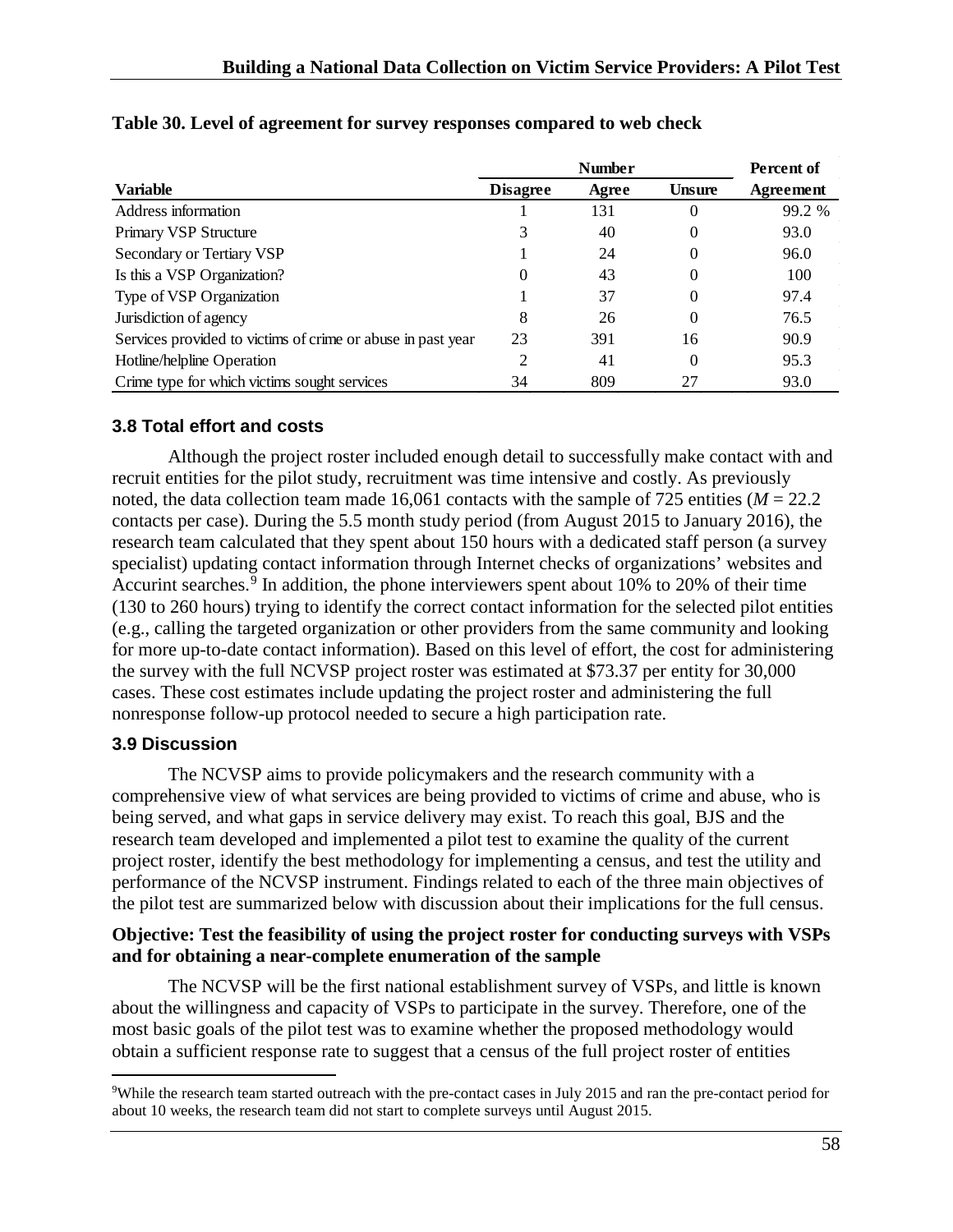potentially serving victims would be possible. Results indicated that the protocol employed during pilot testing was able to obtain a high response rate from VSPs. Depending on how the team coded entities that screened out or partially completed the survey, the response rate ranged from a high of 91% to a low of 77%. In addition, results seemed to indicate that the survey was not overly burdensome. The majority of VSPs completed the survey online in 25 minutes or fewer.

With the incredible diversity of the VSP field, it was also important to establish if the census would be able to capture the entire landscape of providers included in the frame and whether the developed protocol and survey materials would elicit responses across different types of VSPs. For most of the major types of VSPs, survey completion rates were generally near 80%. A few types of VSPs completed the survey at lower rates than others. The lowest completion rate was for the tribal VSPs at 56%, followed by health-based VSPs with a 78% completion rate. During the full administration of the NCVSP, the team will need to pay extra attention to the needs of the tribal- and health-based groups to ensure their participation. The team has customized the outreach material and approach to better connect with these entities.

Results also confirmed the need for the census to obtain an accurate count of all VSPs in the United States. While the team was able to use the roster to access and verify information about VSPs, the information in the roster was too sparse and often too inaccurate to serve as a reliable and valid frame for future sample survey work with VSPs. About 35% of entities sampled reported not serving victims in the past 6 months, and therefore will not be included in a VSP sampling frame. Among active VSPs, there was not enough information about each entity on the roster to reliably distinguish between respondents receiving federal funding for victim services and those not receiving such funding.

Based on the pilot test experience, achieving a high response rate in the final census will likely be fairly resource intensive. Over the course of the pilot study, the more attempts to contact a VSP, the more likely VSPs were to participate, even after a high number ( $M = 20$ ) of contacts. Results appear to reflect what is anecdotally thought about the VSP field. That is, entities are eager to participate in research and make their voices heard, but the day-to-day demands on their time make it difficult to complete a survey. Results indicated additional efforts were needed to potentially reduce the number of contacts needed for a high participation rate. For the administration of the full NCVSP, the team modified the recruitment materials to request entities complete the survey in 1 month. Knowing that many entities waited until the last chance phase to complete the pilot study, the team also tightened the time between reminder prompts to get to the last chance phase faster, in accordance with the new 1 month deadline. In addition, the team designed a large outreach campaign to encourage VSP participation throughout the administration of the NCVSP, led by NCVC and supported by OVC.

The research team expects that the first NCVSP will refine the current project roster and result in a comprehensive list of active VSPs. In other words, the item that screens entities into or out of the NCVSP will ultimately define who is included within the VSP universe. The pilot results and follow-up interviews with a few screen-out cases led the team to broaden the survey screener item and add additional items to better understand why certain entities screen out. Specifically, the new screener asks whether the organization or any programs or staff within the organization provided services to victims in the last 6 months. In addition, follow-up questions were designed to be both a check that entities had accurately screened out of the survey and to gather additional information from entities that were not eligible to complete the survey (e.g., the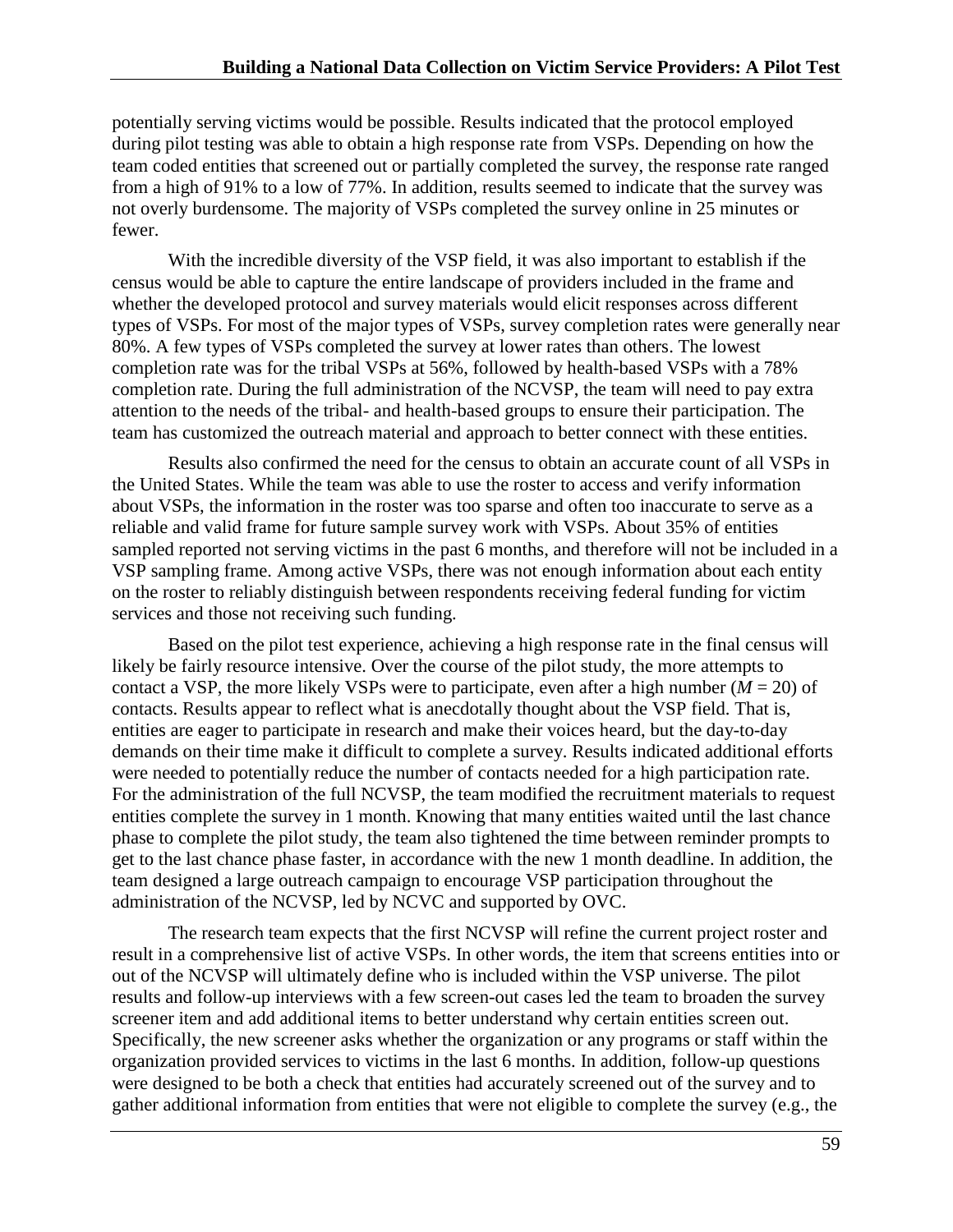entity used to provide services to victims of crime and the entity is primarily a granting or funding agency). The frame clean-up work as part of the first census will pave the way for improved research with VSPs in future iterations of a VSP census and sample surveys.

#### **Objective: Test various research-based strategies to identify the most effective and efficient method for conducting a full census of the roster**

Because this project represents the first national establishment survey of VSPs, there are many unknowns about the most effective strategies to solicit participation. The pilot test included a pre-contact experiment, and the results were clear: pre-contacting entities to verify contact information did not improve participation rates. The survey invitations and solicitations appeared to reach the proper staff member regardless of whether the entity was pre-contacted, possibly because many VSPs reported relatively few staff members. Thus, pre-contacting might be perceived as burdensome or intrusive to the respondent in the VSP, and could thus result in less cooperation and less timely cooperation. The poor performance among entities pre-contacted relative to the control group was not offset by a reduction in the costs expended on pre-contacting entities. In fact, entities in the pre-contact condition required more costs in terms of number of contacts and average hours spent per case when compared to entities in the control condition. Therefore, entities will not be pre-contacted before receiving an invitation to complete the NCVSP.

The results of the sponsorship experiment provided some evidence that BJS sponsorship was associated with higher completion rates and lower times to completion than NORC sponsorship among active VSPs, although these findings did not reach statistical significance. Similarly, although not statistically significant, the pilot test revealed an 8.5 percentage point increase in completion rates for VSPs receiving email reminders in the morning over VSPs receiving email reminders during the work day. Given the magnitude of the full census, even small effects may produce significant cost savings. As such, in the full NCVSP, the team decided to include BJS sponsorship on materials and send reminder emails in the morning, prior to the workday.

### **Objective: Test the quality of data collected by the NCVSP instrument to assess where any adjustments to the instrument may need to be made**

Overall, the NCVSP instrument performed well. It yielded little missing information and captured significant diversity across variables that may serve as key stratifying variables for representative sampling in future surveys. A few key findings emerged for fielding and analyzing data in the full NCVSP.

First, the structure variable was useful in separating out the sample that did not have dedicated staff and funding, but there appeared to be inconsistencies in how VSPs that were seemingly similar (law-enforcement-based) completed the question. As such, more detailed analyses examining why and how entities group themselves into these structures is needed to know if this variable can be used reliably in analysis. However, the item serves as a useful tool for identifying VSPs that do not have dedicated staff or programs for serving victims. These VSPs will be excluded from the final analyses due to the lack of comparable estimates (e.g., in staffing and funding for victim services).

The pilot test also helped identify where items on the NCVSP need to be modified for the full census (see *Appendix*). To reduce missing data and unreliable responses to the funding items,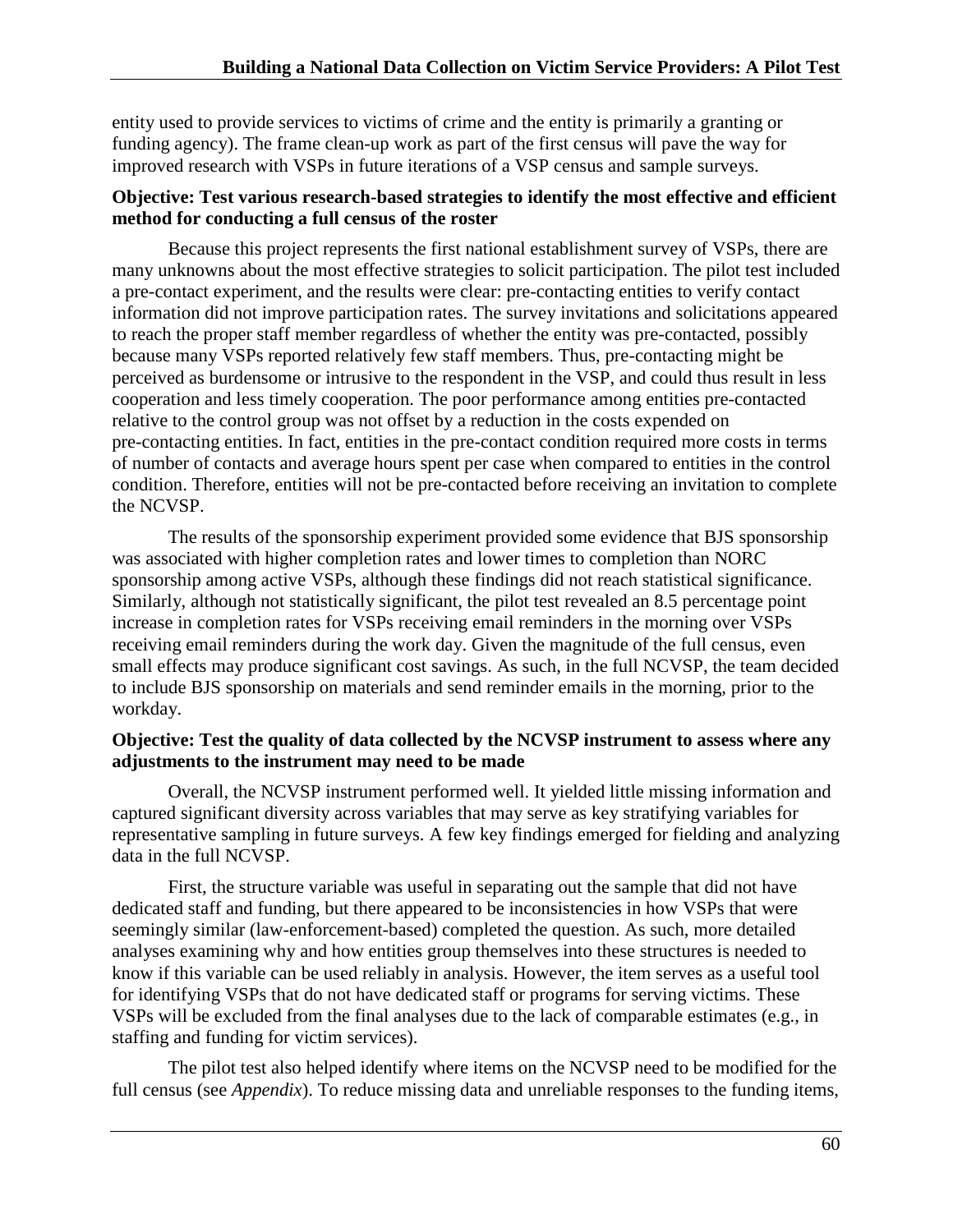the NCVSP instrument was modified to first ask VSPs whether they have each type of funding ("yes" or "no"). VSPs will be asked to fill in the amount of funding only for the sources they indicated receiving in the past year. A soft check will prompt VSPs to confirm their numbers if their total funding is more than 25% different than the sum of funding across the sources. Other items were modified slightly to clarify interpretation of findings. For example, the majority of VSPs offered a broad range of services, and it was unclear whether the stem question was worded in a way that led VSPs to indicate all services offered rather than provided. The NCVSP instrument was modified for the full census to be clearer in asking about whether the VSP "did" provide each type of service. Similarly, VSPs responded that victims sought their services for a broad range of crime types, but it was unclear if the VSP actually provided services for each crime type. The instrument was revised to ask VSPs what types of crimes they provided services for in the past year.

Lastly, results suggested that a sizable portion of the victim services field will be nonprofit or faith-based entities or government-based agencies. The instrument included multiple breakdowns that help to categorize government-based agencies based on their organizational structure (e.g., law enforcement or prosecutors' office) or type of services provided (e.g., supervision or protective services). However, the piloted instrument did not include any questions to create smaller subgroups of nonprofit or faith-based entities. The final instrument was revised to include two questions assessing whether the organization's mission was to serve particular types of crime or groups of victims.

## **4. Conclusion**

<span id="page-61-0"></span>The NCVSP, fielded from October 2016 through June 2017, was informed by more than 4 years of developmental research guided by experts and stakeholders in the VSP field. The team overcame major challenges to develop a project roster, create an instrument that adapts to the diverse field of providers, generate definitions of victims and services to capture all types of VSPs in the study frame, and identify methodological approaches that will be effective in administering an establishment survey to entities that have not been routinely involved in national-level research in the past. Although time intensive, this initial groundwork was critical to ensure the first NCVSP captured the universe of VSPs adequately enough that the resulting, clean list of active VSPs can serve as a foundation for future research. These one-time costs of creating an initial national roster of VSPs allows for ongoing, routine research to be conducted with VSPs for many years to come, filling longstanding gaps in information critical to policymakers and practitioners alike. Pending resources, BJS anticipates conducting the two-phased NCVSP and NSVSP routinely in future years, following this first 2016 and 2017 NCVSP and 2018 and 2019 NSVSP cycle. The development of a two-phase data collection helps to ensure that the information collected from VSPs about their capacity for serving victims is timely, adaptable over time, and, therefore, sustainable.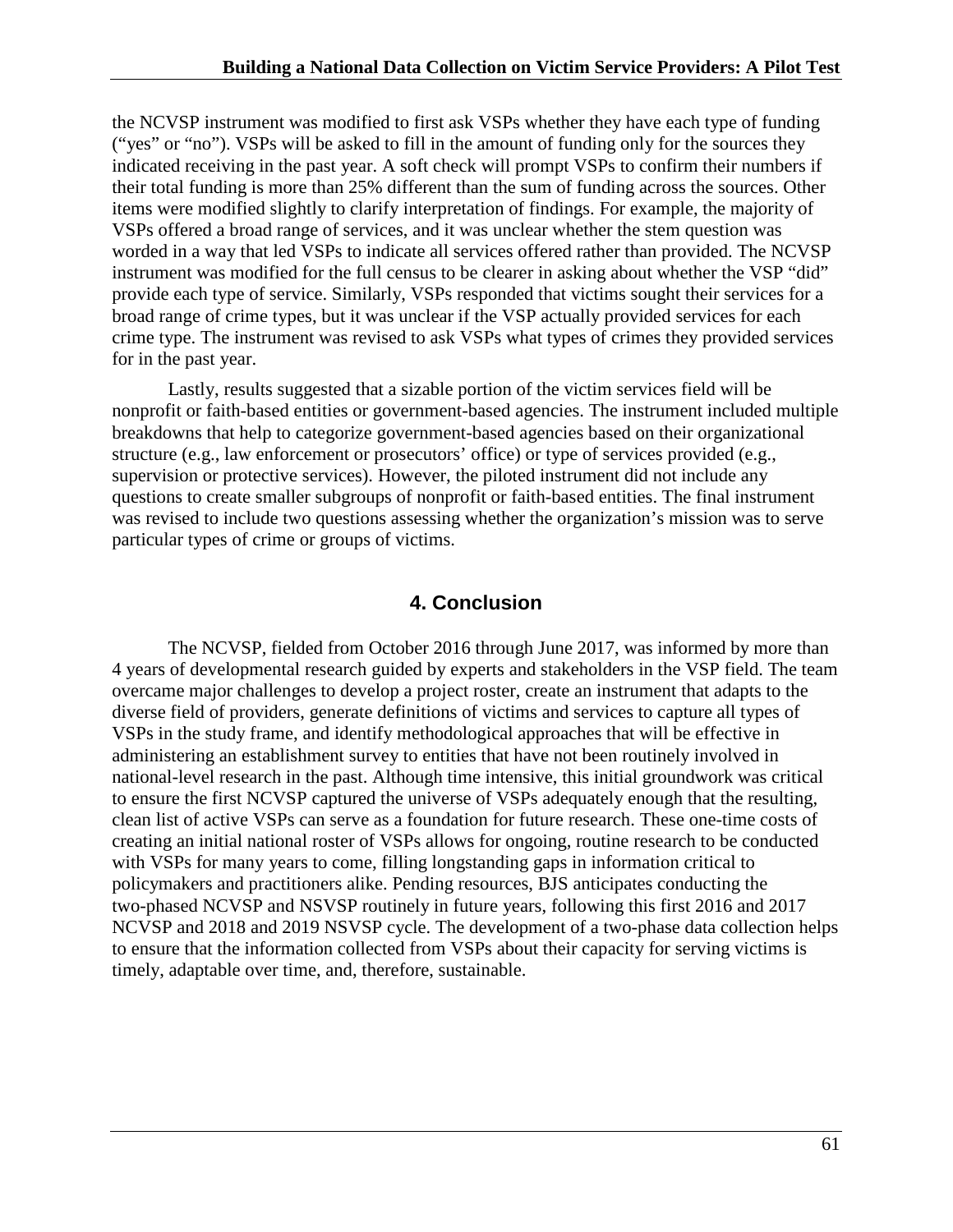## **References**

- <span id="page-62-0"></span>Dillman, D. A., Smyth, J. D., & Christian, L. M. (2009). *Internet, Mail and Mixed-Mode Surveys: The Tailored Design Method* (3rd ed.). New Jersey: Wiley.
- Dillman, D. A., Smyth, J. D., & Christian, L. M. (2014). *Internet, Mail, and Mixed-Mode Surveys: The Tailored Design Method* (4<sup>th</sup> ed.). New Jersey: Wiley.
- Faught, K. S., Whitten, D., & Green, Jr., K. W. (2004). Doing Survey Research on the Internet: Yes, Timing Does Matter. *Journal of Computer Information System*, *44,* 26–34.
- Fox, R. J., Crask, M. R., & Kim, J. (1988). Mail survey response rate: A meta-analysis of selected techniques for inducing response. *Public Opinion Quarterly*, *52*, 467–91.
- Langton, L. (2011). *Use of Victim Service Agencies by Victims of Serious Violent Crime, 1993- 2009*. Retrieved from [https://www.bjs.gov/content/pub/pdf/uvsavsvc9309.pdf.](https://www.bjs.gov/content/pub/pdf/uvsavsvc9309.pdf)
- National Network to End Domestic Violence (2016). *Domestic Violence Counts 2015: A 24-hour Census of Domestic Violence Shelters and Services*. Retrieved April, 2017, from [http://nnedv.org/resources/census.html.](http://nnedv.org/resources/census.html)
- Office for Victims of Crime (2013). *Vision 21: Transforming Victim Services Final Report*. Retrieved December, 2016, from [https://ovc.ncjrs.gov/vision21/.](https://ovc.ncjrs.gov/vision21/)
- Snijkers, G., Haraldsen, G., Jones, J., & Willimack, D. (2013). *Designing and Conducting Business Surveys.* New Jersey: Wiley.